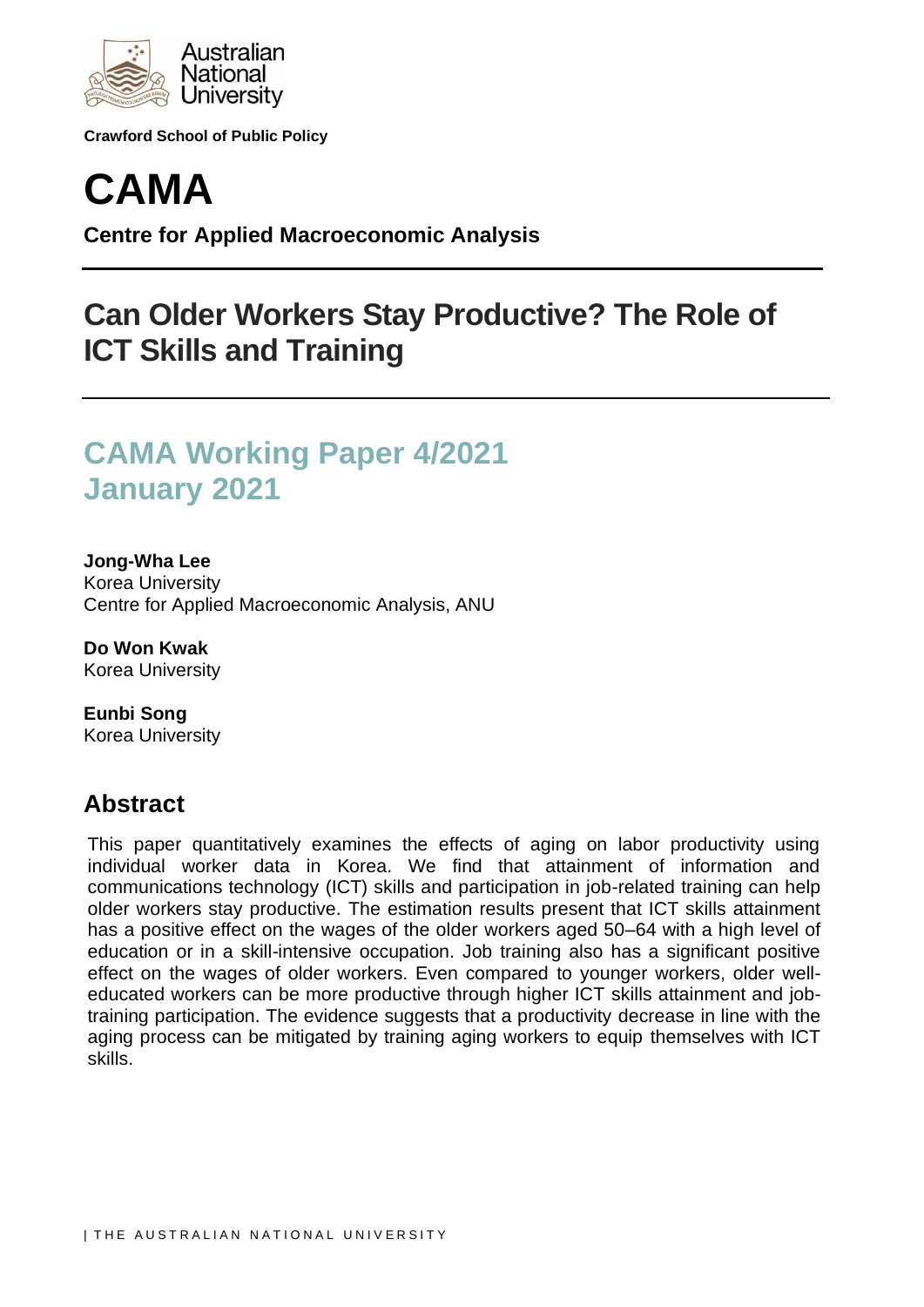## **Keywords**

aging, education, information and communications technology, productivity, skill, training

## **JEL Classification**

J14, J24, J31, O47

## **Address for correspondence:**

(E) [cama.admin@anu.edu.au](mailto:cama.admin@anu.edu.au)

**ISSN 2206-0332**

**[The Centre for Applied Macroeconomic Analysis](http://cama.crawford.anu.edu.au/)** in the Crawford School of Public Policy has been established to build strong links between professional macroeconomists. It provides a forum for quality macroeconomic research and discussion of policy issues between academia, government and the private sector.

**The Crawford School of Public Policy** is the Australian National University's public policy school, serving and influencing Australia, Asia and the Pacific through advanced policy research, graduate and executive education, and policy impact.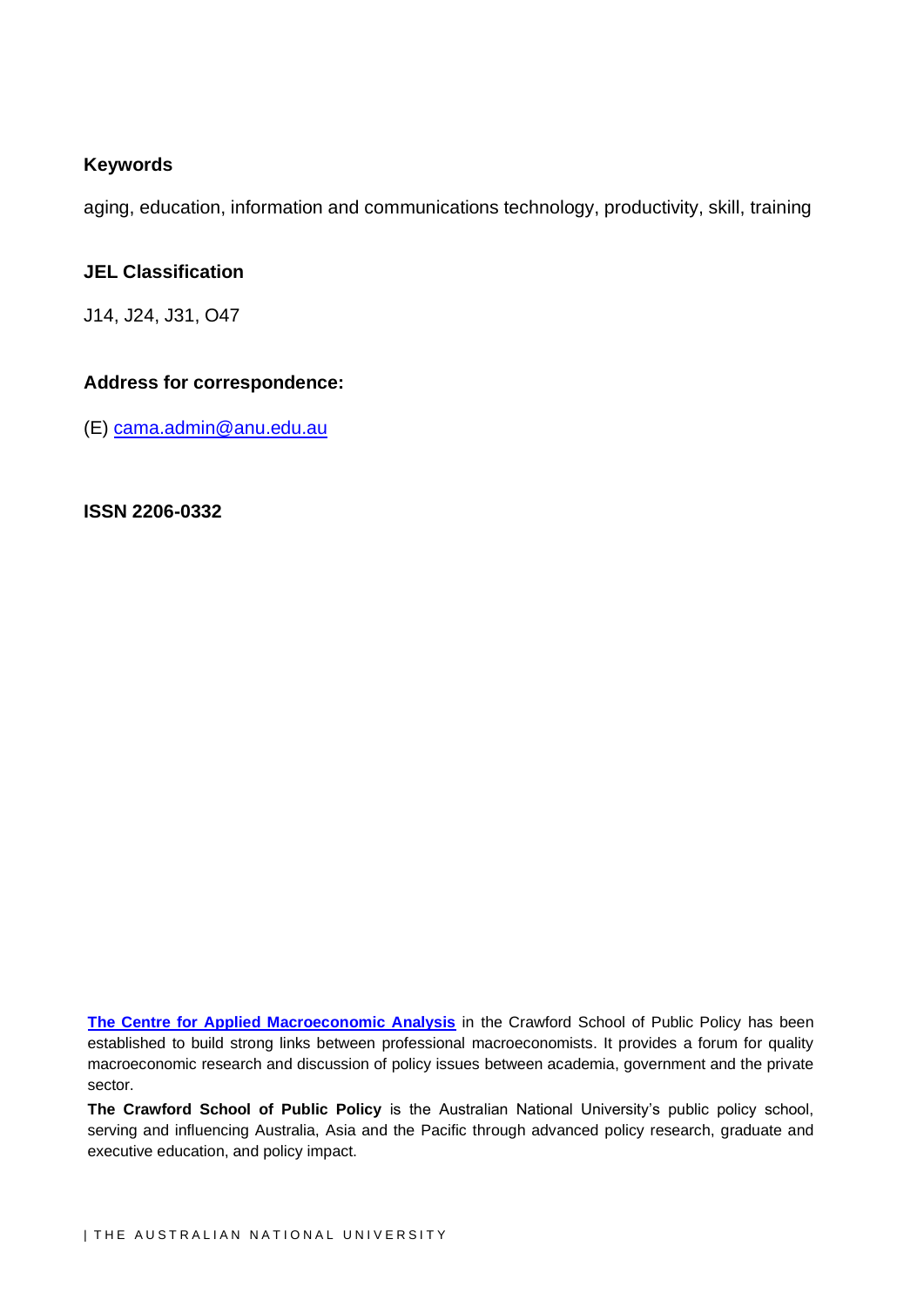# *Can Older Workers Stay Productive? The Role of ICT Skills and Training\**

Jong-Wha Lee<sup>+</sup>

Korea University and Centre for Applied Macroeconomic Analysis, ANU

Do Won Kwak<sup>++</sup> and Eunbi Song<sup>+++</sup> Korea University

January 2021

\_\_\_\_\_\_\_\_\_\_\_\_\_\_\_\_\_\_\_\_\_\_\_\_\_\_\_\_\_\_\_\_\_\_\_\_

<sup>\*</sup> The authors thank Bruce Chapman, Jongsuk Han, Tomoo Kikuchi, Jinill Kim, Warwick McKibbin, Kwanho Shin, and the conference participants at Australian National University and Korea University for their helpful comments. This research was supported by the ARC Centre of Excellence in Population Ageing (ARC Grant number CE170100005) and a Korea University Grant.

<sup>+</sup> Corresponding author: Economics Department, Korea University and Centre for Applied Macroeconomic Analysis (CAMA), Australian National University. E-mail: jongwha@korea.ac.kr.

<sup>&</sup>lt;sup>++</sup> Graduates School of International Studies, Korea University, 145 Anam-ro, Seongbuk-gu, Seoul, 02841, Republic of Korea. E-mail: [dwkwak@korea.ac.kr](mailto:dwkwak@korea.ac.kr)

<sup>+++</sup> Economics Department, Korea University, 145 Anam-ro, Seongbuk-gu, Seoul, 02841, Republic of Korea. Email: eunbisong56@korea.ac.kr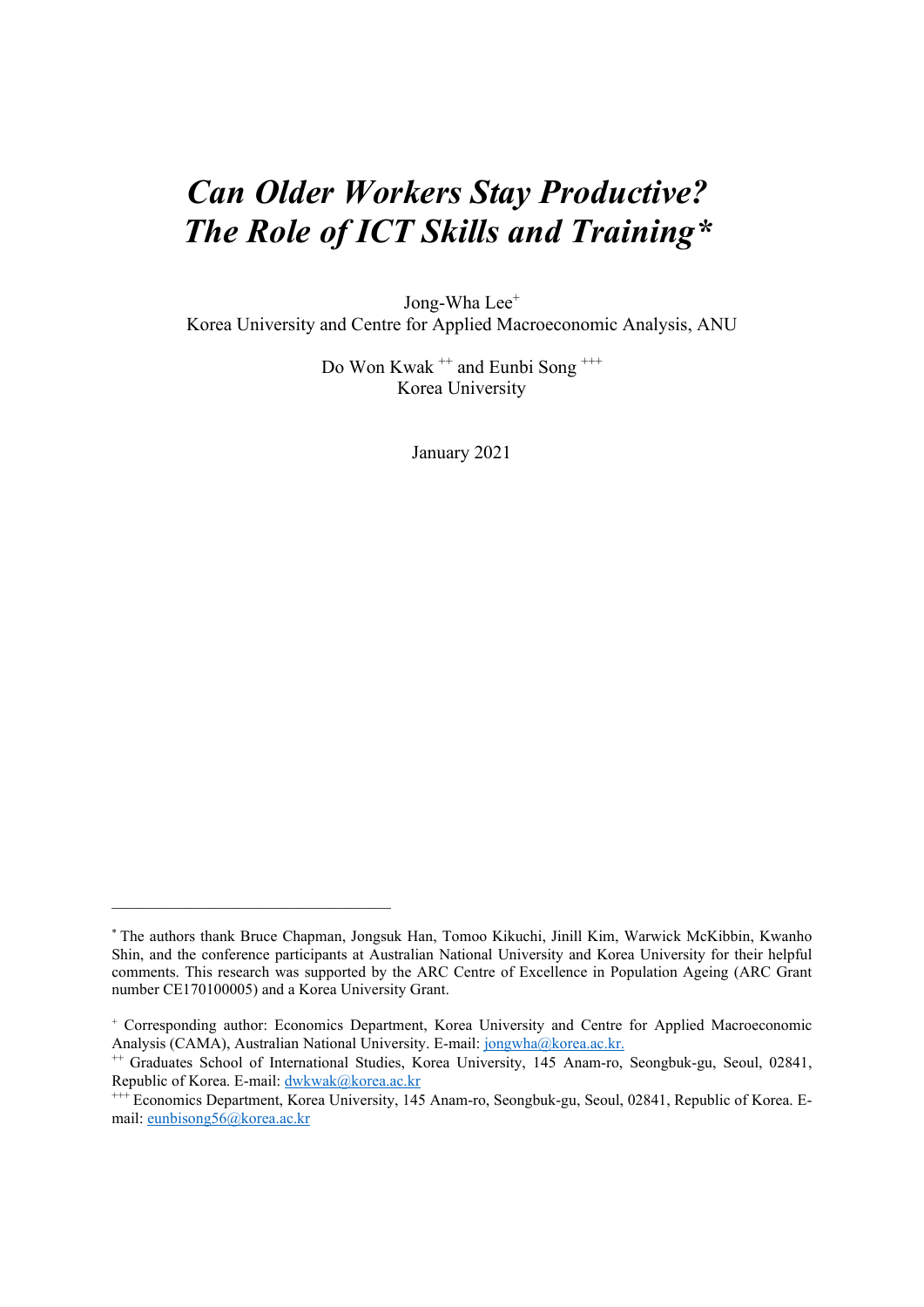#### **Abstract**

This paper quantitatively examines the effects of aging on labor productivity using individual worker data in Korea. We find that attainment of information and communications technology (ICT) skills and participation in job-related training can help older workers stay productive. The estimation results present that ICT skills attainment has a positive effect on the wages of the older workers aged 50–64 with a high level of education or in a skill-intensive occupation. Job training also has a significant positive effect on the wages of older workers. Even compared to younger workers, older well-educated workers can be more productive through higher ICT skills attainment and job-training participation. The evidence suggests that a productivity decrease in line with the aging process can be mitigated by training aging workers to equip themselves with ICT skills.

*Keywords:* aging, education, information and communications technology, productivity, skill, training

*JEL Classification Codes:* J14, J24, J31, O47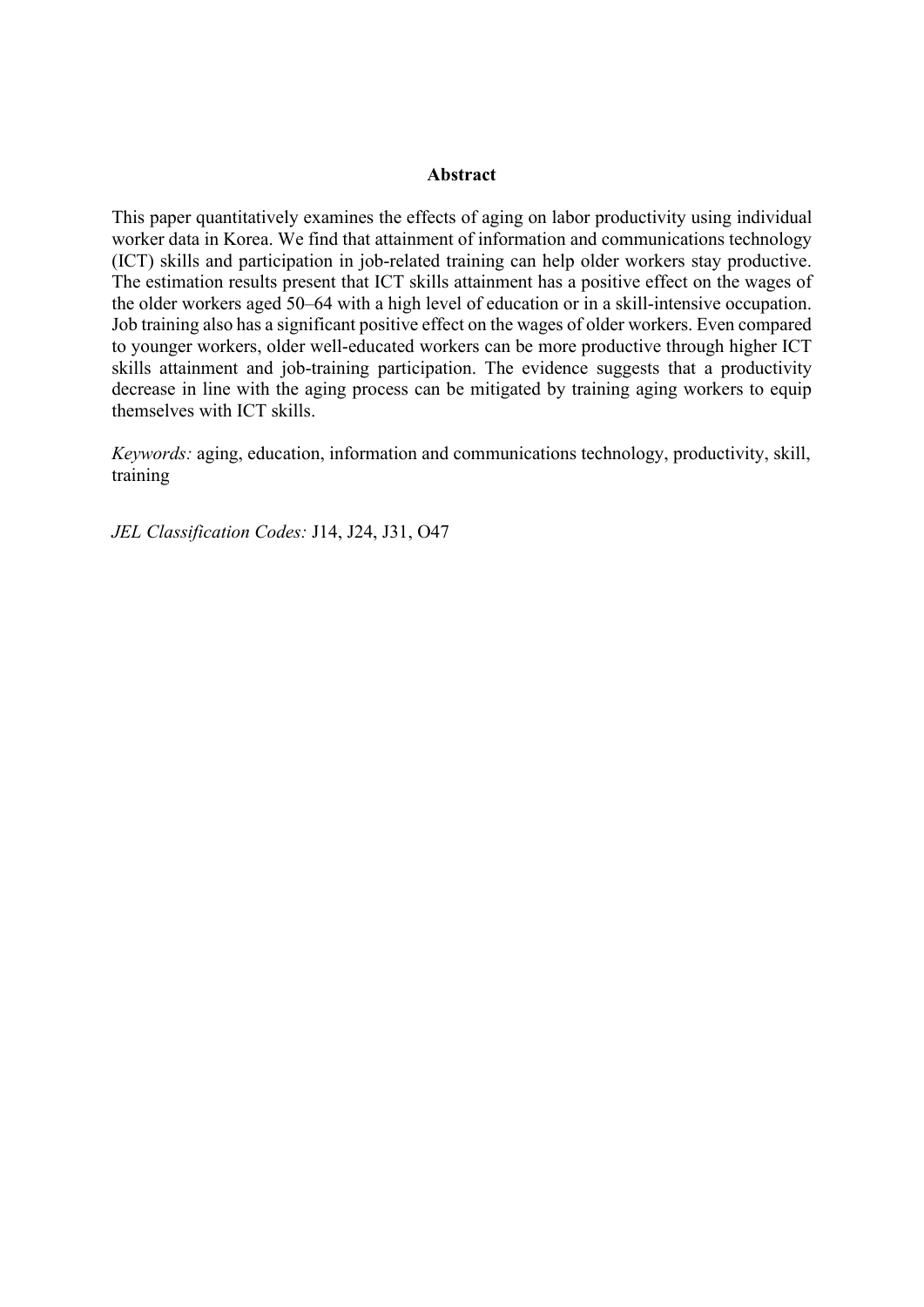#### **1. Introduction**

An aging population is an urgent challenge in South Korea (Korea, henceforth). Korea's economy has been experiencing a drastic demographic shift toward an aged society where elderly citizens aged over 65 years will make up a third of its population in 2040—more than double from the 15% that was tabulated in 2019 (Figure 1). The pace of aging within the workforce is faster than any other economy. The share of workers aged 50–64 years over the working-age population aged 15–64 years began rapidly rising since 1990. It has more than doubled from the 16% figure in 1990 to the 33% that was noted in 2019. By 2050, it is expected to continue to rise, outpacing Japan and Germany (Figure 2). With a common belief that older workers tend to be less productive than their younger counterparts, an aging workforce remains as one of the most urgent challenges that the Korean economy will face in the coming years.



Source: Authors' construction from UN (2019), *World Population Prospects, The 2019 Revision*, UN, New York.

#### **Figure 1 Population Age Structure in Korea, Selected Years (thousands)**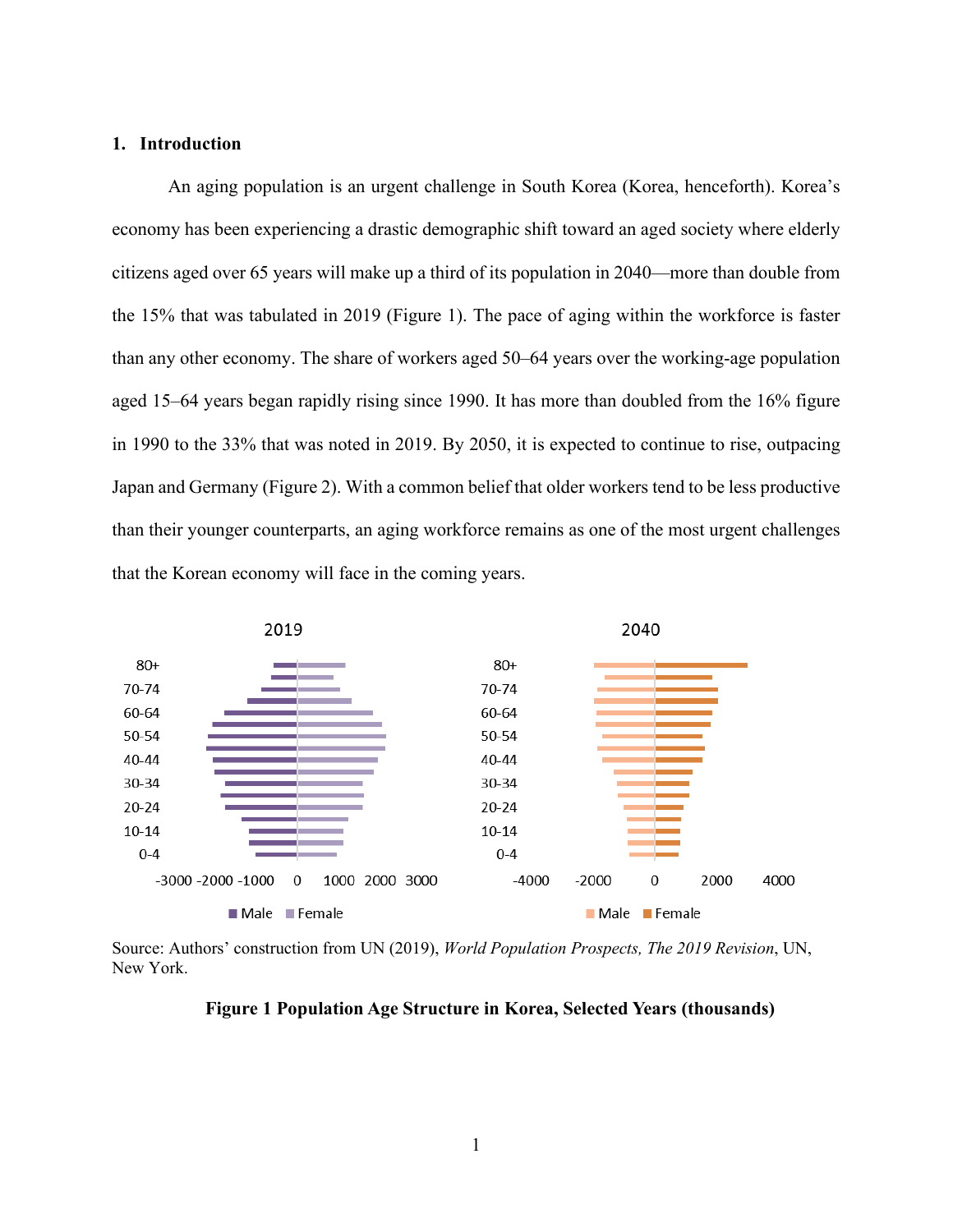

Source: Authors' construction from UN (2019)'s *World Population Prospects*.

### **Figure 2 Share of Workers Aged 50–64 over Working-age Population (16–64 years)**

An increase in older workers may hinder economic growth if the older workers are less productive than the younger workers. This is from the deterioration of the physical and cognitive abilities, which comes along with age and the low tendency to adapt to new technologies. Maintaining the productivity of older workers is not an easy task. However, if older workers are more educated and continue to improve their human capital through their work experience, job training, and acquisition of new skills after their formal education, they can stay productive.

In Korea, along with the rapid growth of the information and communications technology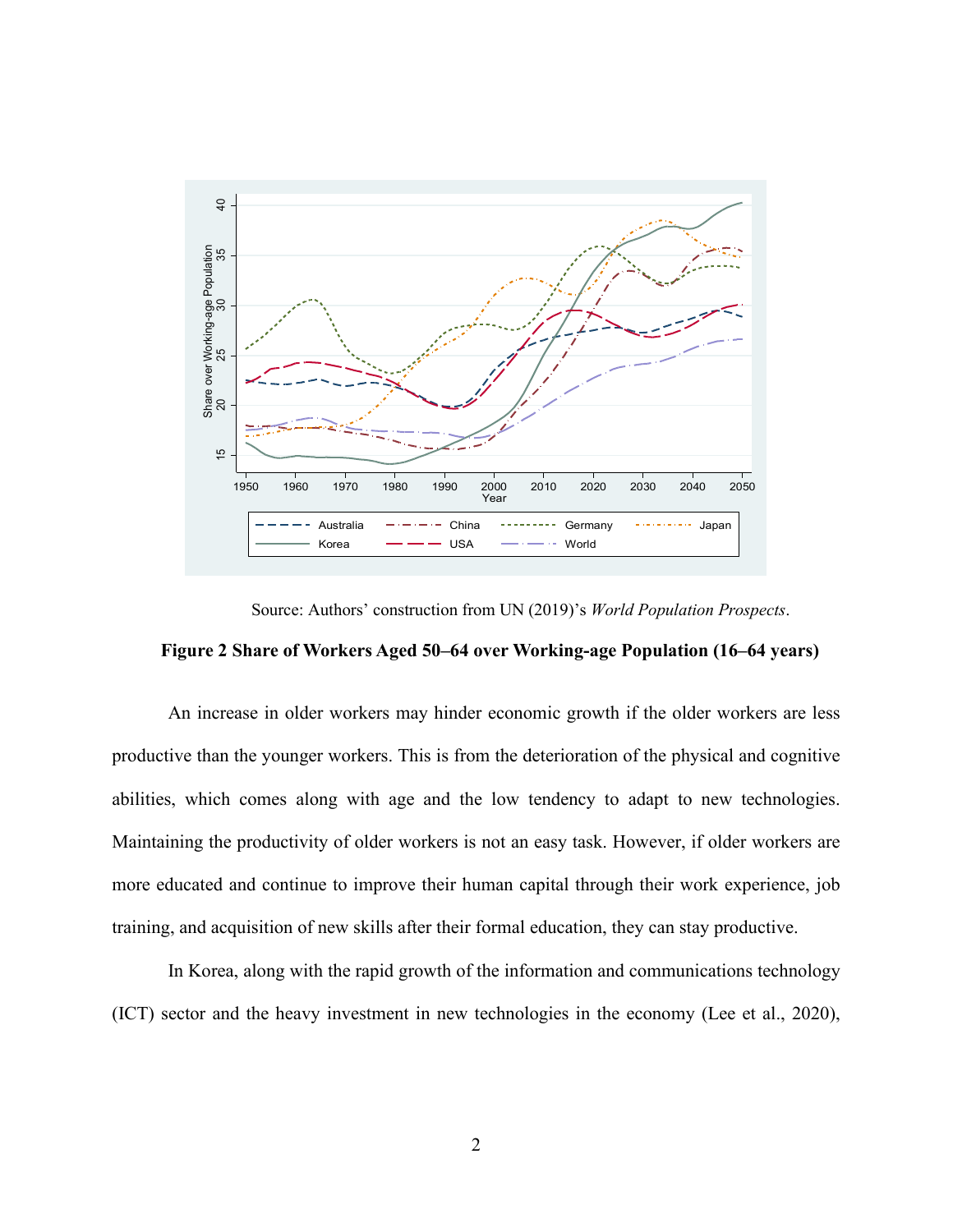acquisition of ICT skills has also been active—for instance, through formal education.<sup>[1](#page-6-0)</sup> Korea's ICT use in education essentially began with improving students' computer literacy, followed by continued reinforcement of human and physical infrastructure; based on this approach, there were increased learning opportunities using ICT. For instance, ICT education was activated during the 2001–2005 period. The national curriculum allowed primary and secondary schools to launch an independent course for teaching basic computer and word processing skills for their students. This helped students familiarize with computers and utilize them in their daily lives. For instance, primary students learned how to turn the computers on and off, and how to find information using the internet browser, whereas secondary students were taught how to communicate via the internet and produce documents using word processors.

However, despite a relatively large investment in ICT, there is a question of whether all Korean workers possess adequate cognitive skills required to effectively perform their tasks in the era of information and automation intelligence (AI) technologies. According to the *Programme for the International Assessment of Adult Competencies (PIAAC)* published by the Organisation for Economic Co-Operation and Development (OECD), Korean adults who participated in the PIAAC survey scored below the OECD average in "problem-solving skills in technology-rich environments," which involved ICT skills (KRIVET, 2013). Whereas their score for literacy proficiency was above the OECD average. There is also a large differential in ICT skills proficiency between older and younger age groups. Another notable feature is that the participation rate in on-the-job training for the aged group in Korea is lower than other OECD countries,

<span id="page-6-0"></span><sup>&</sup>lt;sup>1</sup> The Korean government sequentially developed ICT education. There are three phases of ICT education development according to the Ministry of Education and KERIS (2014): Phase I, Foundation Establishment, over the period of 1996 to 2000; Phase II, Dissemination and Settlement, from 2001 to 2005; Phase III, Advancement, from 2006 to 2010; Phase IV, Education Converged with Technologies, from 2010 to 2014.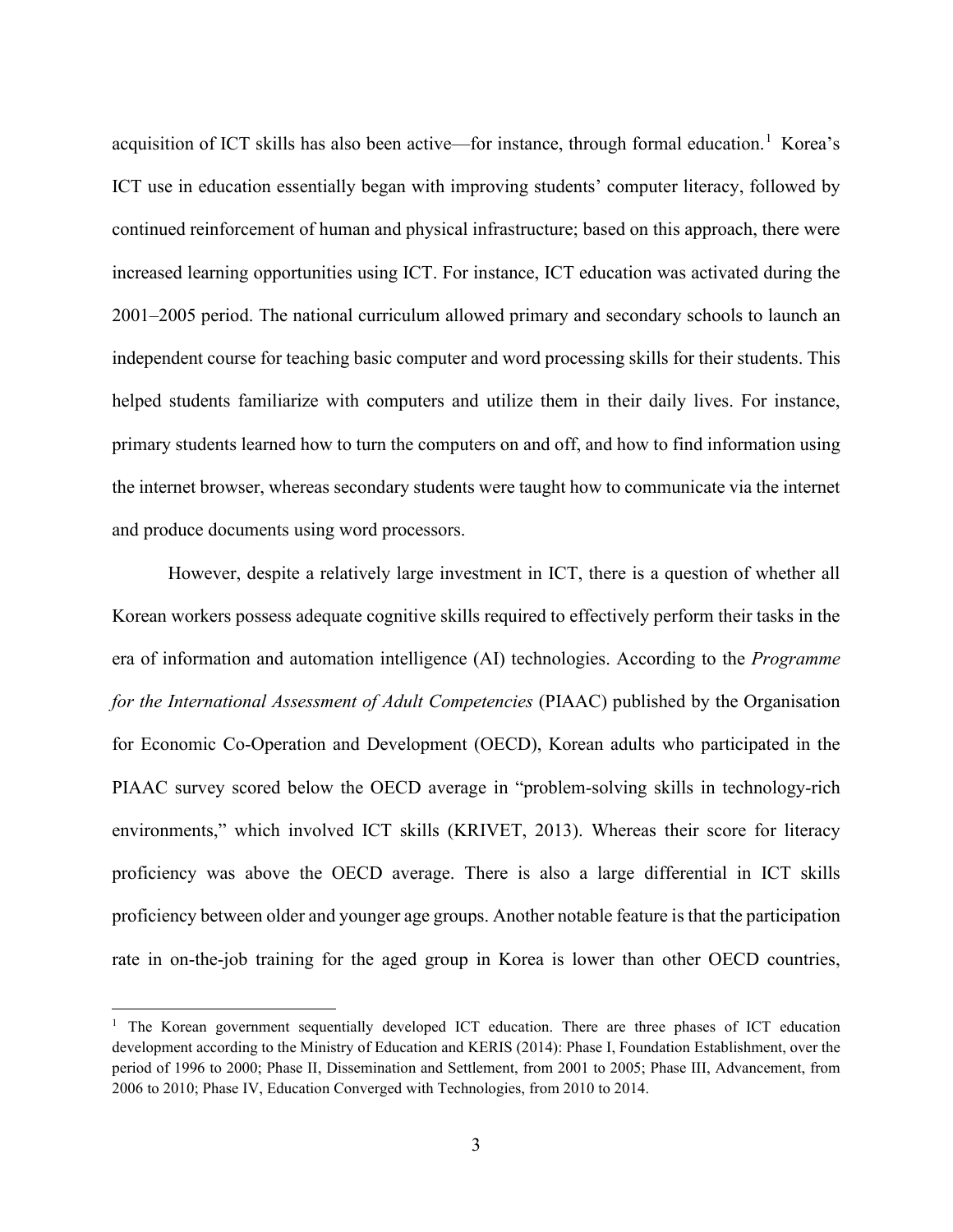including the United States (US), Japan, and Nordic countries (World Bank, 2016). Figure 3 shows that the job-training participation rate for older workers is much lower than the average of the OECD countries, while the rate for prime-age workers (30–49) is only slightly lower than the OECD average.



Note: The figures measure a share of those who participated in non-formal job-related education (that is job training) in the previous 12 months at the time of the PIAAC survey among all the respondents.

Source: Authors' construction from the OECD (2013a)'s PIAAC Data.

#### **Figure 3 Participation rates for job training in selected economies**

This study builds on three lines of previous literature, including: 1) those examining the aging effects on productivity; 2) those exploring the role of ICT skills attainment on worker's productivity; and 3) those assessing the role of job training participation in improving worker's productivity. Aging tends to have detrimental effects on productivity as the human capital of an individual declines with age, owing to the deterioration of their physical and cognitive capacities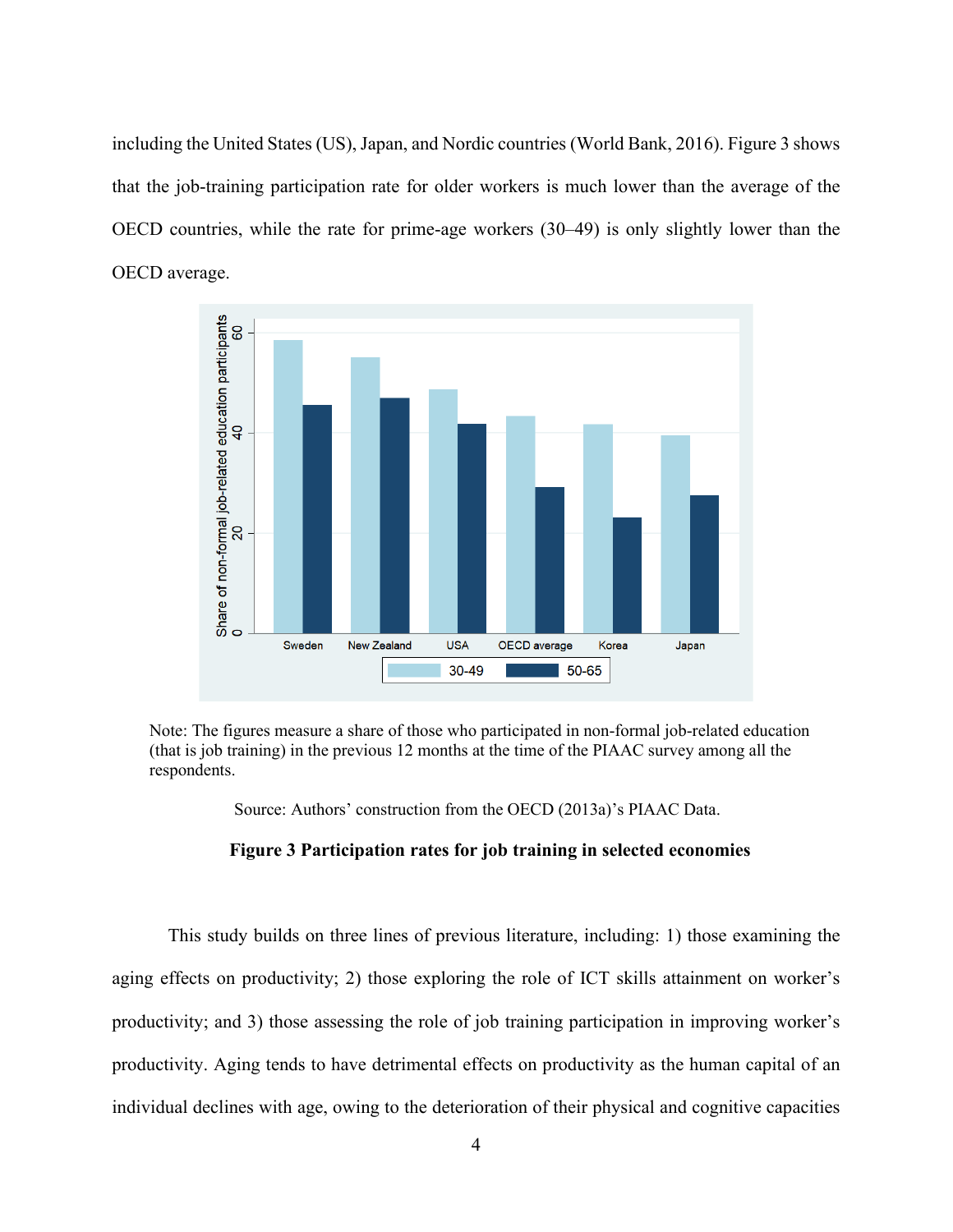(Truxillo, et al., 2015). Some empirical studies—including Heckman et al. (2003)—show a humpshaped age-profile of wages. In addition, adapting to new technology tends to leave them behind. The knowledge and skills the older workers had acquired during their formal education are often outdated (ADB, 2018), and they tend to have lower adoption rates of new technologies than younger workers (Meyer, 2011).

On the other hand, there are other studies showing that aging does not necessarily accompany productivity declines. If older workers are more educated or continuously develop their human capital after their formal education by adapting to new technologies, having longer work experience, participating in on-the-job training, and equipping themselves with proper skills, their productivity might not necessarily be lower than that of younger workers. Along with a longer lifespan, workers have a greater willingness to work longer, thus having a higher motivation to invest in their health and education (Vogel et al., 2017; Prettner et al., 2013). Borsch-Supan and Weiss (2016), using data from a truck assembly plant in Germany, provide evidence that the increase in productivity of individuals up to the age of 60 can be explained by longer work experience and non-cognitive abilities, such as communication skills. Furthermore, firm-level studies across the countries suggest that productivity peak tends to be around the ages 30–45, but the range varies across countries and industries, as summarized in Chomik and Piggott (2019). The Asian Development Bank (2018) reports that there are some sectors where workers may exhibit a higher productivity rate, even at the later stages of their careers. Burtless (2018) further argues that there is little evidence for the negative link between aging and productivity in the US. To sum it up, previous studies on the effect of aging on productivity remain inconclusive.

ICT skills attainment becomes important for individuals to stay productive at the time of rapid advances in ICT and automation technologies (World Bank, 2016). It also indicates that the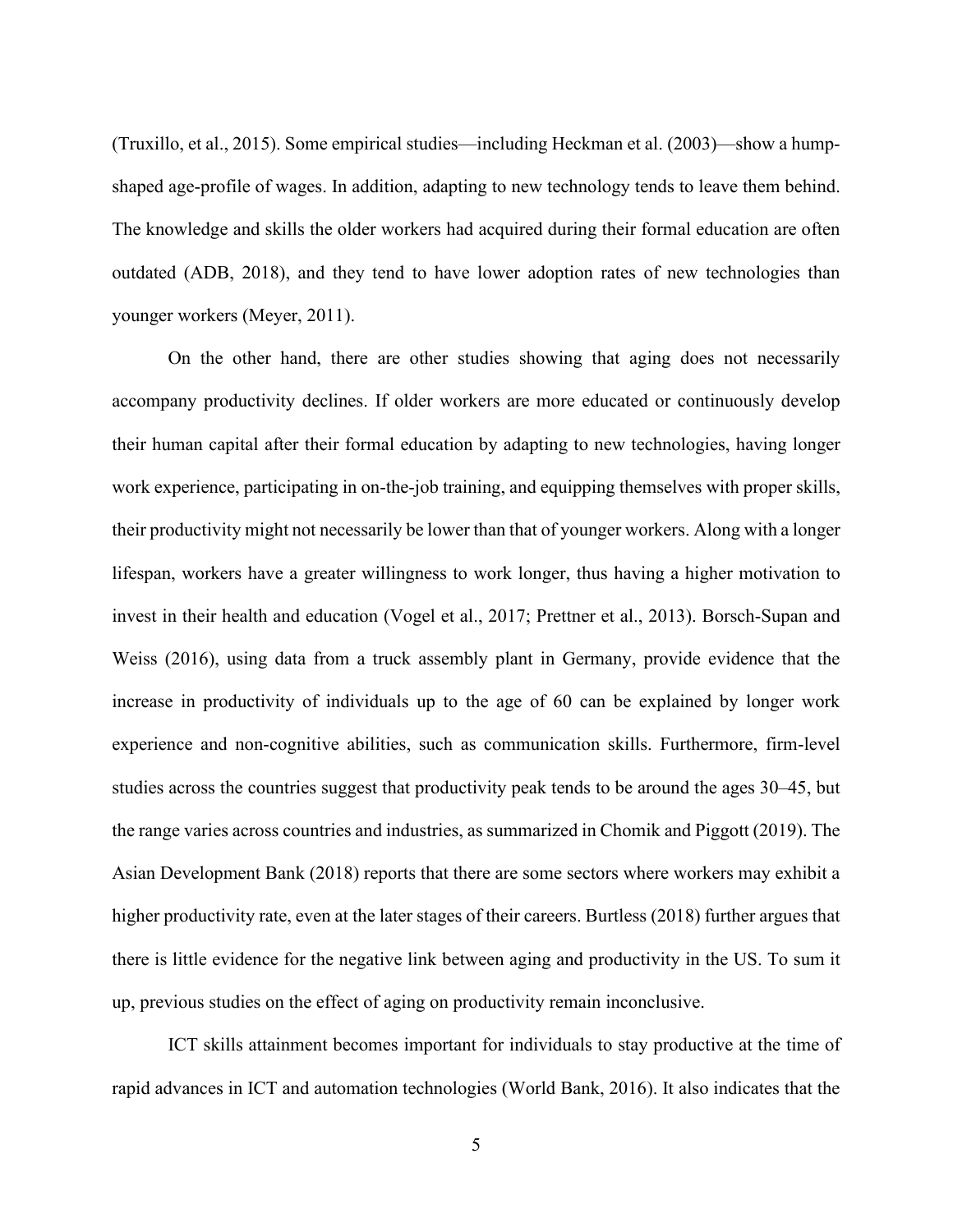race between skills and technology could bring about the digital divide between those who can use and complement digital technologies and those who have limited access and skills. Falck, Heimisch-Roecker, and Wiederhold (2020) report positive returns to ICT skills, reflecting a significant role that ICT skills play in determining the labor productivity of individuals. They find that workers with a higher ICT skills proficiency earn 27% more than those with a low proficiency on average in the PIAAC data. They also report that workers with no computer experience earn around 10% less than those with the most basic computer skills. Hanushek et al. (2015) investigate returns on skills across 23 economies using the PIAAC data and report that ICT skills are positively associated with individual earnings. The returns on ICT skills are estimated around 15.3% in Korea. Lee and Wie (2016) also show significantly positive returns concerning ICT skills in Japan and Korea.

There exists a considerable amount of empirical studies on the effects of job training on wages and the productivity of trainees. According to literature reviews by Leuven (2004), Almedia and Faria (2014), and Cegolon (2015), many studies report positive effects of job training on worker's earnings and productivity. The average wage effects are estimated around 5–10% in the United Kingdom (UK) and the US (Leuven, 2004); around 3.7–21.6% for European countries (Bassanini et al., 2005); and around 2.6–9.0% for Korea (Yoo & Kang, 2010). Contrarily, other studies could not find any significant positive effects (Pischke, 2001; Goux & Maurin, 2000). Some studies have also assessed such effects across age groups. Picchio and van Ours (2013) and Berg et al. (2017) document that vocational training, especially on-the-job training, is effective in improving productivity for both younger and older workers, although the effect decreases with age. They are also consistent with the meta-analysis done by Haelermans and Borghans (2012). This differential in training can be attributable to the different motives of younger and older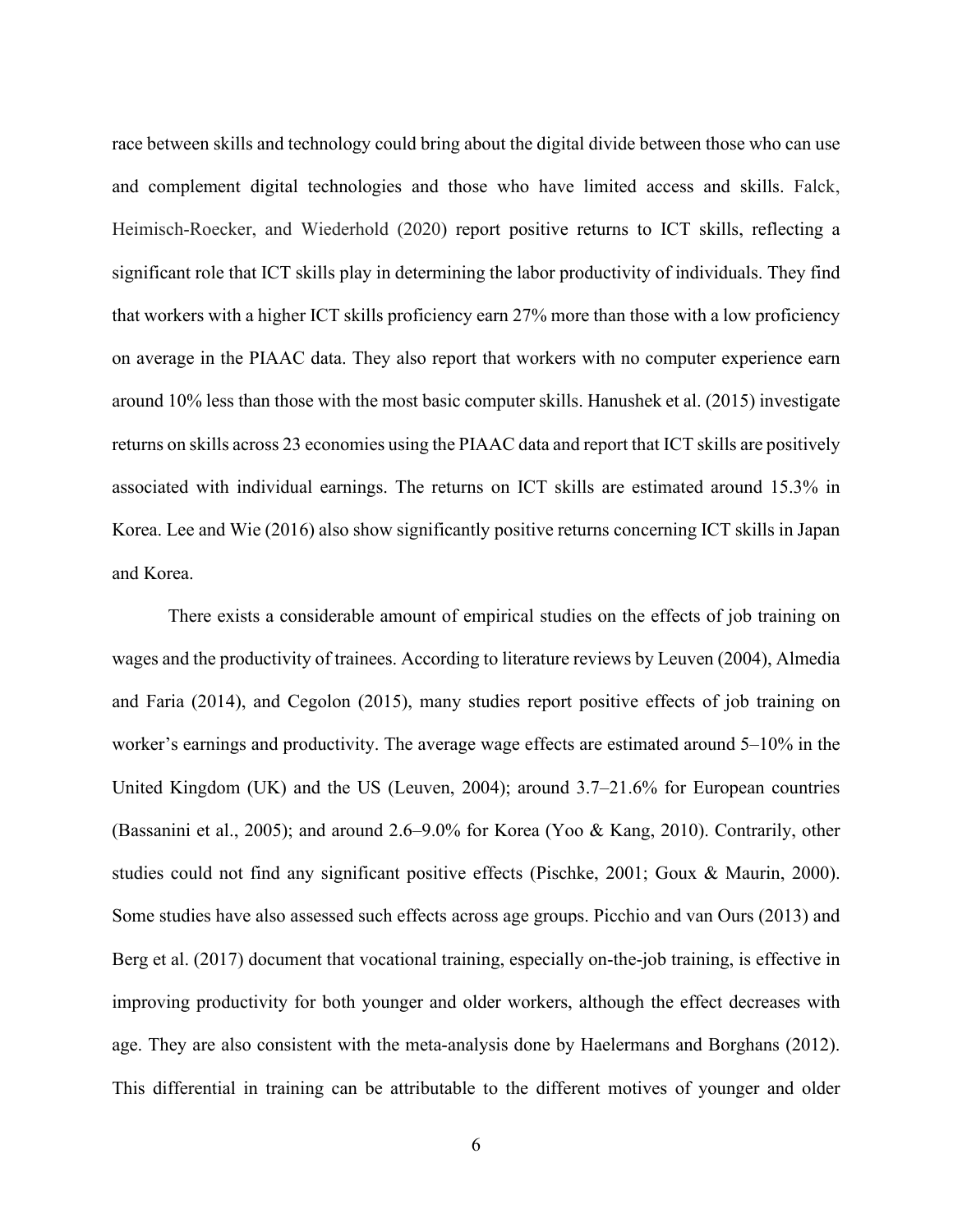workers, as suggested by Lang (2012) and Dostie and Léger (2014). However, the studies aimed at examining job training for older employees do not always show positive wage effects (Göbel & Zwick, 2013). A recent study by Lee, Han and Song (2019) using the Korean sample from the PIAAC provides evidence that the wage effects of job-related training are positive and have larger effects for the older workers. Overall, the effects of job training depend on the data, econometric methods, and their contexts.

This paper builds on those three lines of literature on the aforementioned topics and contributes to them by investigating the effects of ICT skills attainment and job training on the productivity of older workers in Korea.<sup>[2](#page-10-0)</sup> Additionally, using various econometric techniques, we attempt to address the possible sources of endogeneity bias in estimating the empirical specification that is an extended version of the Mincer wage equation. One of the key issues is a missing data problem. Given the characteristics of the PIACC survey, individuals who had no experience in computer and/or failed the ICT core/basic assessment do not have scores for ICT skills proficiency and those with missing data are not random. It is highly likely that they have characteristics that are negatively correlated with wages. To control for missing data problems, we adopt a regression imputation method where we use literacy and numeracy scores to predict missing ICT skills scores, and also adopt an inverse probability weight (IPW) method to adjust for unequal sampling distribution. The estimation results are robust using the two different econometric tools. The other major empirical issue is how to control for selection biases. There are two types of selection biases in our analysis: an individual's decision to participate in the labor market (sample selection bias); and an individual's decision to attain ICT skills and/or to receive

<span id="page-10-0"></span><sup>2</sup> This paper is a companion paper for Lee, Song and Kwak (2020) which examine aging effects on productivity and a role of ICT capital investment in counterbalancing such aging effects using industry-level data. As a complement, this paper assesses such topics using individual-level data.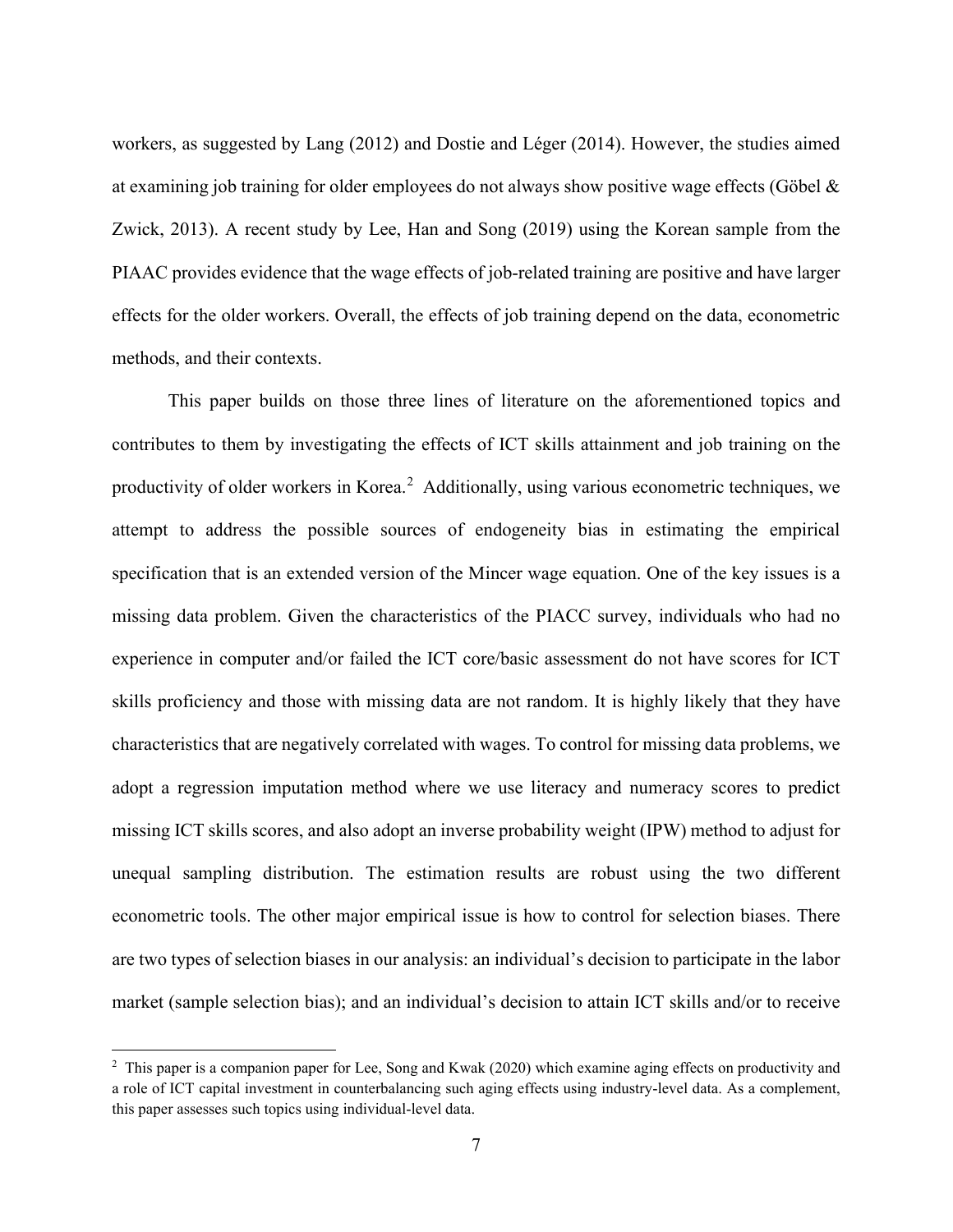a job-training course, caused by his/her wage expectation (self-selection bias). Because of the difficulties in finding the appropriate instruments for ICT skills attainment and/or job-training participation, we attempt to adopt various econometric tools, and the estimation results turn out to be robust when using the IPW to control for the selection biases.

The remainder of this paper is organized into five sections. Section 2 provides our empirical specification; Section 3 describes the data; Section 4 examines the wage effects of ICT skills and job training at an individual-level, especially for older workers; Section 5 discusses identification strategy; and Section 6 presents the conclusion.

#### **2. Empirical Specification and Strategy**

Over their lifetime, an individual spends a certain period of time in formal schooling and for work after their completion of their formal education. An individual *j* obtains an educational level of  $S_i$  and continues to accumulate his/her own human capital via work experience and job training. We consider that an individual can develop cognitive and non-cognitive capabilities as well as technical skills that can command and complement ICT technologies. Then, the human capital attained determines the worker's productivity or wages in the labor markets. We can write the worker's productivity or wages, using the Mincerian wage equation, as follows (Mincer, 1974; Acemoglu,  $2009$ ):<sup>[3](#page-11-0)</sup>

$$
\log W_{j} = \alpha + \beta_{G} \text{Gender}_{j} + \gamma_{S} \text{Stool}_{j} + \gamma_{e} \exp_{j} + \gamma_{e_{2}} \exp_{j}^{2} + \gamma_{\text{ICT}} \text{ICT} \text{ Skills}_{j} + \gamma_{\text{T}} \text{Training}_{j} + \varepsilon_{j},
$$
\n(1)

<span id="page-11-0"></span><sup>&</sup>lt;sup>3</sup> We include a gender dummy in the wage equation to control for the wage differential by gender. When our specifications of  $(1)$ ,  $(2)$  and  $(3)$  without a gender dummy are applied to the sample of male workers, the main results remain robust.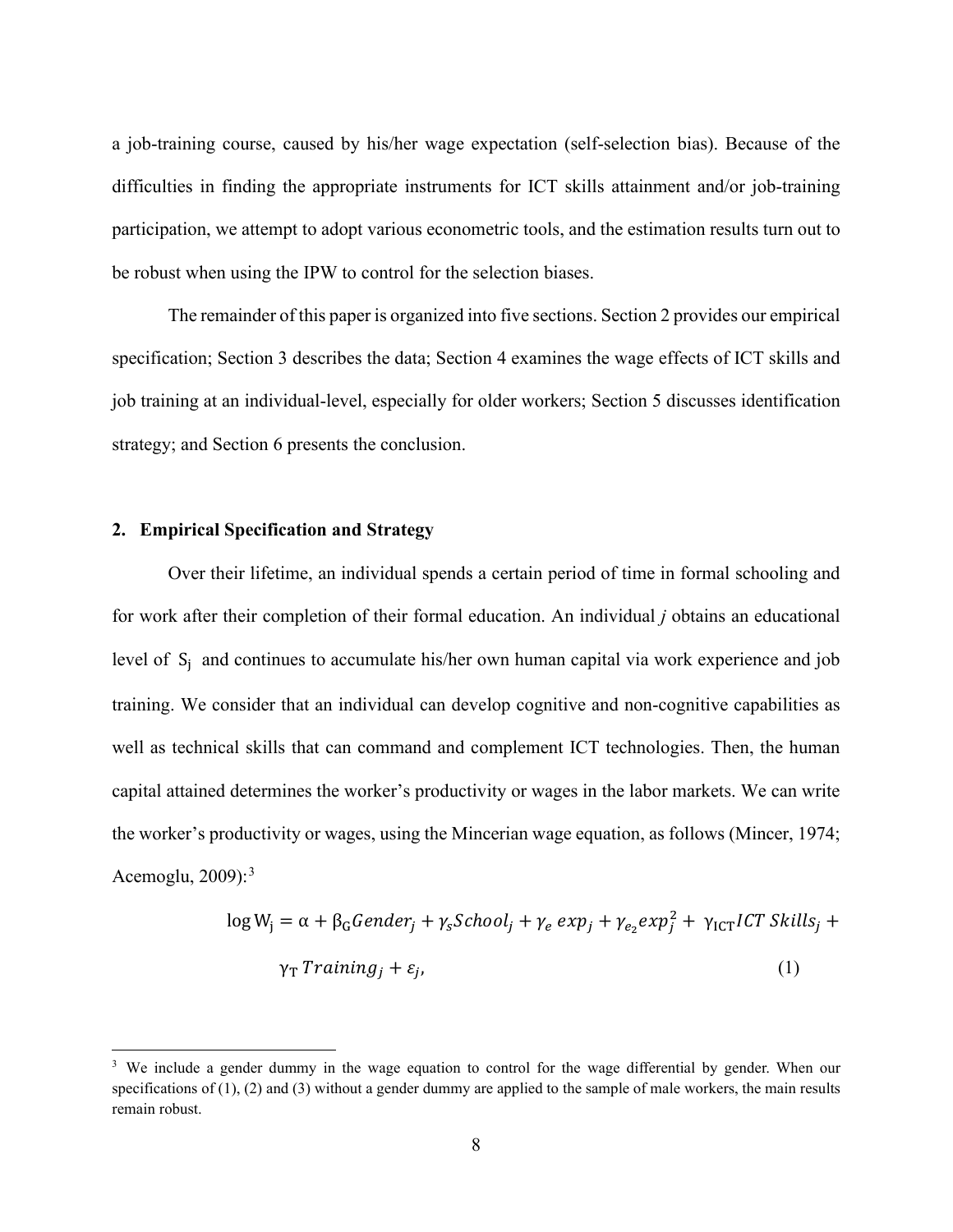where  $\log W_i$  is the logarithm of individual *j*'s wage that captures the worker's productivity. Wages are determined by the individual's educational level  $(School_i)$ , work experience  $(exp_i)$ , ICT skills (ICT Skills<sub>i</sub>), and job training (*Training<sub>i</sub>*). Gender<sub>i</sub> is a female indicator representing whether a worker is female.

Specifically, experience in Equation (1) is often measured by years of potential labor market experience, which is typically defined as age or age minus year of schooling minus six. Potential labor market experience may be a good approximation. However, there is a discrepancy between potential and actual labor market experience. As this paper aims to estimate the "pure" age effect, we will include both age and actual labor market experience variables in the model as presented in Equation (2) and Equation (3). The age effect that we are interested in denotes the wage effect of age after controlling (actual) labor market experience and other explanatory variables, including gender, education attainment, ICT skills, and participation in job training. In addition, we will consider the age structure of workers as another key factor for determining the effects of ICT skills and training on labor productivity. We will explore whether ICT skills attainment and training can have relative beneficial effects on the wages of the old workers aged 50-65 years, compared to the young workers.

We set up an extended version of the Mincer wage equation to examine the pure effects of aging as well as the effects of ICT skills and job training on labor productivity across age groups. We examine the interaction effects among ICT skills attainment, job training, and the age of the workers. To elaborate, we are interested in whether ICT skills attainment and training can have relative beneficial effects on the wages of the older workers in age range 50–65 years, compared to the younger workers. We extend the Mincer wage equation—Equation (1)—by introducing ICT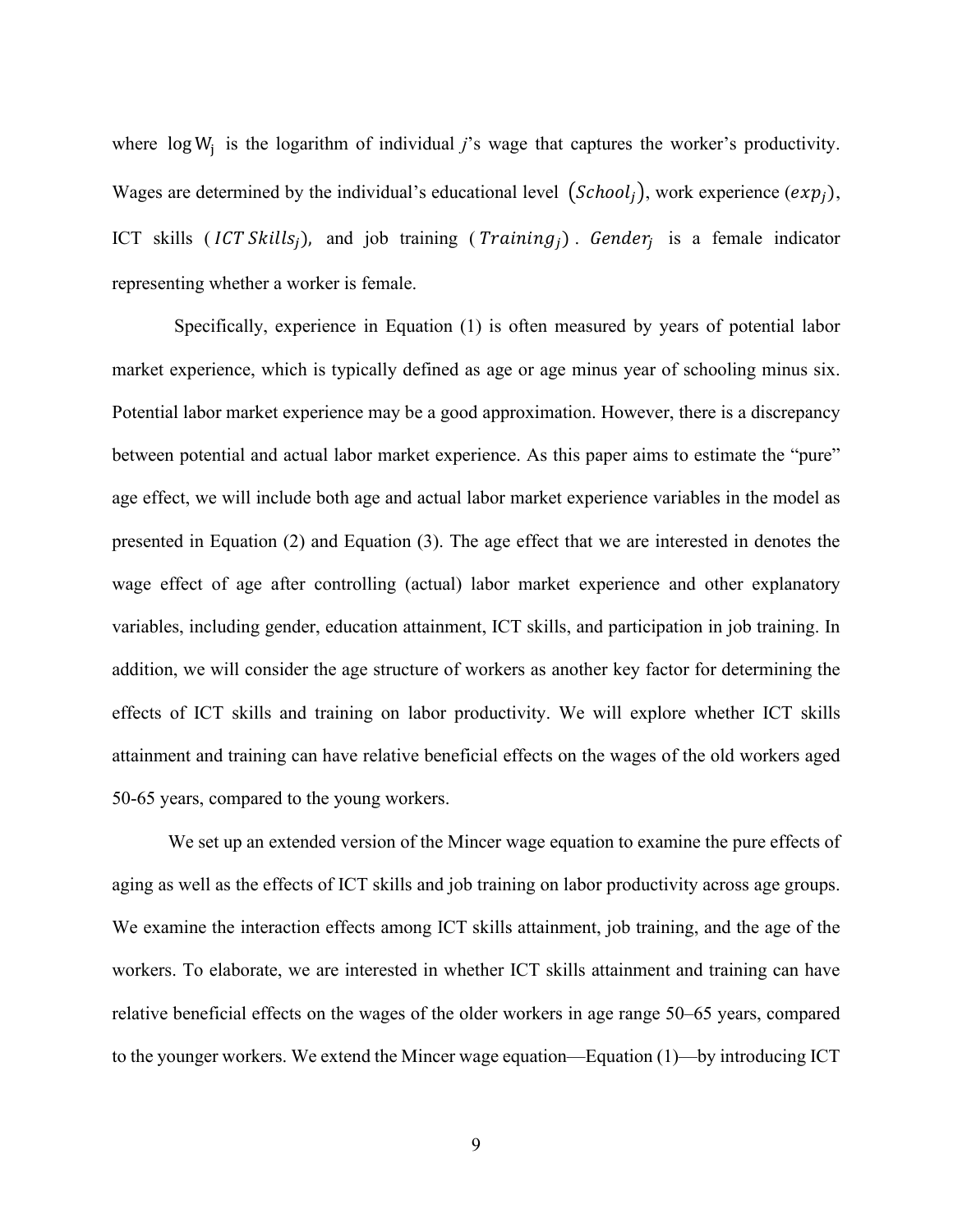skills proficiency scores, an indicator of job-training participation and their interaction terms with age-group dummies:

$$
log W_{j} = \alpha + \beta_{G} \text{Gender}_{j} + \beta_{S} \text{Stool}_{j} + \gamma_{e} \text{Job\_exp} + \gamma_{a} A_{j} + \gamma_{a_{2}} A_{j}^{2} + \gamma_{ICT} \text{ICT\_SKILL}_{j}
$$

$$
+ \gamma_{ICT,AGE} \left( \text{ICT\_SKILL}_{j} * \text{AGE\_GROUP}_{j} \right) + \gamma_{T} \text{Training}_{j} + \gamma_{T,AGE} \left( \text{Training}_{j} * \text{AGE\_GROUP}_{j} \right) + \mu_{i} + \mathcal{O}_{k} + \gamma_{L} \text{literacy}_{j} + \varepsilon_{j}, \tag{2}
$$

where  $\log W_i$  is the logarithm of hourly earnings of individual *j*, *School<sub>i</sub>* is a dummy for four educational attainment levels, which are lower secondary and below (HSD), upper secondary (HSG), college education (SME), and university and above (CLC). As mentioned earlier, instead of years of potential experience, we include  $JOB\_EXP_i$  in the empirical model, which is Equation (2). It denotes the actual years of labor market experience that the individual *j* has, that is measured in years of paid work during his/her lifetime in the PIAAC survey. The model also has  $A_j$  as the age of individual j and its squared term to measure the pure aging effect, thereby the parameters  $\gamma_a$  and  $\gamma_{a_2}$  capture the effects of aging on wages of individuals.

Then, we add a measure of ICT skills proficiency scores  $(ICT\_SKILL_i)$  of an individual worker and an indicator of job training participation ( $Training<sub>i</sub>$ ), respectively. The indicator for job-training participation presents whether an individual *j* had taken non-formal job-related education at least once in the previous 12 months at the time of the PIAAC survey. It takes a value of either one or zero representing participation or non-participation. Then, the effects of ICT skills attainment and job-training participation on wages are captured in the parameters  $\gamma_{ICT}$  and  $\gamma_T$ , respectively.

This model includes an interaction term between a measure of ICT skills  $(ICT\_SKILL_i)$ and age-group dummies  $(AGE\_GROUR_j)$  to explain how the wage effects of ICT skills differ by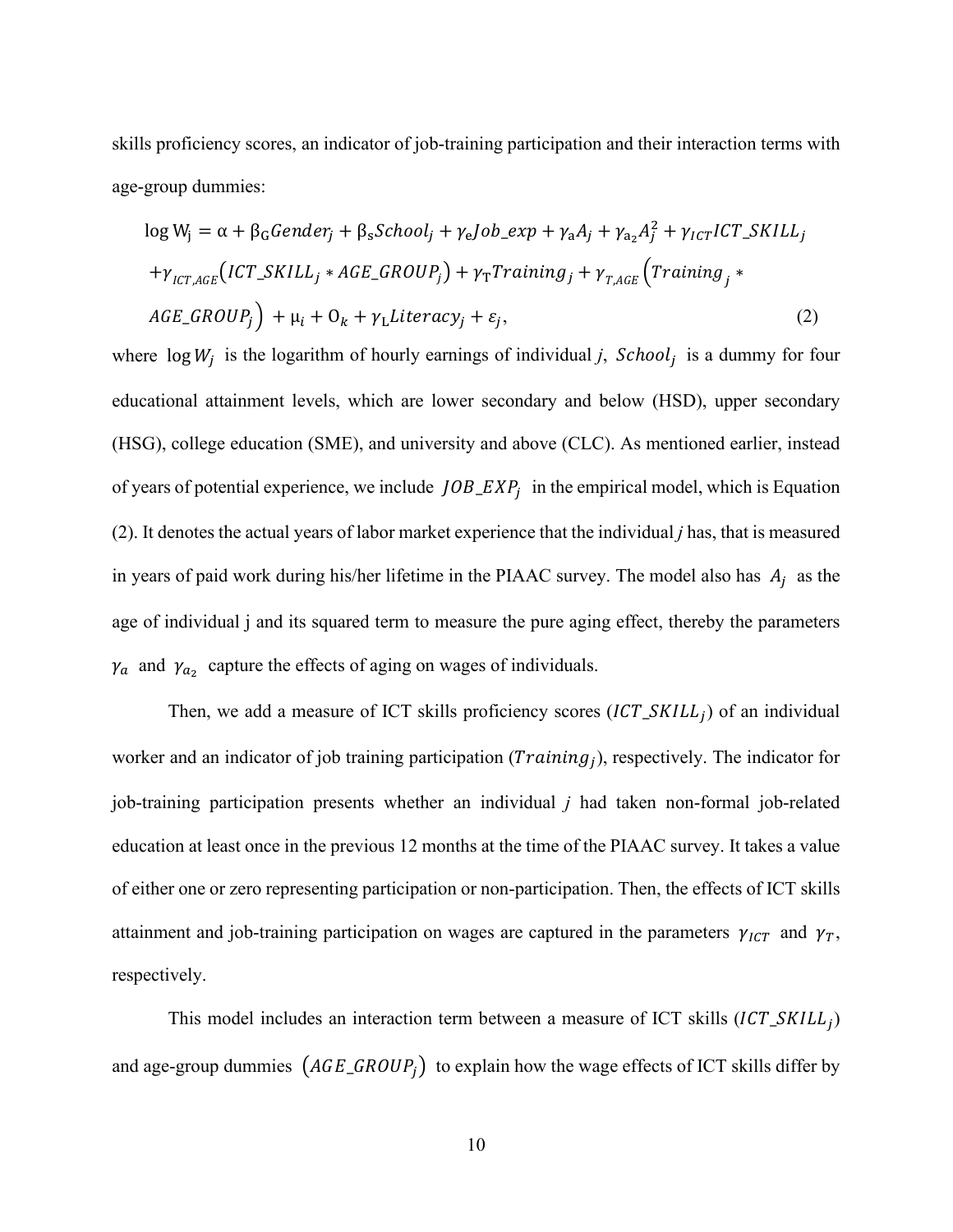age groups. An interaction term  $(Training_i *AGE\_GROUP_i)$  is added to identify differential training effects among the age groups. The Korean full-time workers in our sample are classified into three age groups: 16–29 years, 30–49 years, and 50–65 years. In this empirical model, we are interested in the parameters  $\gamma_{ICT}$  and  $\gamma_{ICT,AGE}$ , which capture the relative wages of ICT skills on earnings across age groups, and the parameters  $\gamma_T$  and  $\gamma_{T,AGE}$ , which measure the relative training effects on earnings across age groups.

Occupation and industry fixed effects  $(O_k \text{ and } \mu_i)$ , respectively) are also included to control for potential bias arising from the correlation between unobserved confounding factors and industry or occupational characteristics. Thus, for instance, in the estimation of the effect of ICT skills on wages, we compare workers within the same industry and the same occupation groups. Furthermore, even within the same industry and occupation groups, workers unobserved ability, such as innate ability, could be still correlated with ICT skills so that able workers are more likely to have high ICT skills. Thus, to control for endogeneity bias sourced from unobserved ability, we add measures of literacy skills proficiency (*Literacy<sub>i</sub>*) in the model.

Furthermore, we attempt to identify who will receive benefits from a higher level of ICT skills attainment among the old by adding two different interaction terms to Equation (2). One is between ICT skills, age-group dummies, and an indicator for receiving a tertiary level of education and the other is between ICT skills, age-group dummies, and an indicator for employment in a skill-intensive occupation. Then, we can construct Equation (3):

$$
Ln(W_j) = \alpha + \beta_X Gender_j + \beta_X School_j + \gamma_e Job_{exp} + \gamma_a A_j + \gamma_{a_2} A_j^2 +
$$
  

$$
\gamma_{ICT} ICT\_SKILL_j + \gamma_{ICTAGE}(ICT\_SKILL_j *AGE\_GROUP_j) +
$$
  

$$
\gamma_{ICT,AGE, High_{EDU}}(ICT\_SKILL_j *AGE\_GROUP_j * High\_Edu_j) +
$$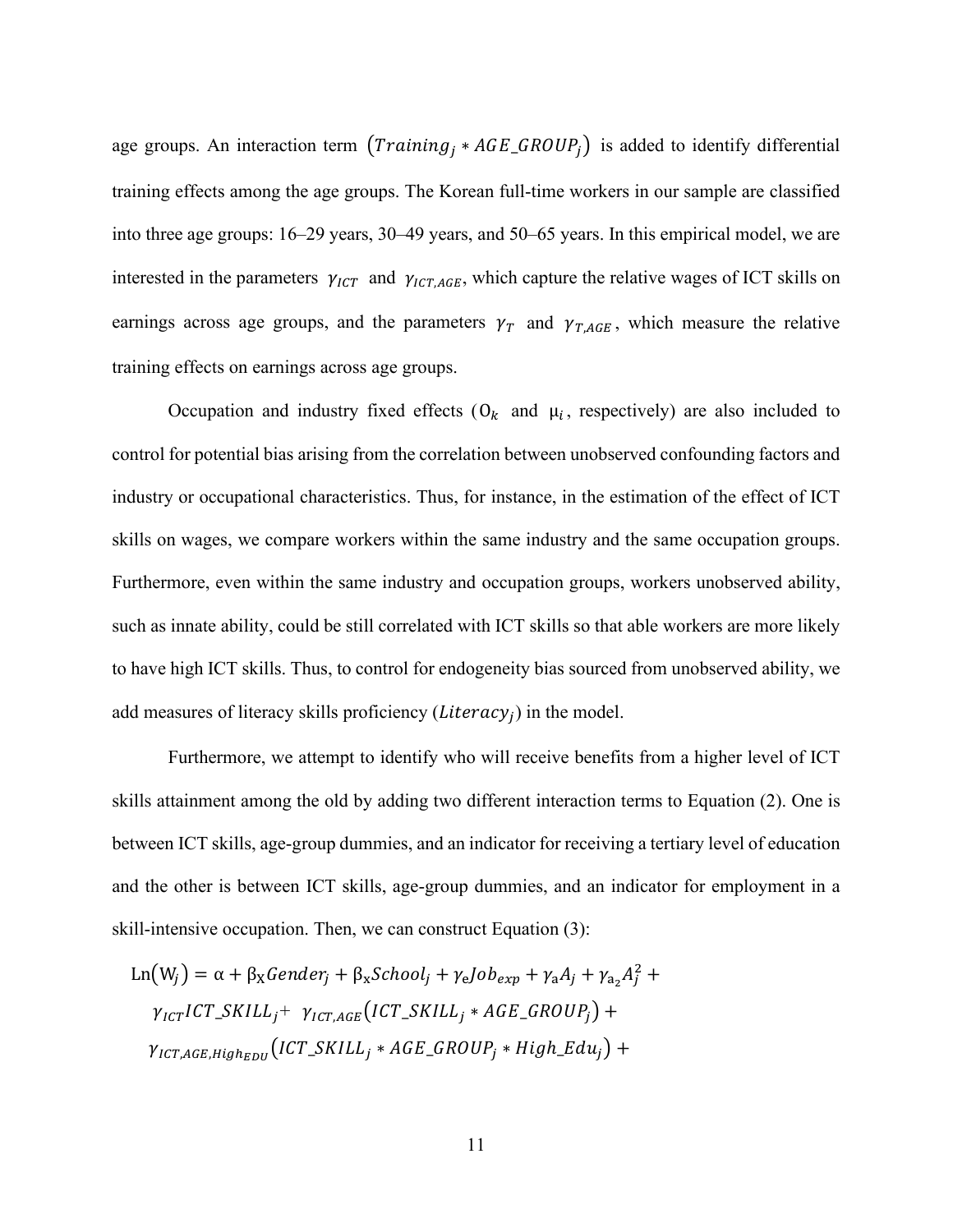$$
\gamma_{ICT,AGE, skill_{OCC}}(ICT\_SKILL_j *AGE\_GROUP_j * Skill\_OCC_j) + \gamma_T Training_j + \gamma_{T,AGE}(Training_j *AGE\_GROUP_j) + \mu_i + O_k + \gamma_L Literatureity + \varepsilon_j,
$$
\n(3)

where  $High\_Edu_i$  is an indicator for receiving a high level of education, which refers to tertiary education (college and university and above), and  $Skill\_OCC<sub>i</sub>$  is an indicator for whether an individual *j* is employed in a skill-intensive occupation. Using this empirical model, we attempt to examine whether older workers who received a high level of education or are employed in a skillintensive occupation may gain a relative benefit from the acquisition of ICT skills compared to their counterparts.

However, in estimating the abovementioned empirical models, there is a missing data problem such that the ICT skills proficiency measure is available only for individuals who took the computer-based assessment. For those who had never used a computer, those who refused to take the computer-based assessment and instead took the paper-and-pencil version, and those who failed the ICT core/basic assessment, the proficiency scores for ICT skills are not available. In total, in our sample, the proportion of these individuals without ICT skills proficiency scores is 25.6%. Unfortunately, those individuals with missing data are not random. They are most likely to have characteristics that are negatively correlated with their wage. For instance, those who had never used a computer are more likely to have a low level of educational attainment which is associated with a low wage. The effect of ICT skills would be overestimated if missing data is ignored.

Thus, we account for the missing data problem with an imputation method. In the estimation of imputation models, we use a regression imputation where literacy and numeracy test scores are adopted as main variables to predict the missing ICT skills measure. Literacy and numeracy test scores are good predictors in the regression model because we have test scores of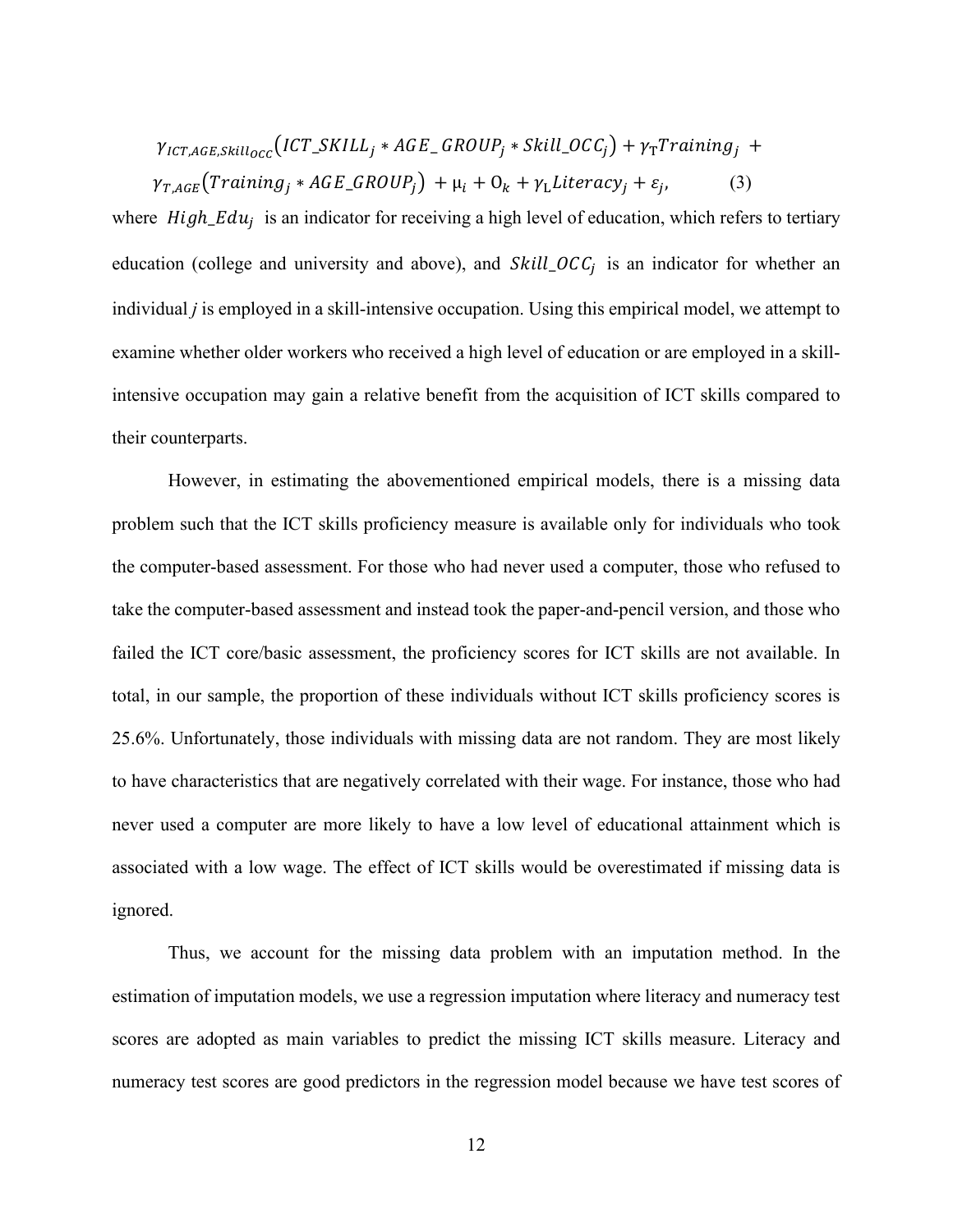literacy and numeracy for all individuals in the sample. Accordingly, the correlation between literacy and ICT skills and the correlation between numeracy and ICT skills are 0.81 and 0.77, respectively. We try various model specifications that differ in predictors by the degree of included individual characteristics  $(X_i)$  in the regression models.

$$
ICT\_SKILL_j = \alpha + \beta_1 \cdot literacy_j + \beta_2 \cdot numeracy_j + X_j \pi + u_j \tag{4}
$$

To avoid overfitting the problem of one-time imputation of the missing  $ICT\_SKILL_j$ , we introduce residual variance to predicted missing variables by using multiple imputation (MI) methods (Rubin, 1987; Little & Rubin, 2002). For instance, in the estimation of  $\gamma_{ICT,AGE}$  in Equation (9), for each imputation we estimate  $\hat{\gamma}_{ICT,AGE,j}$  and we repeat this process M times (j = 1,2,.., *M*), and the MI estimate for  $\gamma_{ICT,AGE}$  is  $\hat{\gamma}_{ICT,AGE, MI} = \frac{1}{M} \sum_{j=1}^{M} \hat{\gamma}_{ICT,AGE, j}$ .<sup>[4](#page-16-0)</sup> In sum, we account for the sample selection issue due to missing data by applying multiple imputation methods while using occupation and industry fixed effects as well as the literacy variable to account for the omitted variable (e.g., unobserved individual ability) bias.

#### **3. Data**

To analyze the effects of aging on labor productivity, we use the Korean sample from the PIAAC survey. The PIAAC survey is an internationally comparable dataset developed by the OECD (2013). It is based on the surveys of approximately 166,000 adults, aged 16–65 years, from

<span id="page-16-0"></span><sup>4</sup> See Little and Rubin (2002) for more details and the formula to get the standard error for the estimate.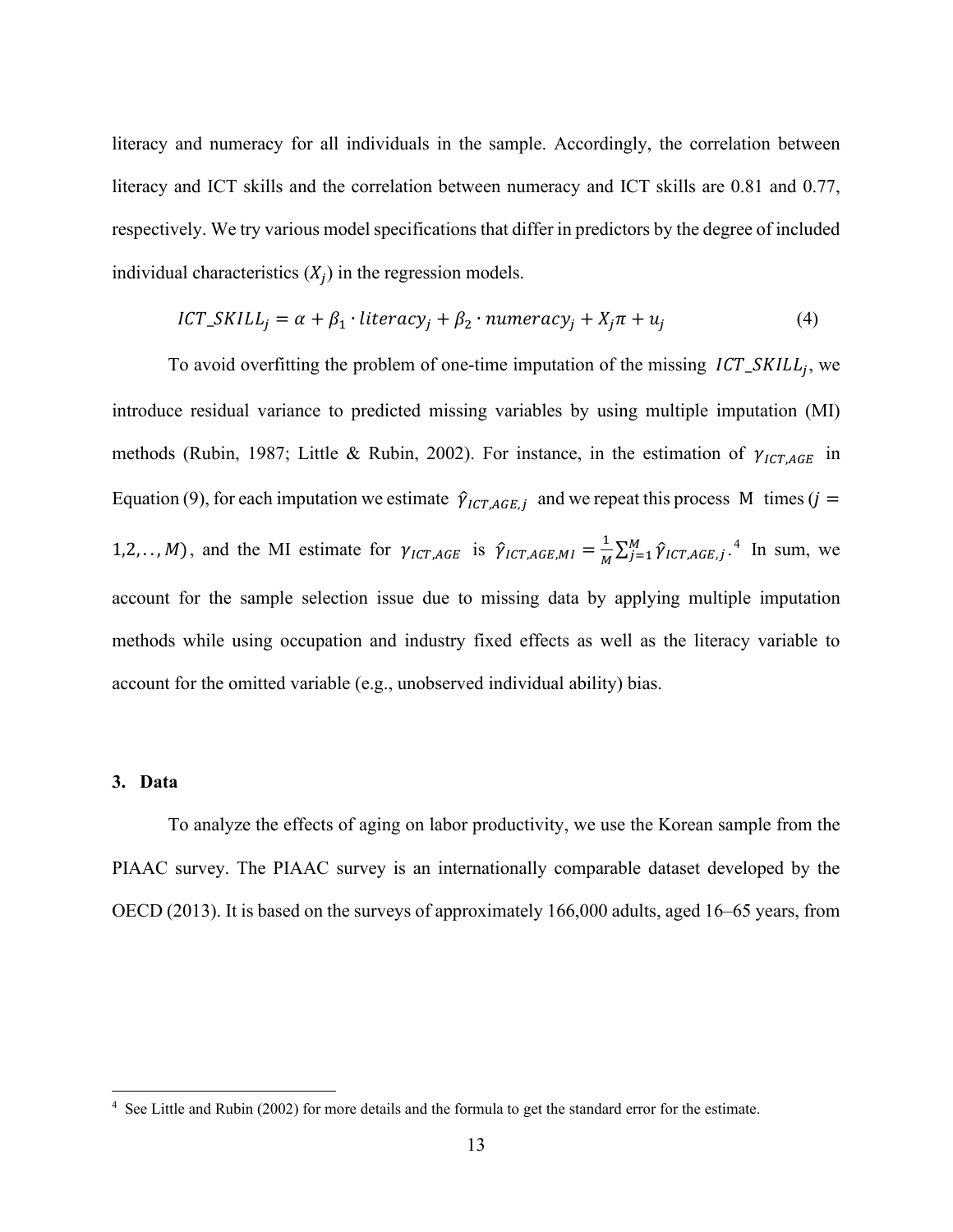24 countries.<sup>[5](#page-17-0)</sup> The Korean sample consists of 6,667 respondents, and provides their detailed information including age, gender, education attainment, and job characteristics.

We restrict our sample to have only the full-time workers who worked more than 30 hours per week. We exclude the self-employed from our sample, because their wages are not reported in the dataset. Then, our analysis is applied to 2,710 Korean full-time workers.

A notable feature of the PIAAC survey is to provide measures of adult skills proficiency in three domains—literacy, numeracy, and problem solving in technology-rich environments. The PIAAC defines problem solving in technology-rich environments as "using digital technology, communication tools and networks to acquire and evaluate information, communicate with others and perform practical tasks" (OECD, 2013a). It focuses on problems that are closely related to the use of ICT and requires respondents to take the computer-based assessment. Hence, we consider it as a measure of ICT skills proficiency. As reported in OECD (2013b), unlike literacy and numeracy proficiency assessments, proficiency scores for ICT skills are only available for the respondents who had some experience with computers and were able to take the computer-based assessment. ICT skills are not available for those who had never used a computer (15.5%); those who rejected to take the computer-based assessment and took the paper-and-pencil version (5.4%); and those who failed the ICT basic/core assessment (9.1%) (KRIVET, 2013).

Table 1 describes the characteristics of the Korean respondents in our sample. The Korean respondents were about 40.0 years old, on average. About 42.3% of them were female. The average hourly wage was estimated to be around 12,812 Korean won. The mean scores in the literacy test

<span id="page-17-0"></span><sup>&</sup>lt;sup>5</sup> This is a cross-section dataset. Currently, the OECD is preparing for the second wave of the PIAAC survey. Once the second wave of the PIAAC survey is completed and published, we believe we can make more efforts to address endogeneity issues in measuring the effects of aging on labor productivity and the effects of ICT skills proficiency and job training on the labor productivity of older workers.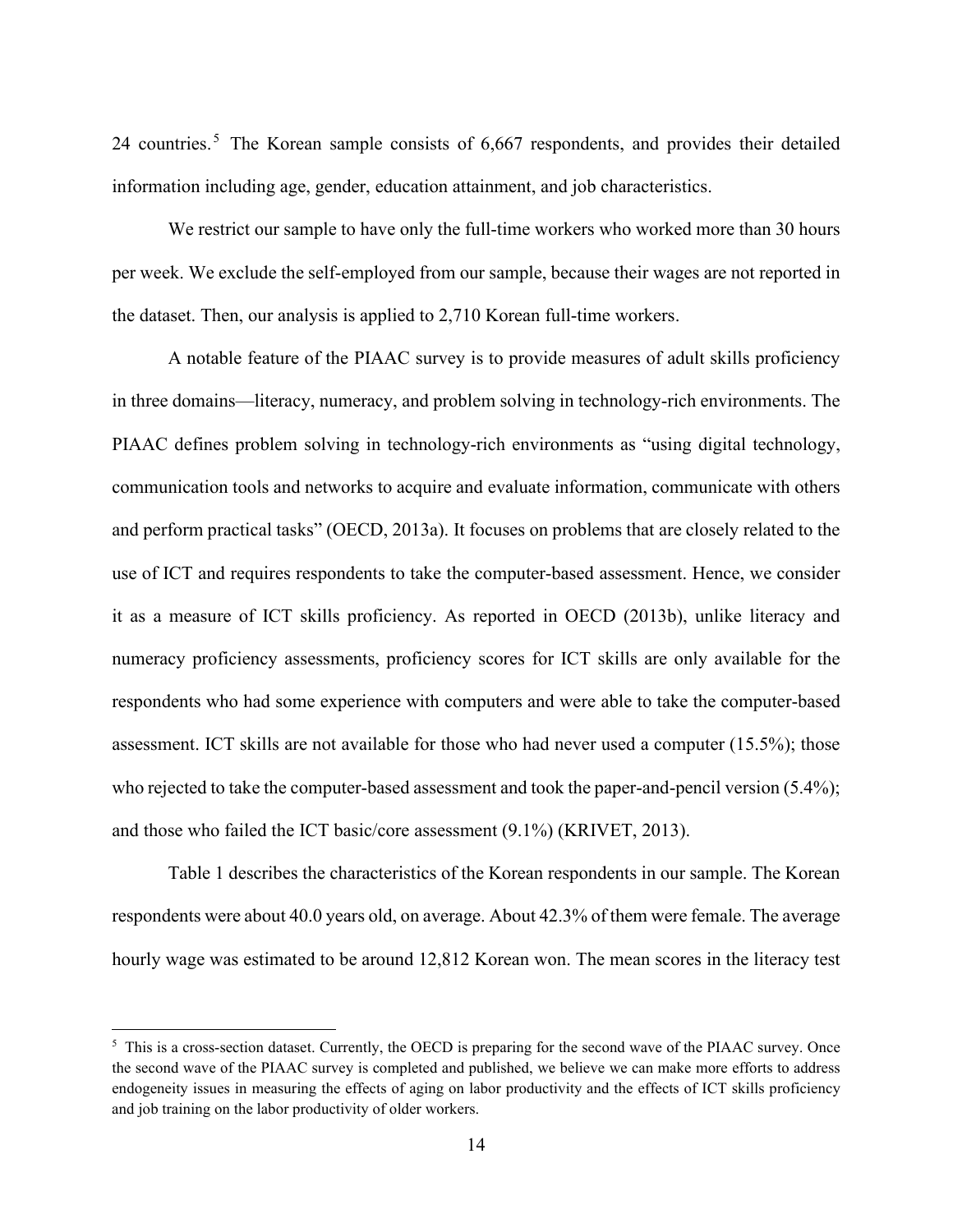and the ICT test were 285.5 and 275.8 out of 500, respectively. We classify educational attainment of the respondents in the following four levels: lower secondary and below (HSD), upper secondary (HSG), college education (SME), and university and above (CLC). The respondents who completed HSG formed the largest group, amounting to 37.7%, followed by the graduates with CLC (29.0%) and those with college degrees (21.1%). The lowest share was of those with HSD (12.2%). About 51.9% of the respondents reported that they had participated in non-formal job-related education, that is job training, in the previous 12 months at the time of PIAAC survey. We construct additional education attainment variables by classifying them into two levels—loweducated (HSD and HSG) and highly educated (SME and CLC).

In addition, using the information on occupation measures based on skill level (ISCO-08), we classify the workers' occupation into two levels: skill-intensive and non-skill-intensive. A skillintensive occupation refers to a skilled or semi-skilled white-collar occupation that requires an individual to conduct complex, technical, and practical tasks including decision-making with extensive professional knowledge. In contrast, a semi-skilled blue-collar or elementary occupation is considered as not a skill-intensive occupation, and the individual is required to perform simple, routine physical or manual tasks including operating machinery. In our sample, 67.5% of the fulltime workers were employed in a skill-intensive occupation.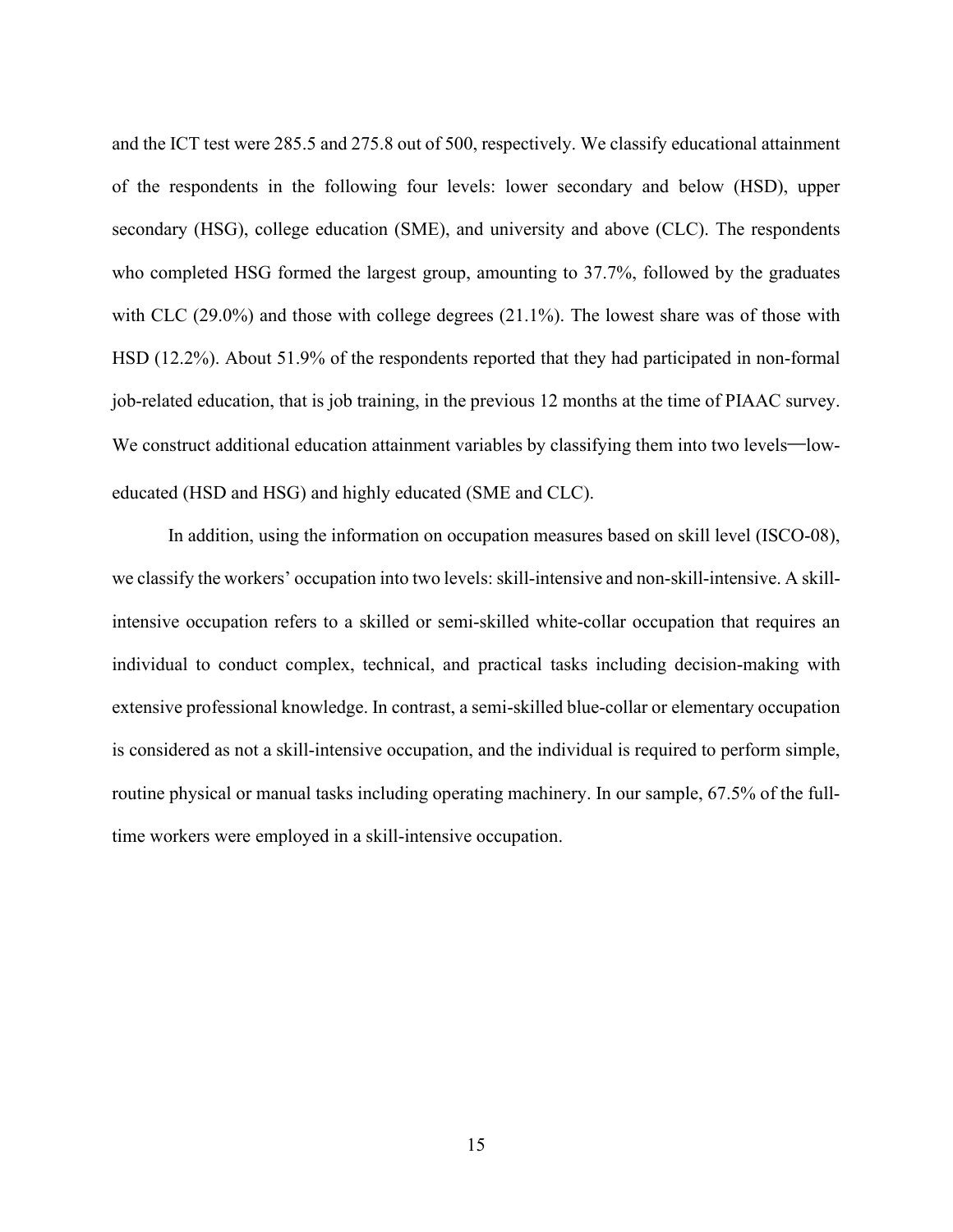|                                                   | <b>Full-time Korean workers</b> |                           |  |
|---------------------------------------------------|---------------------------------|---------------------------|--|
| <b>Variables</b>                                  | Mean                            | <b>Standard deviation</b> |  |
| <b>Skills Proficiency Score</b>                   |                                 |                           |  |
| Problem solving in a technology-rich environment  | 286                             | 33.5                      |  |
| (ICT skills score)                                |                                 |                           |  |
| Normalized ICT skills score                       | 0.075                           | 0.968                     |  |
| - Not having an ICT skills score                  | 0.256                           |                           |  |
| Literacy skills score                             | 276                             | 38.1 (0.982)              |  |
| Normalized literacy skills score                  | 0.083                           |                           |  |
| <b>Basic Background</b>                           |                                 |                           |  |
| Age (years)                                       | 40.0                            | 11.1                      |  |
| $16-29$ group (share)                             | 0.218                           |                           |  |
| 30–49 group (share)                               | 0.556                           |                           |  |
| 50-65 group (share)                               | 0.226                           |                           |  |
| Female (share)                                    | 0.423                           |                           |  |
| Hourly wage (Korean won)                          | 12,830                          | 8,893                     |  |
| <b>Educational Background (share)</b>             |                                 |                           |  |
| Low level of education                            |                                 |                           |  |
| Lower secondary and below (HSD)                   | 0.122                           |                           |  |
| Upper secondary (HSG)                             | 0.377                           |                           |  |
| High level of education                           |                                 |                           |  |
| Tertiary - College (SMC)                          | 0.211                           |                           |  |
| Tertiary - University and above (CLC)             | 0.290                           |                           |  |
| Participation in non-formal job-related education | 0.519                           |                           |  |
| <b>Occupation/Jobs (share)</b>                    |                                 |                           |  |
| Skill-intensive                                   | 0.675                           |                           |  |
| <b>No. of Observations</b>                        |                                 | 2,710                     |  |

Note: The sample consists of full-time Korean workers aged 16–65 who worked at least 30 hours per week. Source: PIAAC data from the OECD (2013a).

## **Table 1 Descriptive Statistics of the Korean PIAAC data**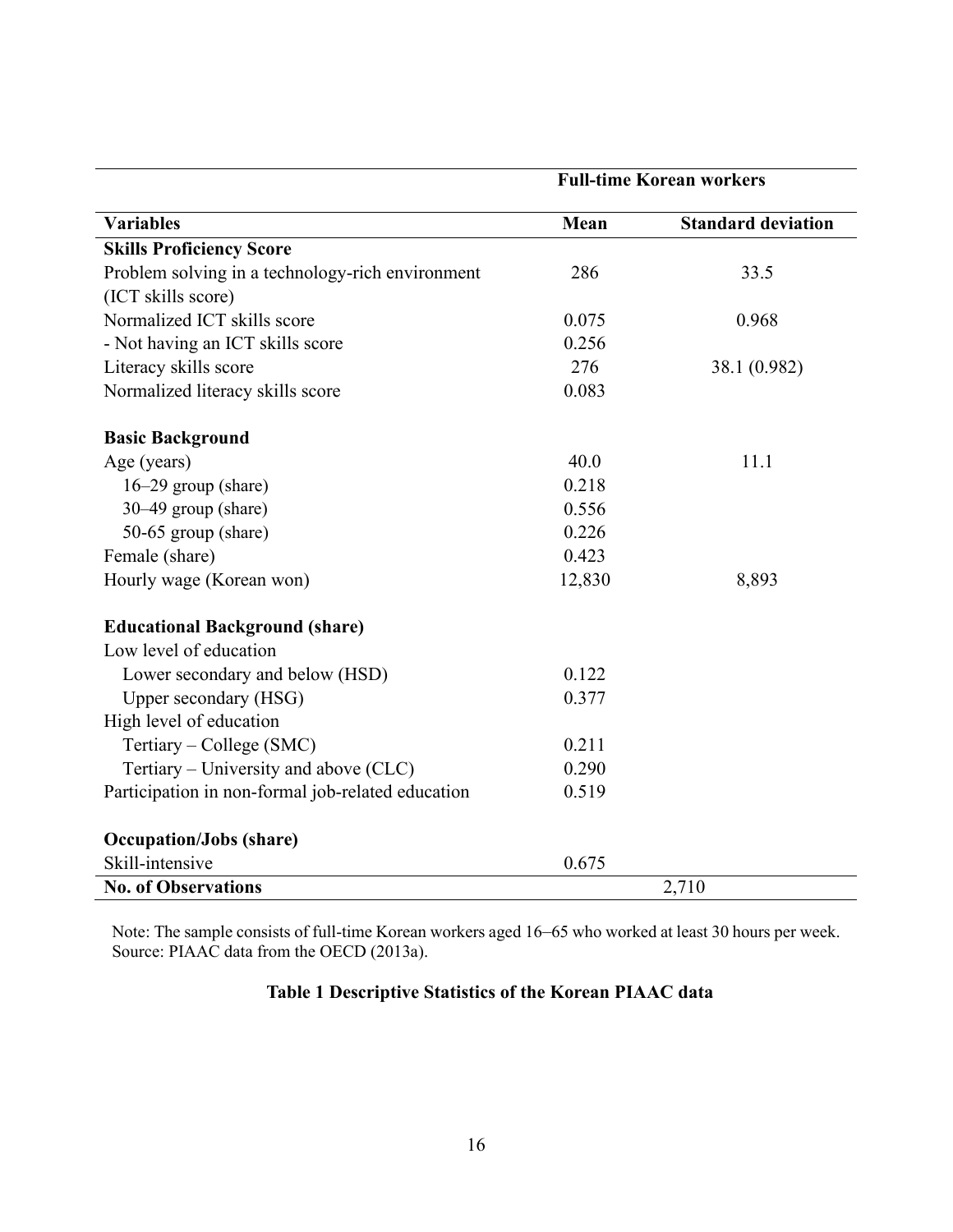Figure 4 illustrates two wage-age profiles using our individual-worker level data. The estimated wage-age profile, without controlling for other control variables—labeled as unadjusted wage-age profile in Figure 5—is consistent with the previous studies supporting a hump-shaped relationship between wage and age. The unadjusted wage-age profile in Figure 5 shows that wages increase until the worker reaches the age of around 42 and then it begins to rapidly decline. The decline at the later age may be attributable to the worker's education, job characteristics, and/or innate ability. On the other hand, after controlling the factors including the worker's gender, education, job characteristics and literacy skills, productivity or wage does not show a steep decline at the later age, as can be seen in the adjusted wage-age profile in Figure 5. Note that literacy skills is used as a proxy for the innate ability. In addition, acquisition of ICT skills and participation in job training may further work against the decrease in a worker's productivity.



Notes: The unadjusted wage-age profile is drawn by using the coefficients for age and its squared term from the wage equation, without controlling for other variables, using the sample of the full-time workers from the PIAAC data. The adjusted one is constructed after controlling gender, educational levels, literacy skills and worker's job characteristics (i.e., occupation and industry).

#### **Figure 4 Age and Wage Using the PIAAC Data**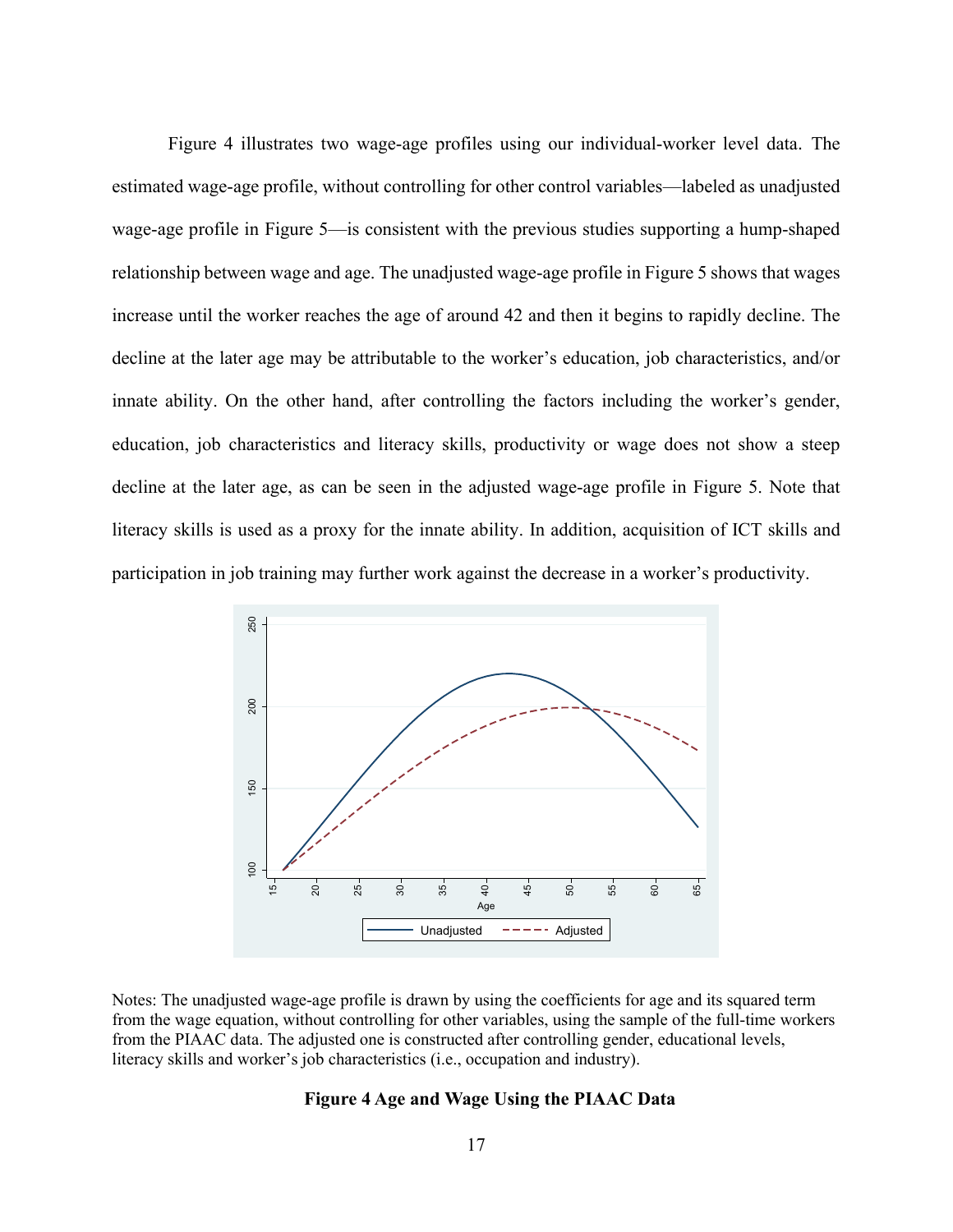In addition, Figure 5 describes the relationship between ICT skills attainment and age. It shows that proficiency scores for ICT skills as well as imputed proficiency scores for ICT skills have a negative linear relationship with age. Older workers in the PIAAC data tend to have lower ICT skills attainment compared to younger ones. This can be also consistent with the exposure to ICT. The shared area in Figure 6 depicts a proportion of adults who had a score for ICT skills, demonstrating a considerable declining trend along with age. Even if we account for missing observations in the ICT skills measure, Figure 5 still shows a negative linear association between imputed ICT skills proficiency scores and age.



Note: This figure is drawn based on the authors' calculation using the PIAAC sample.

**Figure 5 Age and ICT Skills Using the PIAAC Data**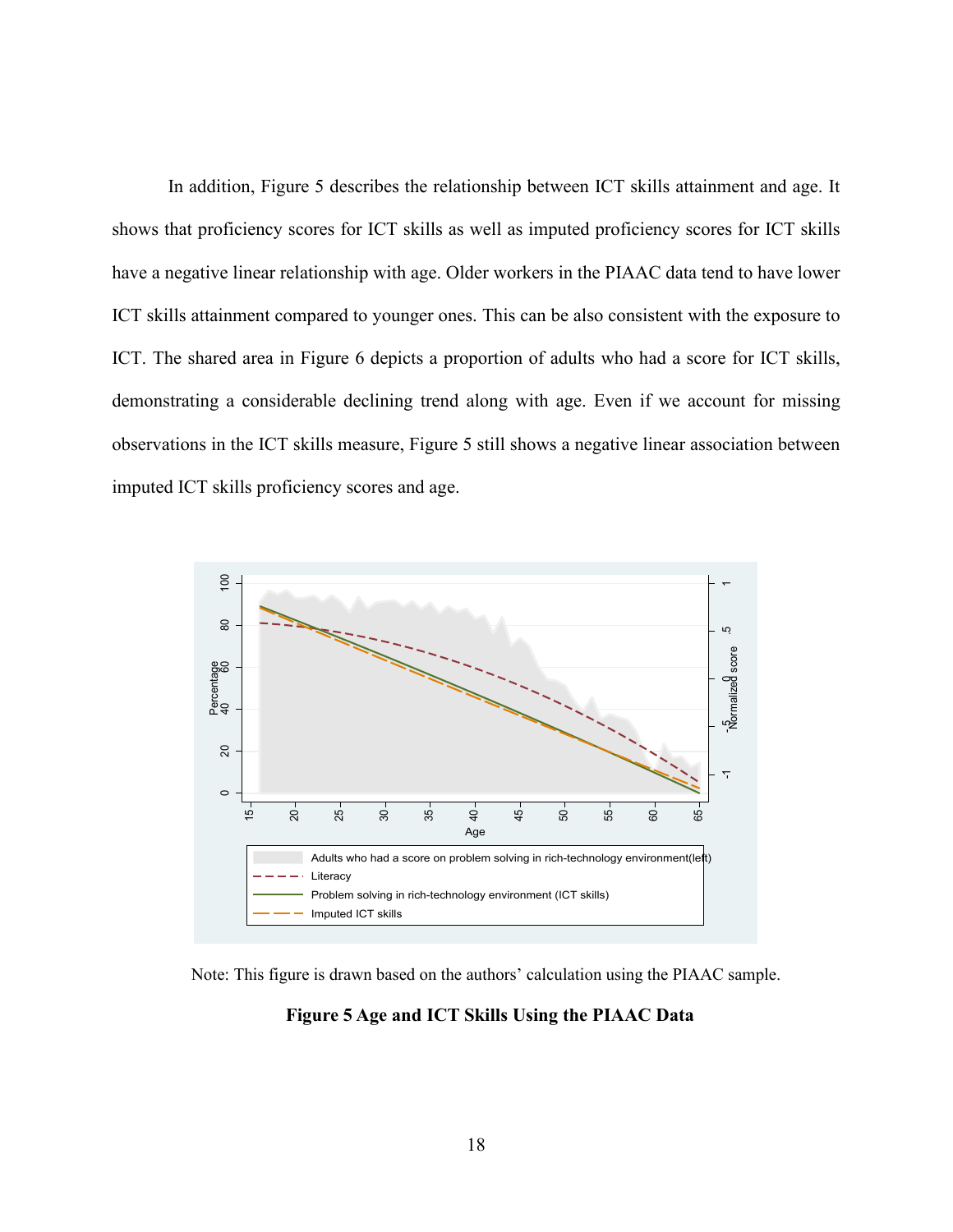#### **4. Wage Effect of ICT Skills and Job Training by Age Group**

Table 2 presents estimation results of the Mincer wage equations—Equations (1) and (2). Column (1) reports the estimates of the Mincer equation including ICT skills attainment which is measured in normalized proficiency scores for problem-solving skills in technology-rich environments. Column (2) adds an indicator for job training that takes a value of one if an individual had participated in job-specific, non-formal education within a year prior to the PIAAC survey. In Column (3), a proficiency score for literacy skills is included to account for unobserved abilities (e.g., innate ability), which can cause a bias in the estimation. Column (4) includes ICT skills attainment and its interaction term with age-group dummies from 16–29, 30–49, and 50–65 years as well as an indicator for job-training participation and its interaction term with the agegroup dummies. Column (4) aims to assess whether ICT skills attainment and job training can have relative beneficial effects on the wages of the old workers who are aged 50–65 years. In Column (5), we add literacy skills to Column (4).

In Column (1), the estimates on age and its squared variables are statistically significant and indicates that the effect of age on wages is positive until the worker reaches at the age of 39.6 and then turns negative afterward. Column (1) reports that the effect on the wages of ICT skills is positive and statistically significant. An increase in ICT skills proficiency scores by one standard deviation leads to a wage increase of 3.7% in Column (1). All other explanatory variables are consistent with those reported in the literature. The female indicator shows that female employees earn, on average, about 20.4% less than their male counterparts. The returns to schooling increase over the education levels and the reference group is high school graduates. An additional year of actual labor market experience leads to a wage increase of 2.0%.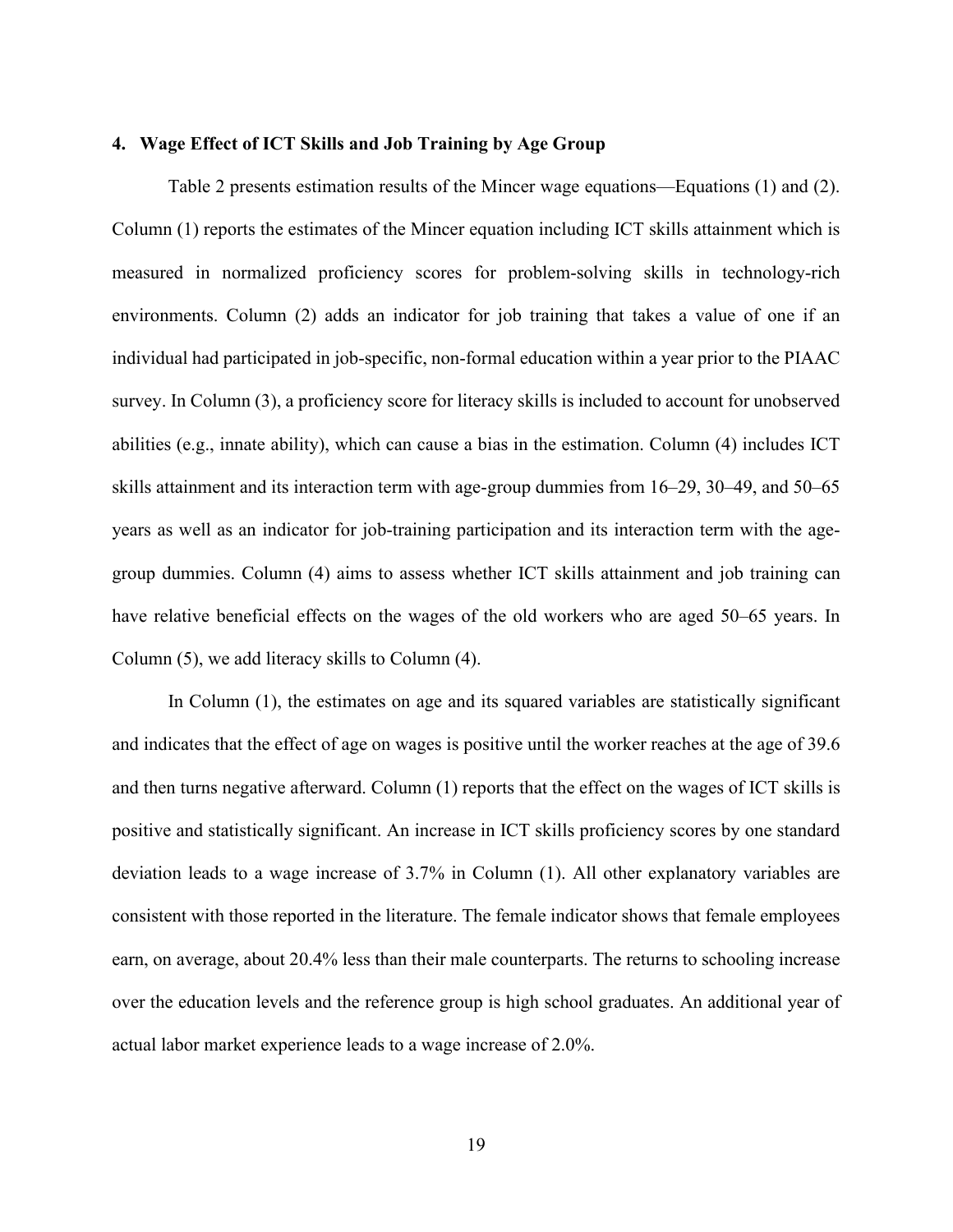|                                | (1)         | (2)         | (3)         | (4)         | (5)         |
|--------------------------------|-------------|-------------|-------------|-------------|-------------|
| Female                         | $-0.204***$ | $-0.201***$ | $-0.201***$ | $-0.195***$ | $-0.195***$ |
|                                | (0.026)     | (0.026)     | (0.026)     | (0.026)     | (0.026)     |
| <b>HSD</b>                     | $-0.118**$  | $-0.109**$  | $-0.089*$   | $-0.113**$  | $-0.097**$  |
|                                | (0.047)     | (0.047)     | (0.048)     | (0.047)     | (0.048)     |
| <b>SMC</b>                     | $0.199***$  | $0.180***$  | $0.182***$  | $0.181***$  | $0.182***$  |
|                                | (0.029)     | (0.029)     | (0.029)     | (0.029)     | (0.029)     |
| <b>CLC</b>                     | $0.367***$  | $0.337***$  | $0.328***$  | $0.336***$  | $0.324***$  |
|                                | (0.031)     | (0.031)     | (0.030)     | (0.031)     | (0.030)     |
| Labor market experience        | $0.020***$  | $0.019***$  | $0.019***$  | $0.019***$  | $0.019***$  |
|                                | (0.002)     | (0.002)     | (0.002)     | (0.002)     | (0.002)     |
| <b>AGE</b>                     | $0.050***$  | $0.050***$  | $0.046***$  | $0.053***$  | $0.051***$  |
|                                | (0.007)     | (0.007)     | (0.007)     | (0.012)     | (0.012)     |
| AGE^2/100                      | $-0.063***$ | $-0.062***$ | $-0.058***$ | $-0.068***$ | $-0.067***$ |
|                                | (0.009)     | (0.009)     | (0.009)     | (0.015)     | (0.015)     |
| $30-49$ Age group              |             |             |             | $-0.031$    | $-0.034$    |
|                                |             |             |             | (0.056)     | (0.056)     |
| $50-65$ Age group              |             |             |             | 0.007       | 0.001       |
|                                |             |             |             | (0.097)     | (0.097)     |
| Indicator of ICT Skills Obs    | $-0.140***$ | $-0.127***$ | $-0.104***$ | $-0.127***$ | $-0.103***$ |
|                                | (0.029)     | (0.029)     | (0.029)     | (0.029)     | (0.029)     |
| <b>ICT Skills</b>              | $0.037***$  | $0.033**$   | $-0.044**$  | 0.029       | $-0.045$    |
|                                | (0.013)     | (0.013)     | (0.022)     | (0.023)     | (0.028)     |
| ICT Skills $x$ 30–49 Age group |             |             |             | 0.016       | 0.011       |
|                                |             |             |             | (0.027)     | (0.027)     |
| ICT Skills x 50–65 Age group   |             |             |             | $-0.016$    | $-0.035$    |
|                                |             |             |             | (0.037)     | (0.037)     |
| Job Training                   |             | $0.138***$  | $0.132***$  | 0.053       | 0.050       |
|                                |             | (0.022)     | (0.022)     | (0.044)     | (0.044)     |
| Job Training x 30–49 Age group |             |             |             | $0.094*$    | $0.087*$    |
|                                |             |             |             | (0.050)     | (0.050)     |
| Job Training x 50–65 Age group |             |             |             | $0.150**$   | $0.150**$   |
|                                |             |             |             | (0.069)     | (0.069)     |
| <b>LITERACY</b>                |             |             | $0.101***$  |             | $0.106***$  |
|                                |             |             | (0.024)     |             | (0.024)     |
| Constant                       | 8.139***    | $8.074***$  | $8.138***$  | 8.087***    | 8.114***    |
|                                | (0.152)     | (0.154)     | (0.156)     | (0.221)     | (0.223)     |
| Occupation and Industry Fixed  | Yes         | Yes         | Yes         | Yes         | Yes         |
| Effects                        |             |             |             |             |             |
| R-Square                       | 0.406       | 0.414       | 0.418       | 0.417       | 0.421       |
| Observations no.               | 2715        | 2710        | 2710        | 2710        | 2710        |

Notes: The dependent variable is the log of hourly earnings. The sample consists of full-time workers aged 16–65 who work at least 30 hours per week. Robust Standard errors are in parentheses. The missing proportion is 25.6%. \* *p* < 0.1, \*\* *p* < 0.05, \*\*\* *p* < 0.01.

## **Table** 2 **Wage Equation with Aging and ICT Skills**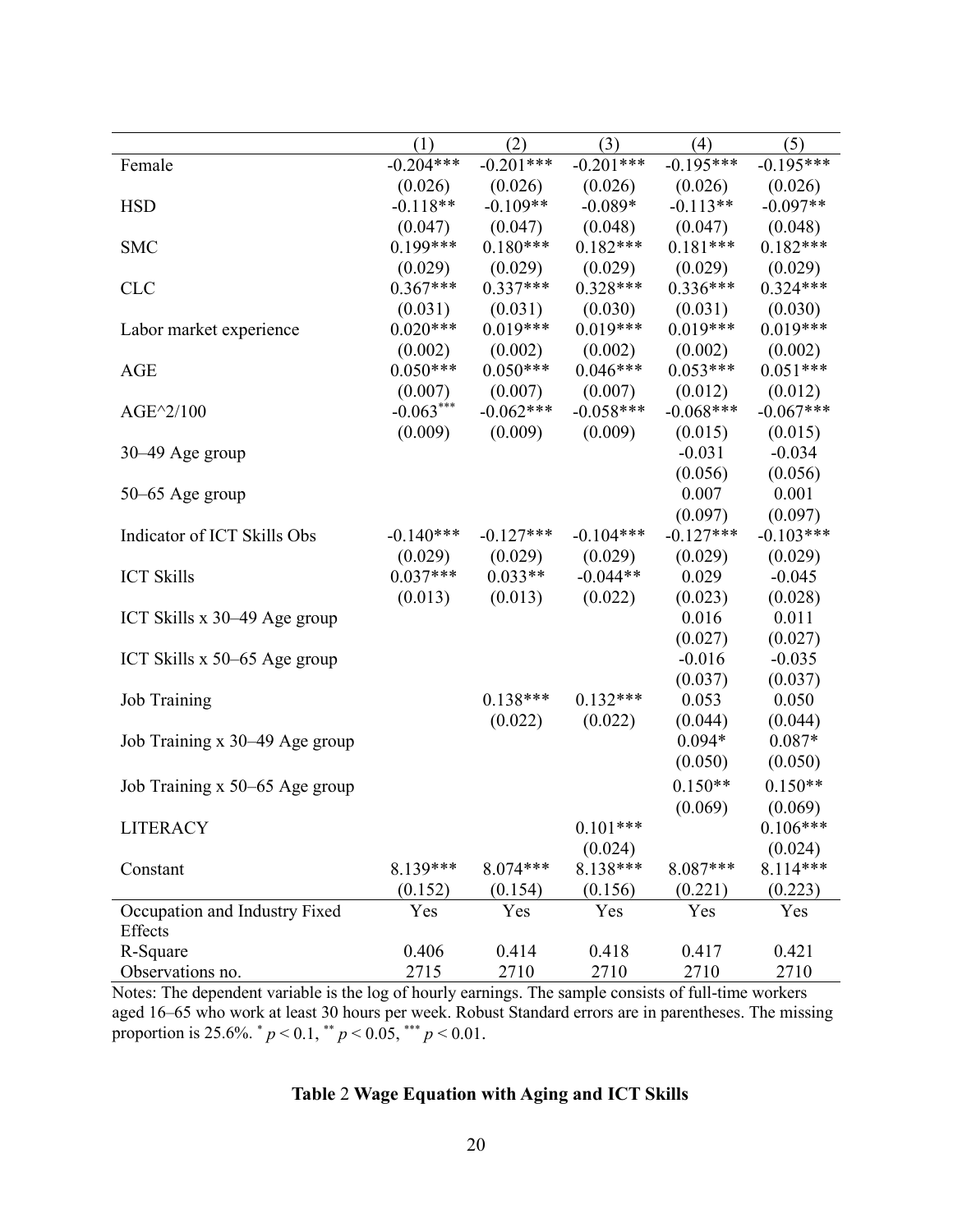Column (2) has the estimates of the basic Mincer wage regression with ICT skills and an indicator for job training participation. The estimate on ICT skills is positive and statistically significant. The estimated coefficient on job training of 0.138 indicates that workers who had participated in non-formal, job-related education during the previous year earn, on average, about 13.8% more than the non-participants with the same levels of age, labor market experience, education, and ICT skills. Columns (1) and (2) provide supporting evidence that, on average, ICT skills attainment and job-training participation can have beneficial effects on a worker's productivity.

However, the estimates on ICT skills attainment and job training can be biased due to the endogeneity sourced from unobserved abilities. For instance, if workers with a higher level of innate ability are more likely to accept job training or ICT-related education, the effects of both ICT skills attainment and job training would be overestimated. Column (3) reports the estimation results when controlling for the unobserved innate ability by adding literacy skills proficiency scores as its proxy in the empirical model. The estimated coefficient for job training of 0.132, which is not just positive and statistically significant, is almost identical to the estimate without literacy as additional control variable. This implies that whether an individual had participated in job training or not is not significantly correlated with the unobserved ability as long as literacy skills proficiency is its good proxy. Hence, job training participation has a positive wage effect independently from worker's ability. On the other hand, the estimate on ICT skills dramatically changes as we add a measure of literacy skills as an additional control variable. The wage effect of ICT skills attainment turns negative and statistically significant at the 5% level. This implies that ICT skills is highly correlated with literacy skills (or unobserved ability). If literacy skill is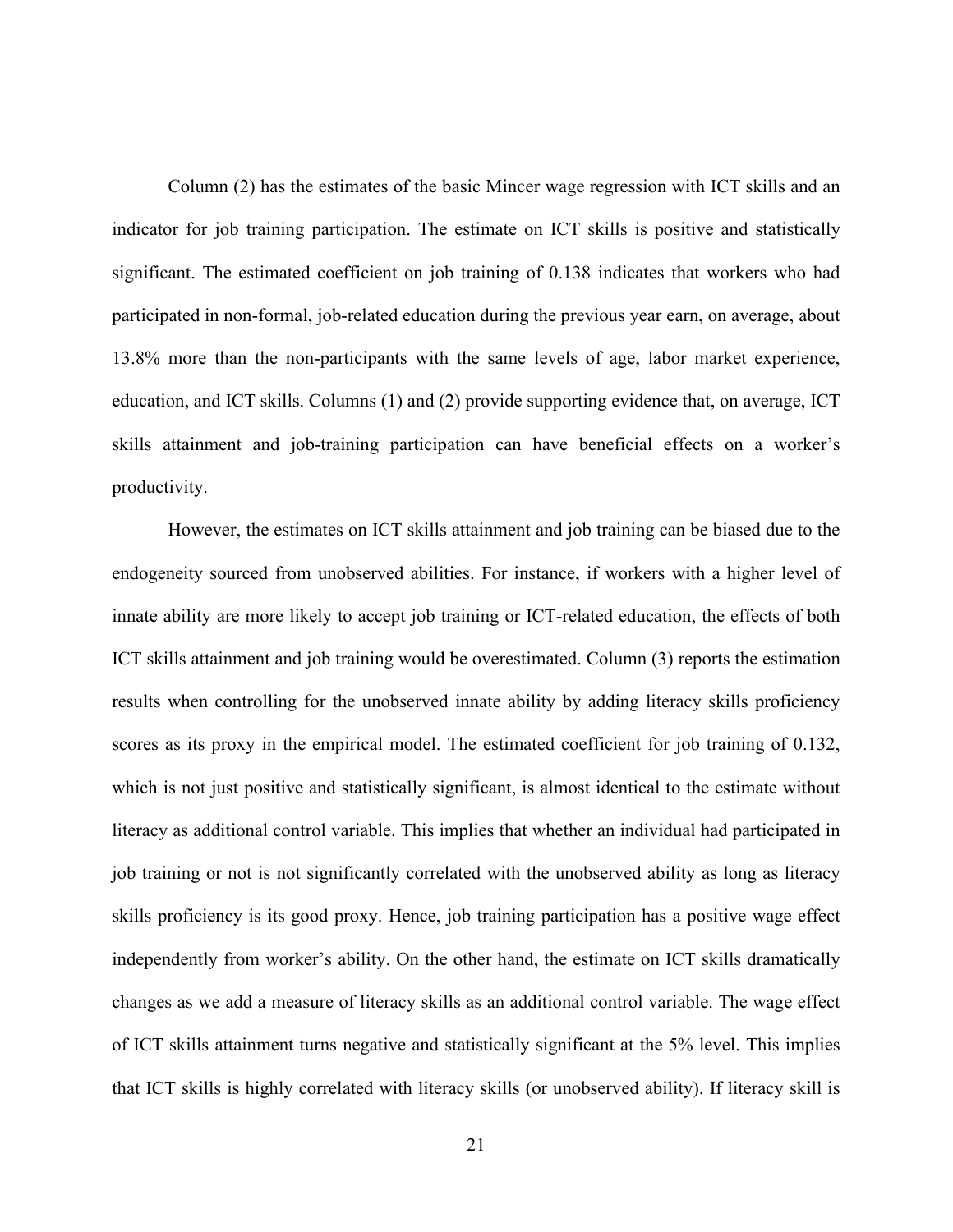omitted, the effect of literacy skills is captured by that of ICT skills. In other words, the estimated effect without literacy skills can be biased as ICT skills simply captures the effect of unobserved innate ability. As confirmed in the correlation analysis, ICT skills are highly correlated with literacy skills. Also, literacy was used as one of the important predictors for missing ICT skills in the imputation model.

It is important to note that this study is more focused on investigating the relative effects that the older workers, aged 50–65 years can have from ICT skills attainment, rather than exploring its average wage effects. Thus, we restrain our attention on whether ICT skills attainment has any significant impact on the productivity or the wages of older workers, even after controlling literacy skills.

Column (4) reports the estimates for ICT skills and its interactions with different age groups and those for an indicator for job training and its interactions with different age groups. Returns to ICT skills are positive but statistically insignificant. The estimates for the interaction term between ICT skills and age-group dummies are also statistically insignificant, suggesting that the effects on the wages of ICT skills attainment do not vary across age groups. In contrast, the estimates for the interaction term between the job training participation indicator and age-group dummies are positive and statistically significant, suggesting that the wage effects of job training increase with age. As shown in Column (4), for a worker in the age group of 30–49, the return to job training is 9.4 percentage points greater than the reference group—that is the young workers group. This indicates that when the workers who are aged 30–49 years have received job-related training at least once during the year, their wages are higher by 9.4 percentage points compared to those who are aged 16–29 years and participated in job-related training. The strongest effect of job training on wage is captured for the workers aged 50–65. In this age group, workers who received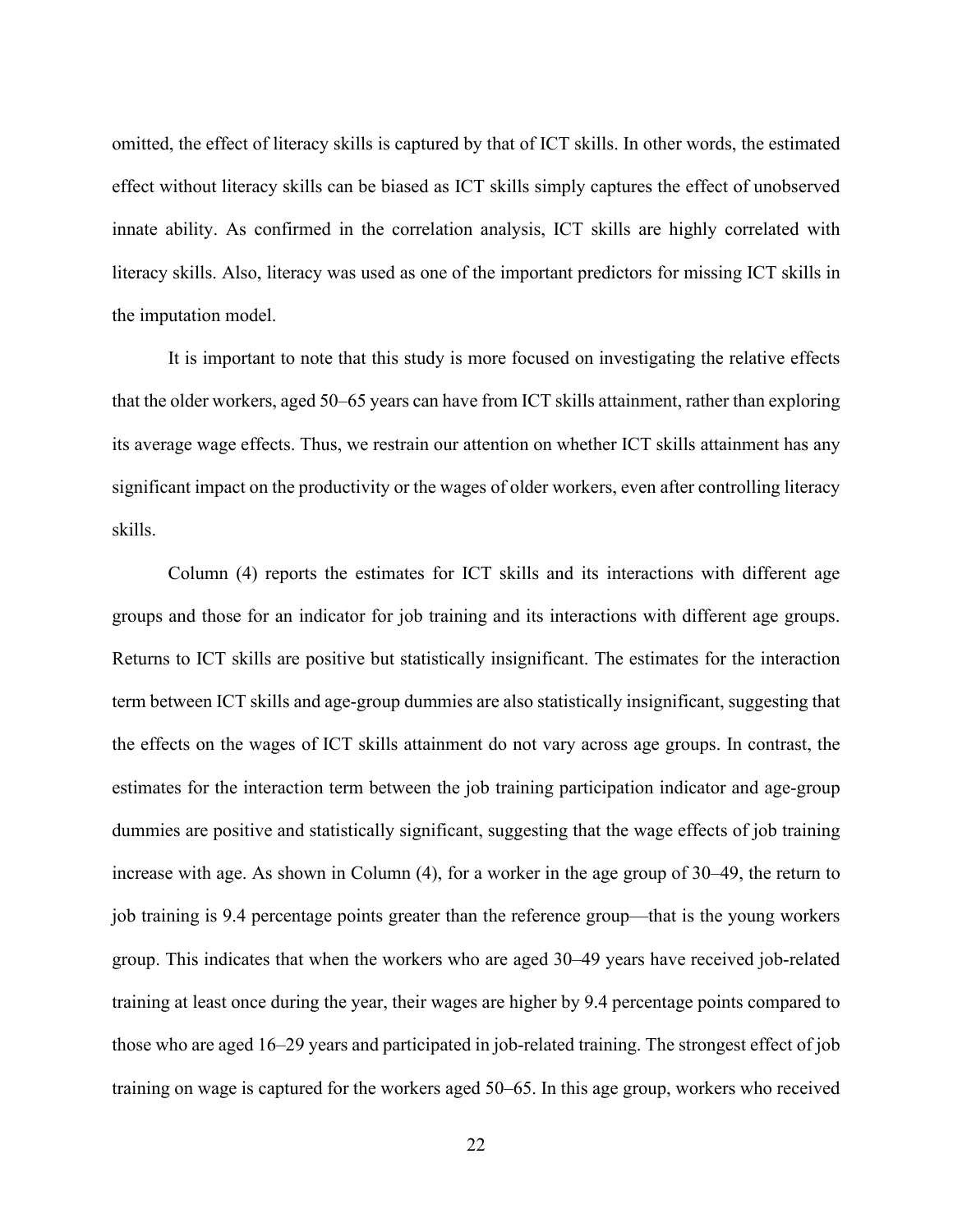job-related training earned 15.0 percentage points more than those who are aged 16–29 years and received job-related training.

Column (5) includes proficiency scores for literacy skills as a proxy for the innate ability to control the unobserved innate ability that is closely correlated with ICT skills proficiency level as well as wages. Column (5) shows that the results remain consistent even after adding the literacy skills proficiency scores to Column (4). For the older workers who were aged 50–64, the wage effect of their ICT skills attainment is negative, but statistically insignificant, whereas that of job training appears larger than any other age groups.

Figure 6(a) presents the graphically relative productivity of older workers aged 50–65, which is drawn based on Column (4) of Table 2. The older workers aged 50–65 at the mean values of the ICT skills and job training participation earn 8.6 percentage points ( $\gamma_{1CT}$  +  $\gamma_{ICT,AGE} \times \overline{ICT_{skills_i}} + \gamma_{T,AGE} \times \overline{Training_i} = 0.086$ ) more in wages than the younger workers aged 1[6](#page-27-0)–29, who are the reference group in this specification.<sup>6</sup> Figure  $6(a)$  also shows that the older workers cannot enjoy additional wage gains from acquiring a higher level of ICT skills. The relative wage gain that the older workers obtain becomes smaller with a higher level of ICT skills, implying that there is no complementary effect between older workers and ICT skills.

<sup>&</sup>lt;sup>6</sup> Note that most of these relative gains the older workers earn compared to the younger workers are sourced from the wage effects of job training. The estimation result reports that the net wage effect of ICT skills attainment for the older workers is marginal.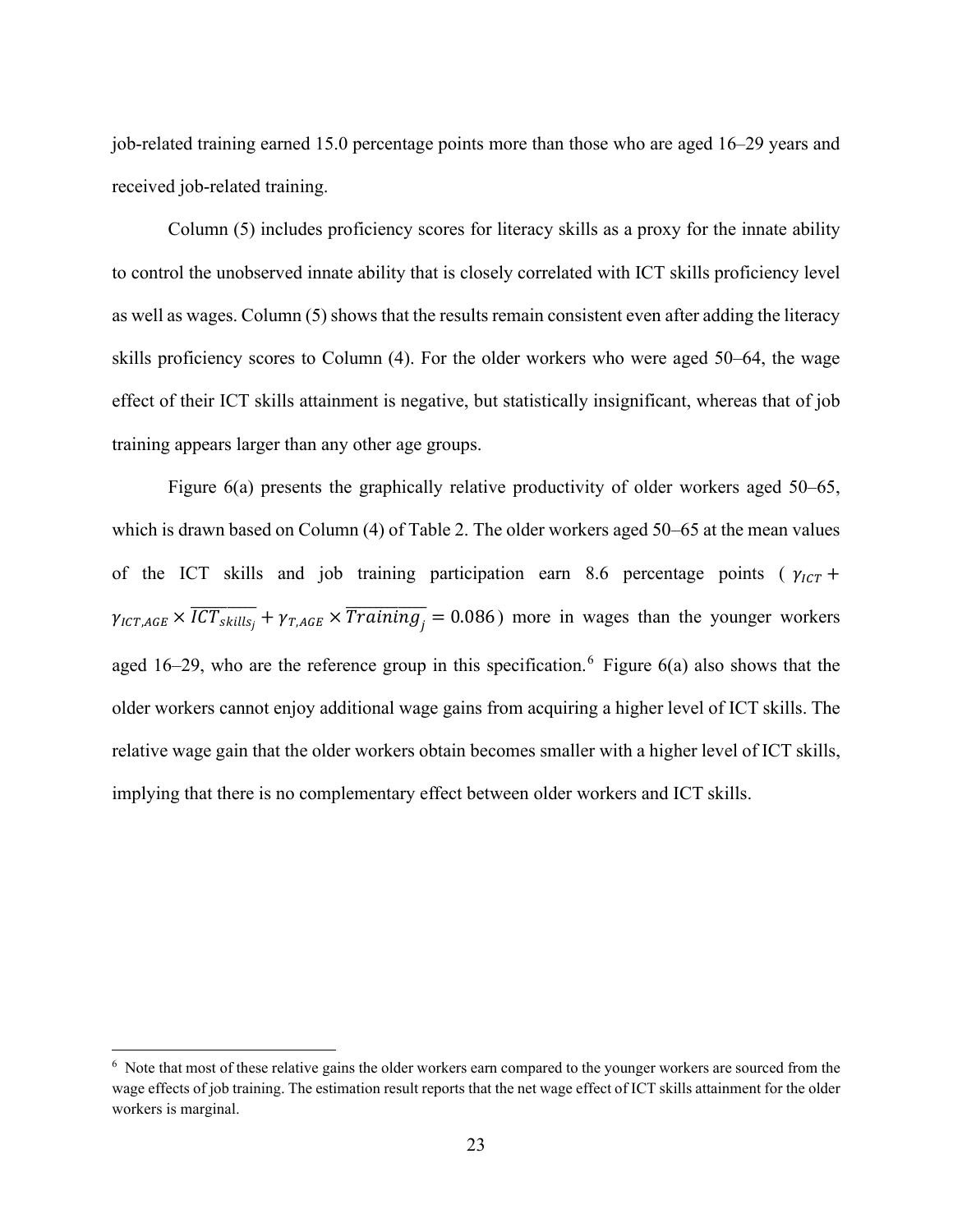





## b) Effect of Workers Aged 50–65 with a High Level of Education or in a Skill-intensive Occupation on Wages

<span id="page-27-0"></span>Notes: The effects in (a) are drawn based on the estimates in Column (4) of Table 2. The estimates in Columns (1) and (2) of Table 3 are used to illustrate the effects in (b), respectively. The figures show the productivity gain of the workers aged 50–65 years relative to those aged 15–29 years.

## **Figure 6 Impact of Aging on Wage**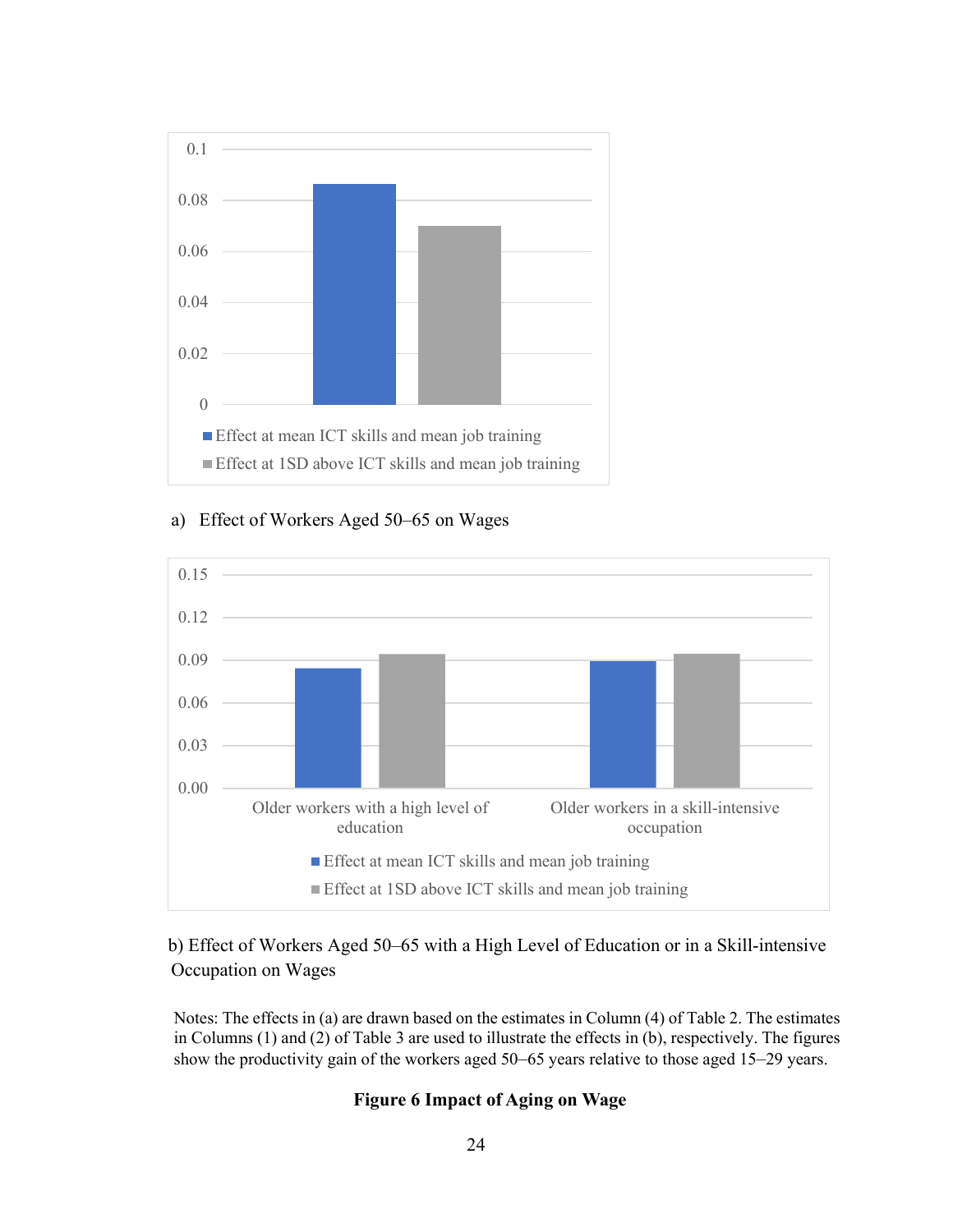We examine whether the effects of ICT skills on the productivity of older workers differs by education and skill levels. Therefore, we estimate Equation (3), which adds two distinct interaction terms—one between ICT skills, age-group dummies, and an indicator for having a high level of education, and the other between ICT skills, age-group dummies, and an indicator for employing in a skill-intensive occupation. By estimating this specification, we can identify who will receive greater benefits from higher level of ICT skills attainment among the different subgroups of the older workers.

The estimation results are reported in Table 3. In Column (1), an interaction term between ICT skills, age-group dummies, and an indicator for receiving a high level of education are included. Column (2) has the interaction term between ICT skills, age-group dummies, and an indicator for employing in a skill-intensive occupation. Column (3) includes both interaction terms. In all of the specifications, we add literacy skills proficiency scores for controlling the (unobserved) innate ability, and occupation and industry fixed effects. As in the previous wage equations, Table 3 reports that most of the explanatory variables including age and its squared term, gender, educational levels, and labor market experience are statistically significant, and their estimated parameters have the expected signs.

In Column (1), we add an interaction term between ICT skills, age-group dummies, and an indicator for an individual who received at least a college education. The estimated coefficient for the interaction term between ICT skills, the 50–65 age group, and an indicator for attaining a high level of education is estimated to be around 0.118, positive and statistically significant. It indicates that along with the one standard deviation (1SD) increase in ICT skills, highly educated workers in the age range of 50–65 obtain relative wage gains by 11.8 percentage points compared to loweducated workers in the same age group.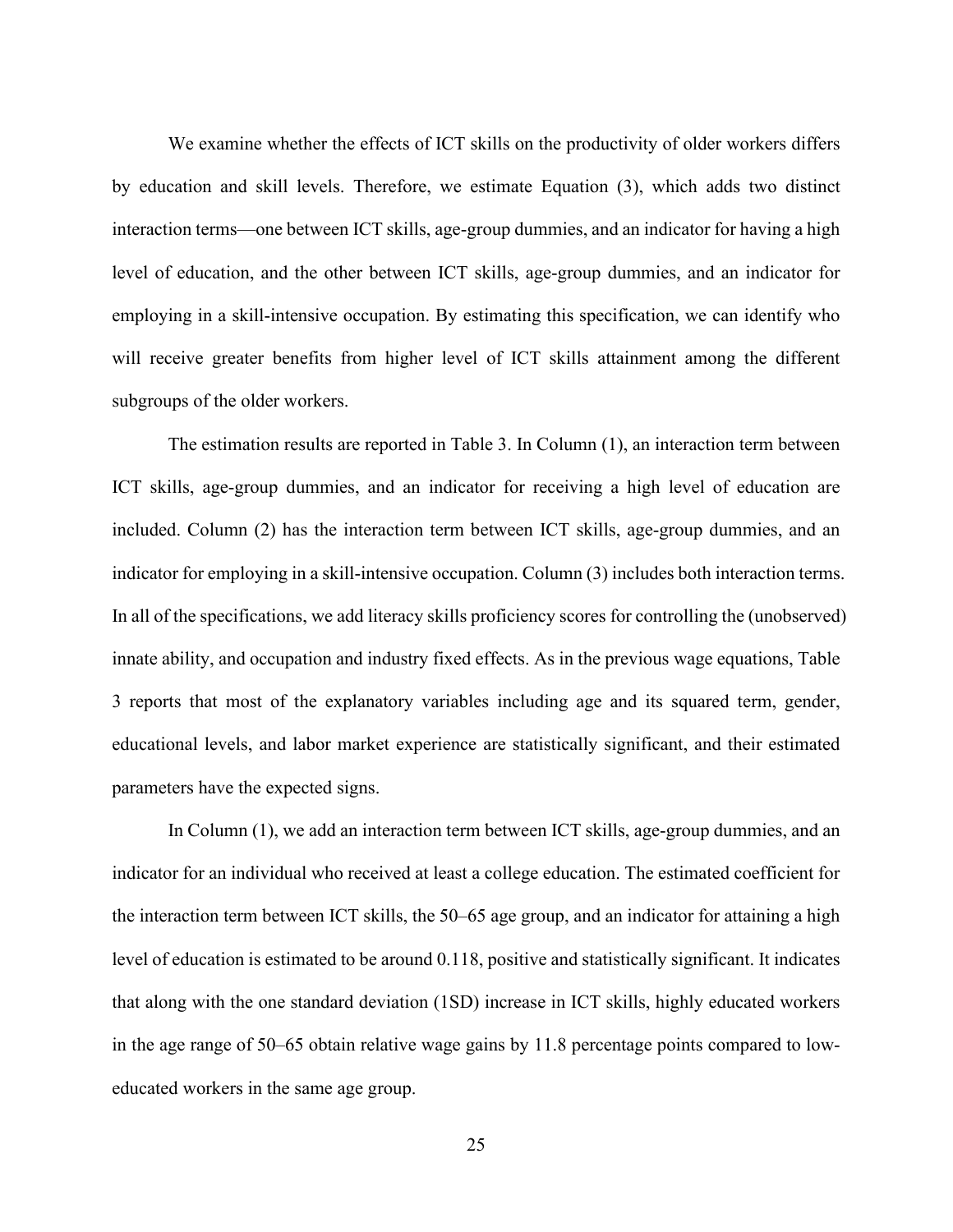|                                          | (1)         | (2)         |
|------------------------------------------|-------------|-------------|
| Female                                   | $-0.193***$ | $-0.197***$ |
|                                          | (0.026)     | (0.026)     |
| <b>HSD</b>                               | $-0.116$ ** | $-0.110**$  |
|                                          | (0.050)     | (0.049)     |
| <b>SMC</b>                               | $0.198***$  | $0.178***$  |
|                                          | (0.029)     | (0.029)     |
| <b>CLC</b>                               | $0.329***$  | $0.316***$  |
|                                          | (0.030)     | (0.030)     |
| Labor market experience                  | $0.019***$  | $0.019***$  |
|                                          | (0.002)     | (0.002)     |
| AGE                                      | $0.050***$  | $0.049***$  |
|                                          | (0.012)     | (0.012)     |
| $AGE^2/100$                              | $-0.064***$ | $-0.063***$ |
|                                          | (0.015)     | (0.015)     |
| 30–49 Age group                          | $-0.059$    | $-0.040$    |
|                                          | (0.057)     | (0.056)     |
| 50–65 Age group                          | $-0.034$    | $-0.027$    |
|                                          | (0.101)     | (0.099)     |
| Indicator of ICT Skills Obs              | $-0.099***$ | $-0.103***$ |
|                                          | (0.029)     | (0.029)     |
| <b>ICT Skills</b>                        | $-0.058**$  | $-0.054*$   |
|                                          | (0.029)     | (0.028)     |
| ICT Skills x 30–49 Age group             | $-0.037$    | $-0.008$    |
|                                          | (0.031)     | (0.032)     |
| ICT Skills x 50-65 Age group             | $-0.066$    | $-0.098**$  |
|                                          | (0.043)     | (0.045)     |
| ICT Skills x 30–49 Age group x High Educ | $0.100***$  |             |
|                                          | (0.031)     |             |
| ICT Skills x 50–65 Age group x High Educ | $0.118***$  |             |
|                                          | (0.060)     |             |
| ICT Skills x 30–49 Age group x Skill Occ |             | 0.030       |
|                                          |             | (0.030)     |
| ICT Skills x 50–65 Age group x Skill Occ |             | $0.136***$  |
|                                          |             | (0.044)     |
| <b>Job Training</b>                      | 0.047       | 0.050       |
|                                          | (0.044)     | (0.044)     |
| Job Training x 30–49 Age group           | $0.091*$    | $0.085*$    |
|                                          | (0.050)     | (0.050)     |
| Job Training x 50–65 Age group           | $0.164***$  | $0.166$ **  |
|                                          | (0.071)     | (0.070)     |
| <b>LITERACY</b>                          | $0.122***$  | $0.115***$  |
|                                          | (0.025)     | (0.024)     |
| Constant                                 | $8.127***$  | $8.159***$  |
|                                          | (0.227)     | (0.226)     |
| Occupation and Industry Fixed Effects    | Yes         | Yes         |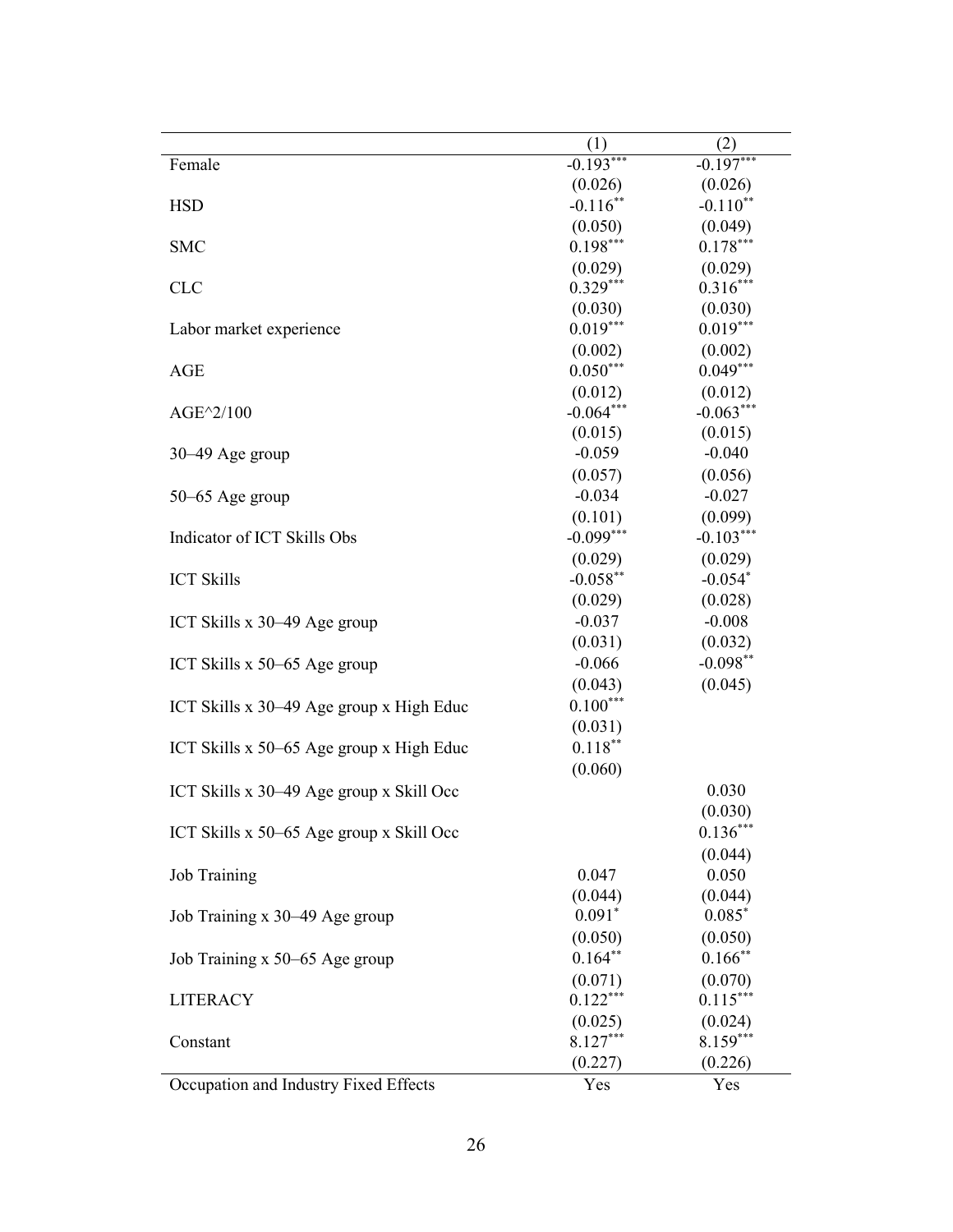| R-Square         | 0.424 | 0.424 |
|------------------|-------|-------|
| Observations no. |       | 2710  |

Notes: The dependent variable is the log of hourly earnings. The sample consists of full-time workers aged 16–65 who work at least 30 hours per week. Robust Standard errors are in parentheses. The missing proportion is 25.6%.  $p < 0.1$ ,  $p < 0.05$ ,  $p < 0.01$ 

#### **Table 3 Wage Equation for Aging, Education, Occupation, and ICT Skills**

In Column (2), we add an interaction term between ICT skills, age-group dummies, and an indicator for whether an individual is employed in a skill-intensive occupation. The coefficient for the interaction term between ICT skills, the 50–65 age group and an indicator for being employed in a skill-intensive occupation of 0.136 is positive and statistically significant. With the 1SD increase in ICT skills, the wages that workers who are aged 50–65 years and are employed in a skill-intensive occupation gain are higher by 13.6 percentage points compared to those in the same age group but holding a non-skill-intensive occupation.

In contrast to those in Table 2, where we find no heterogeneous ICT skills effects by age groups, the results in Table 3 identify who can benefit from acquisition of a higher level of ICT skills among the older workers. The results in Table 3 suggest that older high-skilled workers, such as those who are well-educated or hold a skill-intensive occupation can enjoy relative wage gains from attainment of a higher level of ICT skills, compared to older low-skilled workers.

Figure 6(b) illustrates productivity of those older workers who are in the age range of 50– 65 and are at least college-educated or employed in a skill-intensive occupation relative to that of younger workers who are aged 15–29 years. This is drawn from Columns (1) and (2) of Table 3, respectively. The productivity of these groups of older workers is significantly positive at the mean values of the ICT skills and job-training participation. The estimated effect of 0.084 ( $\gamma_{AGE}$  +  $\gamma_{ICTAGE} \times \overline{ICT}_{SKILL_J} + \gamma_{ICTAGE, High} \times \overline{ICT}_{SKILL_J} * High_{Edu_j} + \gamma_{T,AGE} \times \overline{Trainung_j} = 0.084$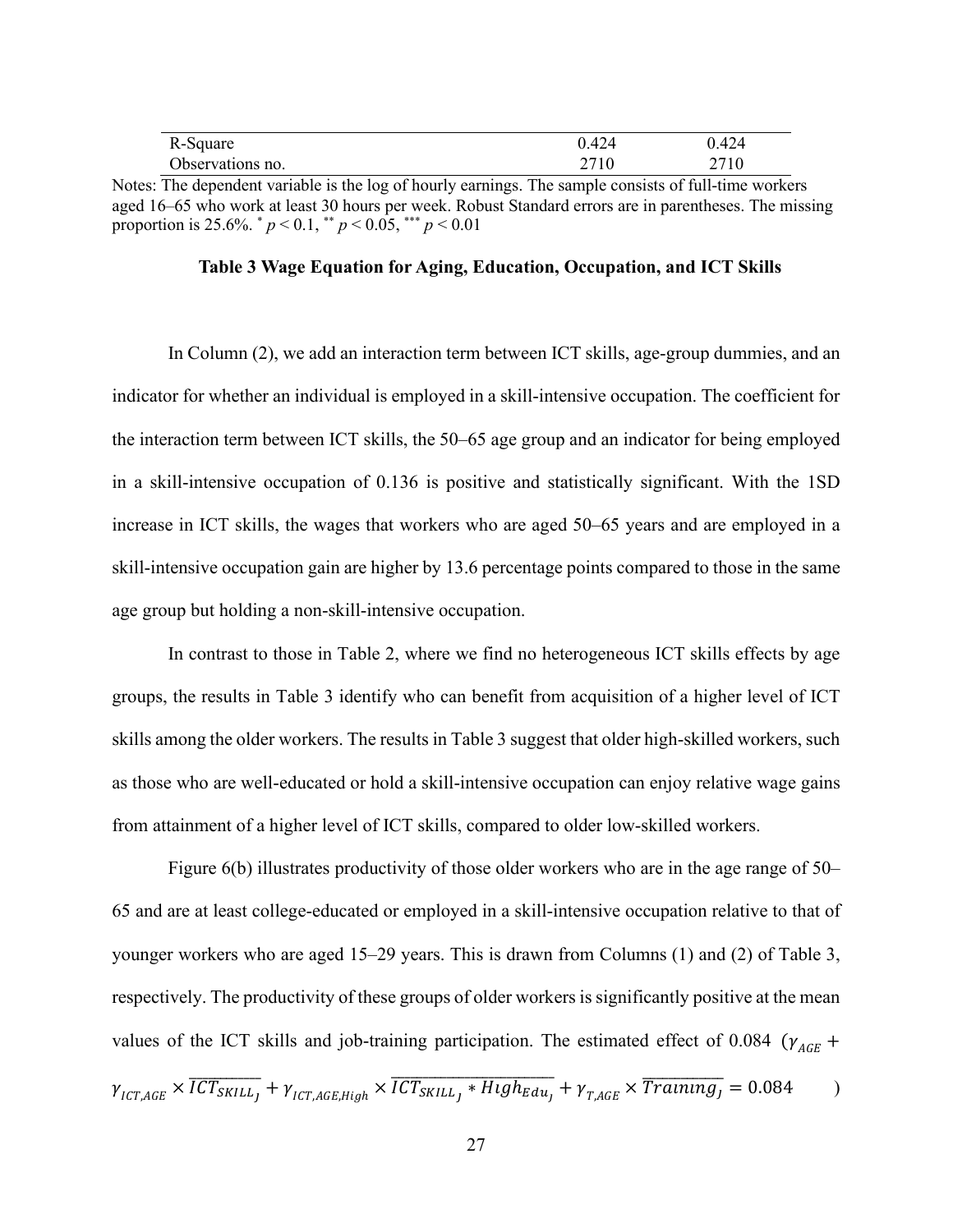indicates that they have higher productivity by 8.4 percentage points, compared to younger workers. Older workers in a skill-intensive occupation are estimated to have higher productivity by 8.9 percentage points, relative to that of younger workers  $(\gamma_{AGE} + \gamma_{ICT,AGE} \times \overline{ICT\_SKILL_j} +$  $\gamma_{ICT,AGE, High} \times \overline{ICT\_SKILL_j * Skill\_OCC_j} + \gamma_{T,AGE} \times \overline{Training_j} = 0.089$ ). Figure 6(b) also illustrates that ICT skills attainment has significantly positive additional effects on the productivity of older workers who are highly educated or employed in a skill-intensive occupation. If older workers with a high level of education or in a skill-intensive occupation possess higher scores of ICT skills attainment by 1SD, their relative productivity to younger workers would increase to about 9.5 percentage points. This implies that there is a complementary effect between ICT skills and older workers, when the older workers are skilled.

#### **5. Discussion**

In this section, we discuss how we have attempted to address the sources of endogeneity bias sourced from omitted variable bias, missing data problems, and self-selection in estimating the Mincer-type equations. As previously mentioned, we attempt to control for omitted variable bias. As for the omitted variable bias, we assume that there is an innate ability that may affect ICT skills attainment and worker's wages and use literacy scores as a measure for the innate ability when estimating Equations (1) through (3).

Another major endogeneity bias comes from missing data. As already mentioned, ICT skills measure are available only for those individuals who took the computer-based assessment. In our sample, the proportion of the individuals without ICT skills measure accounts for 25.6%. The individuals with missing data are not random; thus, we account for the missing data problem with an imputation method. In the estimation of imputation models, we use a regression imputation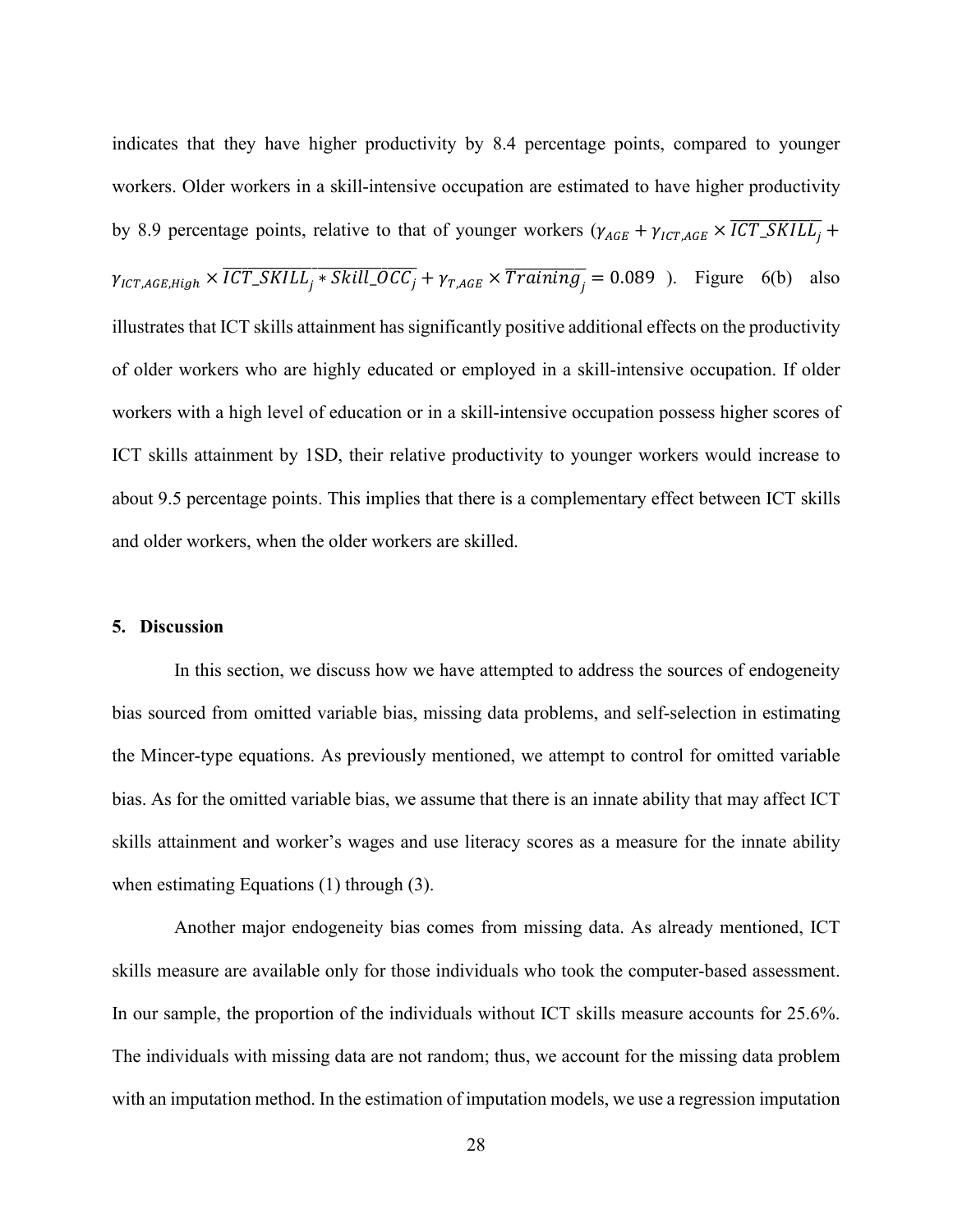where literacy and numeracy test scores are adopted as the main variables to predict missing ICT skills measure. In addition to the imputation method, following Busso, DiNardo, and McCrary (2014), we adopt an IPW to control for the missing data problem. This is a commonly used method, and it is used to adjust for unequal sampling fractions in sample surveys. We first use a logit model to predict the probability to take the computer-based assessment and have ICT skills proficiency scores in the PIAAC survey using the respondent's individual characteristics and background variables (gender, education levels, work experience, mother's education, participation in job training, literacy, industry, and occupation). Accordingly, we use this probability as a (inverse) weight in estimating the Mincer equation. The estimation results using an IPW are reported in Appendix A (Table 1) and Appendix B (Table 2) and are somewhat similar to those in Tables 2 and 3. Figure 7(a) graphically illustrates the relative productivity of older workers from the ages 50–65, drawn based on Column (4) of Appendix A (Table 1). It shows that older workers at the mean values of the ICT skills and job training participation earn 9.9 percentage points more in wages than the younger workers, and this relative wage effect is larger than that in Figure 6(a). Similar to Figure 6(a), Figure 7(a) also does not provide evidence for a complementary effect between ICT skills and older workers, suggesting that ICT skills attainment does not have positive additional effects on the productivity of older workers. Figure 7(b) illustrates the productivity of older workers who are at least college-educated or employed in a skill-intensive occupation relative to that of younger workers, drawn from Columns (1) and (2) of Table 3, respectively. It shows that the productivity of older worker with a high level of education or in a skill-intensive occupation is positive at the mean values of ICT skills and job training, and the values are larger than that in Figure 6(b). As in Figure 6(b), Figure 7(b) also provides evidence that there is a complementary effect between older high-skilled workers and ICT skills attainment.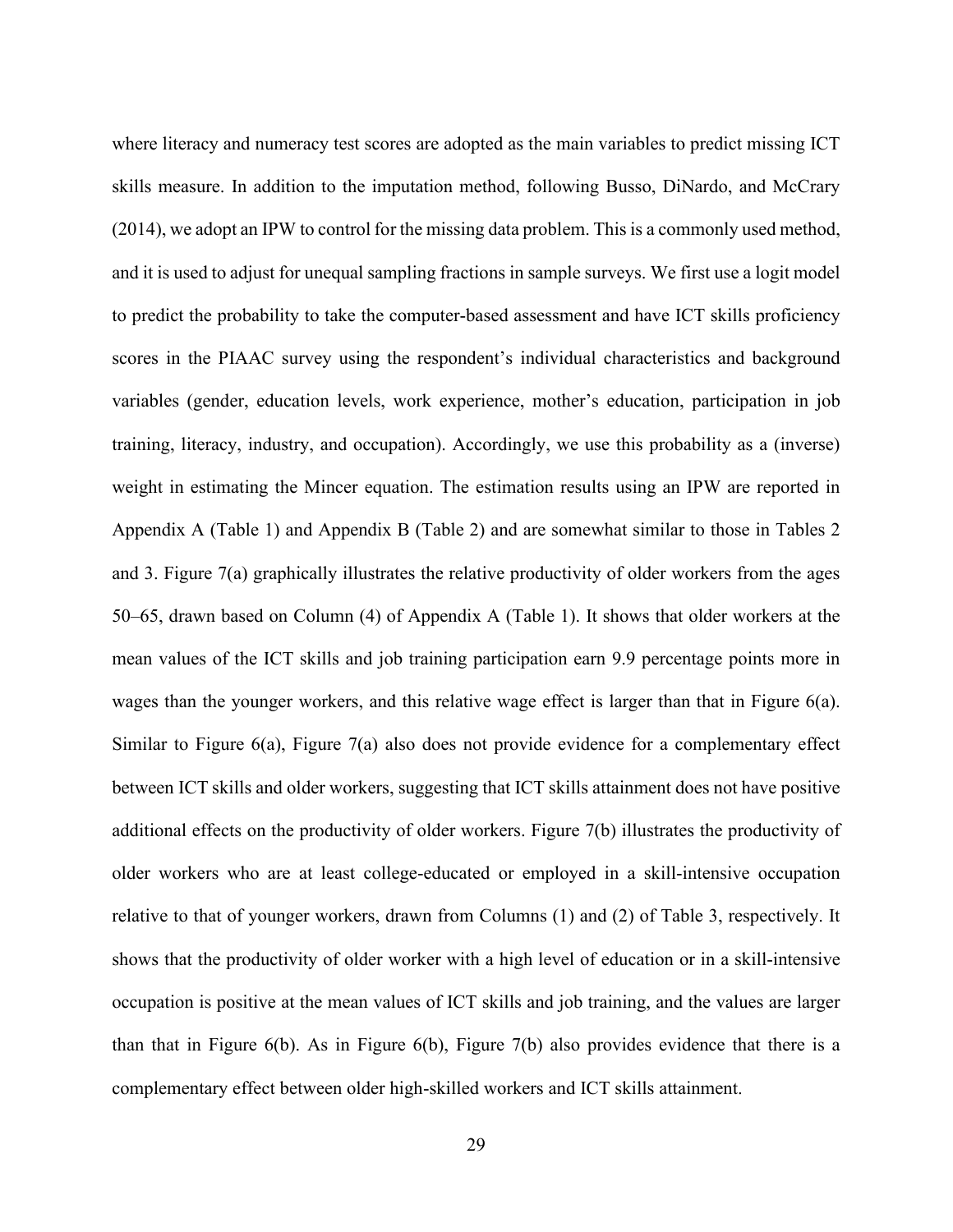

a) Effect of Workers Aged 50–65 on Wages



b) Effect of Workers Aged 50–65 with a High Level of Education or in a Skill-intensive Occupation on Wages

Notes: The effects in (a) are drawn based on the estimates in Column (4) of Table A. The estimates in Columns (1) and (2) of Table B are used to illustrate the effects in (b), respectively. The figures show the productivity gain of the workers aged 50–65 years relative to those aged 15–29 years.

### **Figure 7 Impact of Aging on Wage, using Inverse Probability Weight (IPW)**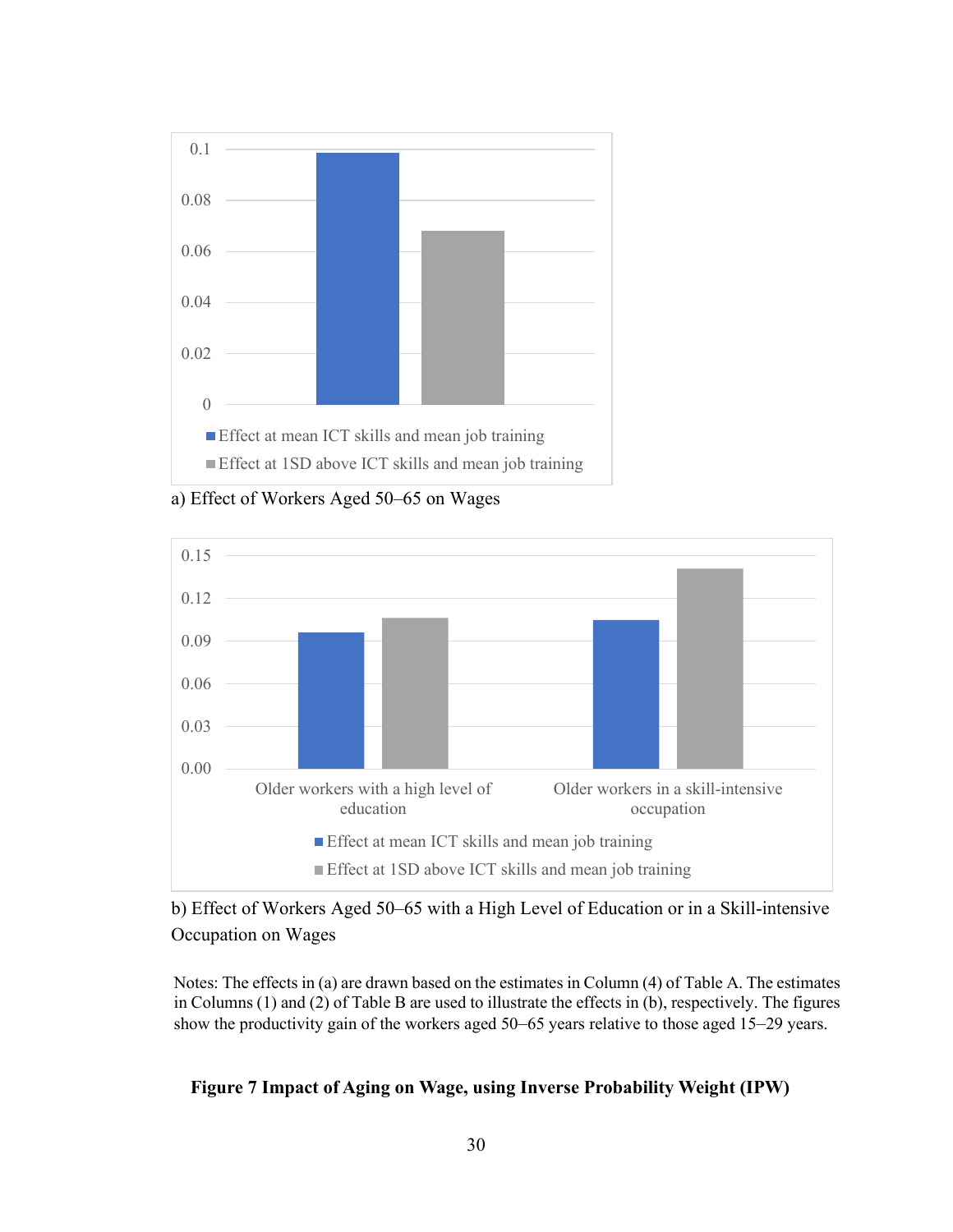In line with the missing data problem, the other major source of endogeneity bias is selfselection in achieving ICT skills attainment and/or participating in job training. As previously mentioned, ICT skills attainment and participation in job training are not randomly determined. For instance, an individual who expects to have a higher wage through ICT skills attainment and participation in job-related training is more likely to attain ICT skills and/or join job-related training courses. To deal with this self-selection issue, we have attempted several econometric techniques including instrument variable methodology, difference-in-difference, and propensity score matching.

We find that it is extremely difficult to come up with appropriate instruments for ICT skills and/or job training. Falck, Heimisch-Roecker and Wiederhold (2020) who estimate the returns to ICT skills across 19 countries and across German regions use (regional) variation in the extent of the traditional voice-telephony network, which existed before the introduction of broadband across countries and German municipalities as an instrument for ICT skills. This instrument variable may not be appropriate in the case of Korea where the roll-out of broadband network is not determined by the traditional voice-telephony network but by the government intervention. A possible instrument is the presence of computer at home during childhood, but this data is not available in the PIAAC survey. As mentioned in Introduction, the implementation of "Computer" courses at schools over the period, 2001–2005 is one of the Korean government's efforts to increase ICT literacy and familiarize students and people with ICTs. We attempt to adopt difference-in-difference methodology where receiving ICT education at schools is the treatment assignment. Thus, we are to compare the cohorts who learned how to use computer at schools with those who had no opportunities. However, the identification strategy does not work because there is no distinction between the cohorts and age groups. Hence, instead of controlling unobservable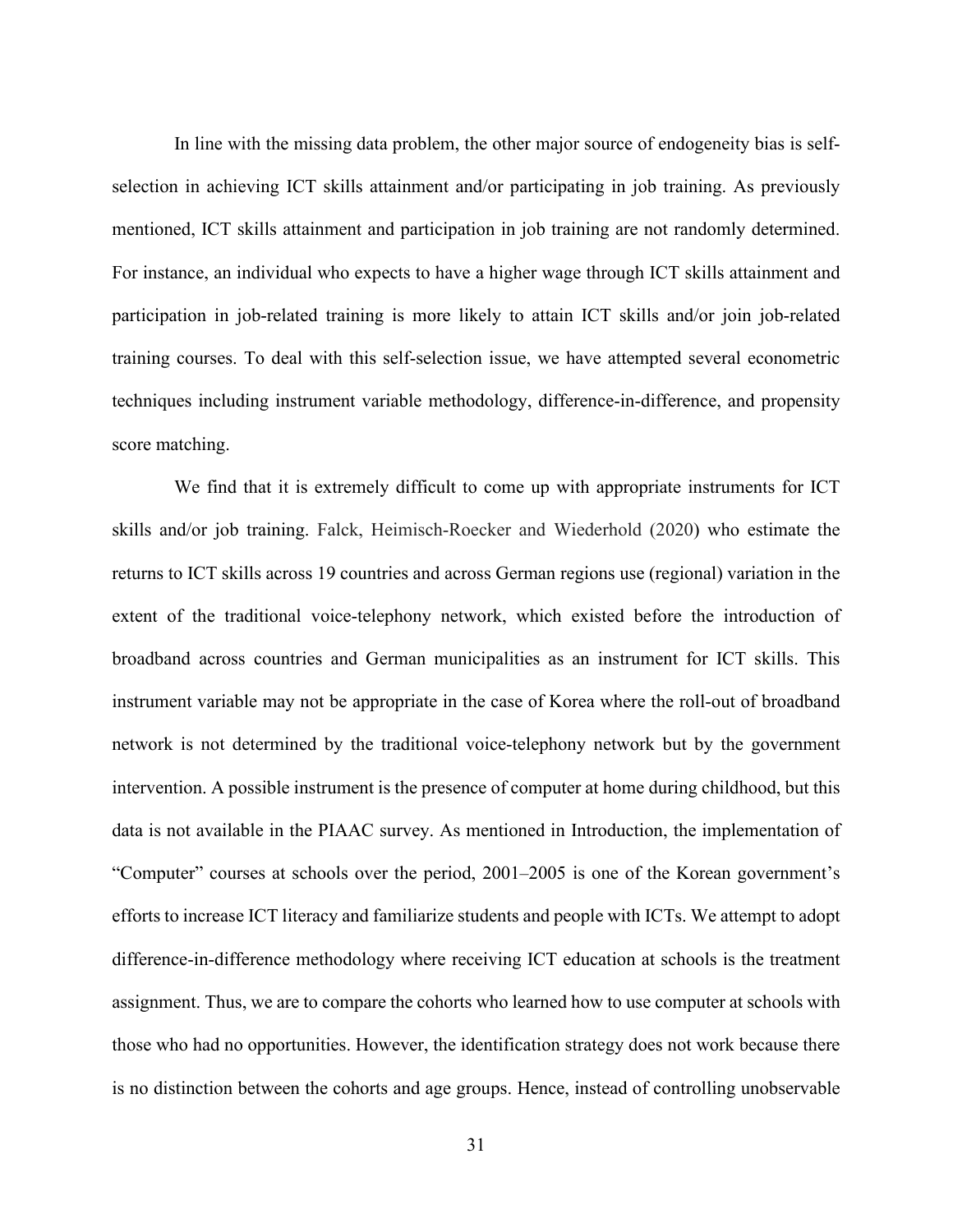variables, we attempt to control observable variables using the propensity score and estimate the role of ICT skills on wages across age cohorts. Unfortunately, the results re somewhat sensitive.

As for participation in job training, distance to job training center and availability of training facilities might be a possible instrument for participation in job training. As noted in Lee, Han and Song (2019), regional dummies for availability of training facilities turn out to be a weak instrument, and the results are not quantitatively sensitive to the endogeneity issue. We leave thorough investigation of the endogeneity issues for future studies.

#### **6. Conclusion**

This paper assessed the effects of aging on labor productivity, using the individual workerlevel data. We found that ICT skills attainment can have significantly positive effects on the productivity of older workers who are highly educated or employed in skill-intensive occupations. To be specific, the estimation results showed that the wage effects of ICT skills attainment are greater for those with a high level of education or in a skill-intensive occupation among older workers. We also found that older workers can obtain significant benefits from job training, relative to the younger workers. The estimation results also show that even compared to younger workers, the older skilled workers can be more productive through higher ICT skills attainment and job training participation. These results suggest that productivity decline due to the aging process can be mitigated by promoting training for older workers to equip them with adequate ICT skills, even with a larger productivity than the younger workers.

Our findings suggest that Korea's rapid demographic shift toward an aged society is not a mere threat to its economy but offers an opportunity to utilize more-mature workers' skills in productive ways with the support of technologies and lifelong education. Firms' investment in ICT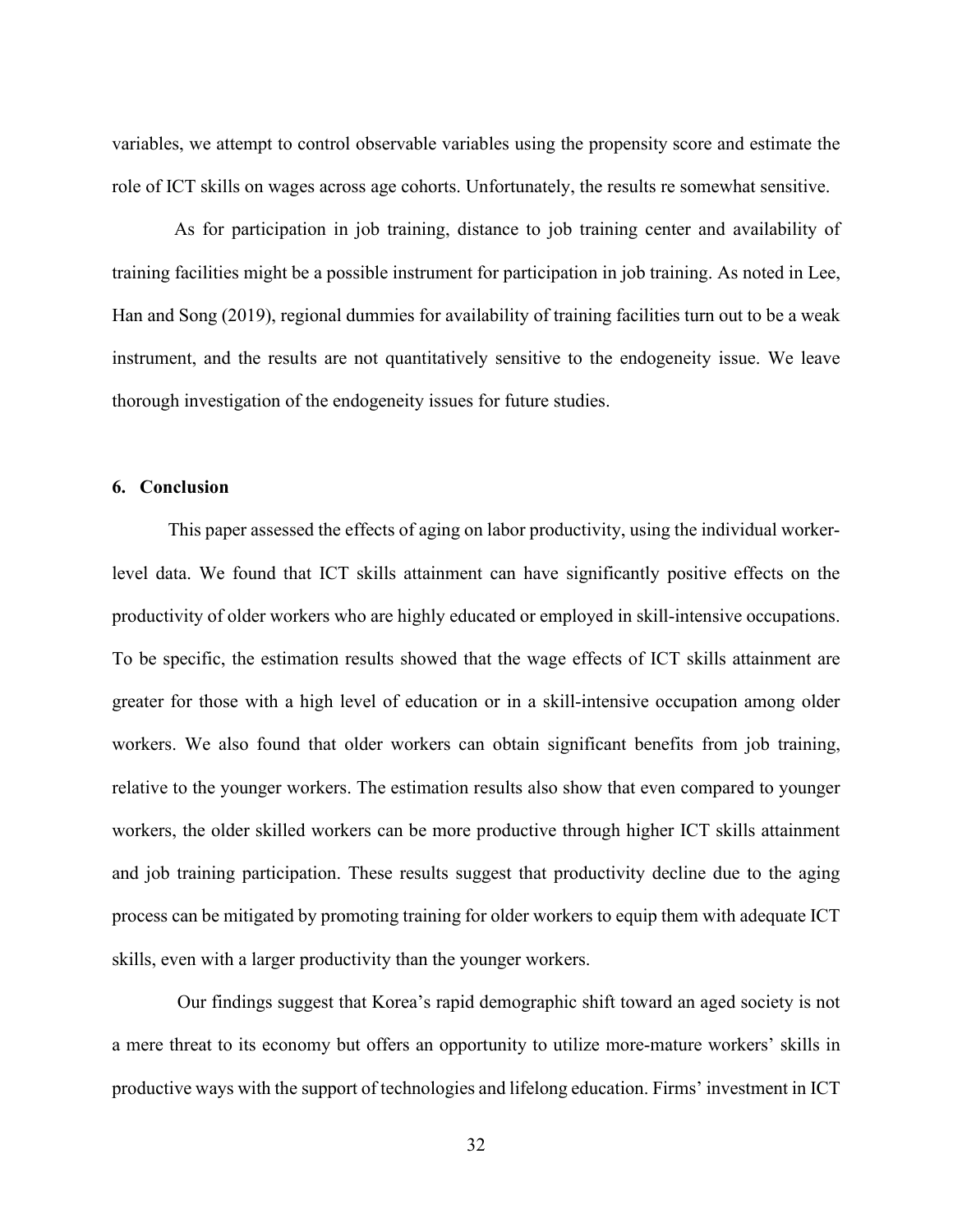technologies and training of ICT skills can help improve productivity and extend the working age of aging populations.

Our empirical investigations are subject to several limitations. We had to use a worker's proficiency in problem solving in technology-rich environment test as a measure of ICT skills. These variables may not be perfect measures of and ICT skills. In addition, as previously discussed, we have attempted to address the major endogeneity issues using different empirical techniques such as inclusion of fixed effects, inclusion of literacy skills scores, adoption of regression imputation and IPW methods, and found that the results were robust. However, these techniques may not fully control for the potential endogeneity problems. The use of valid instrumental variables and the implementation of experimental settings to control for endogeneity in the ICT skills attainment and job training participation would provide consistent estimates, but the ideal instruments are hard to find. We leave this issue for future studies.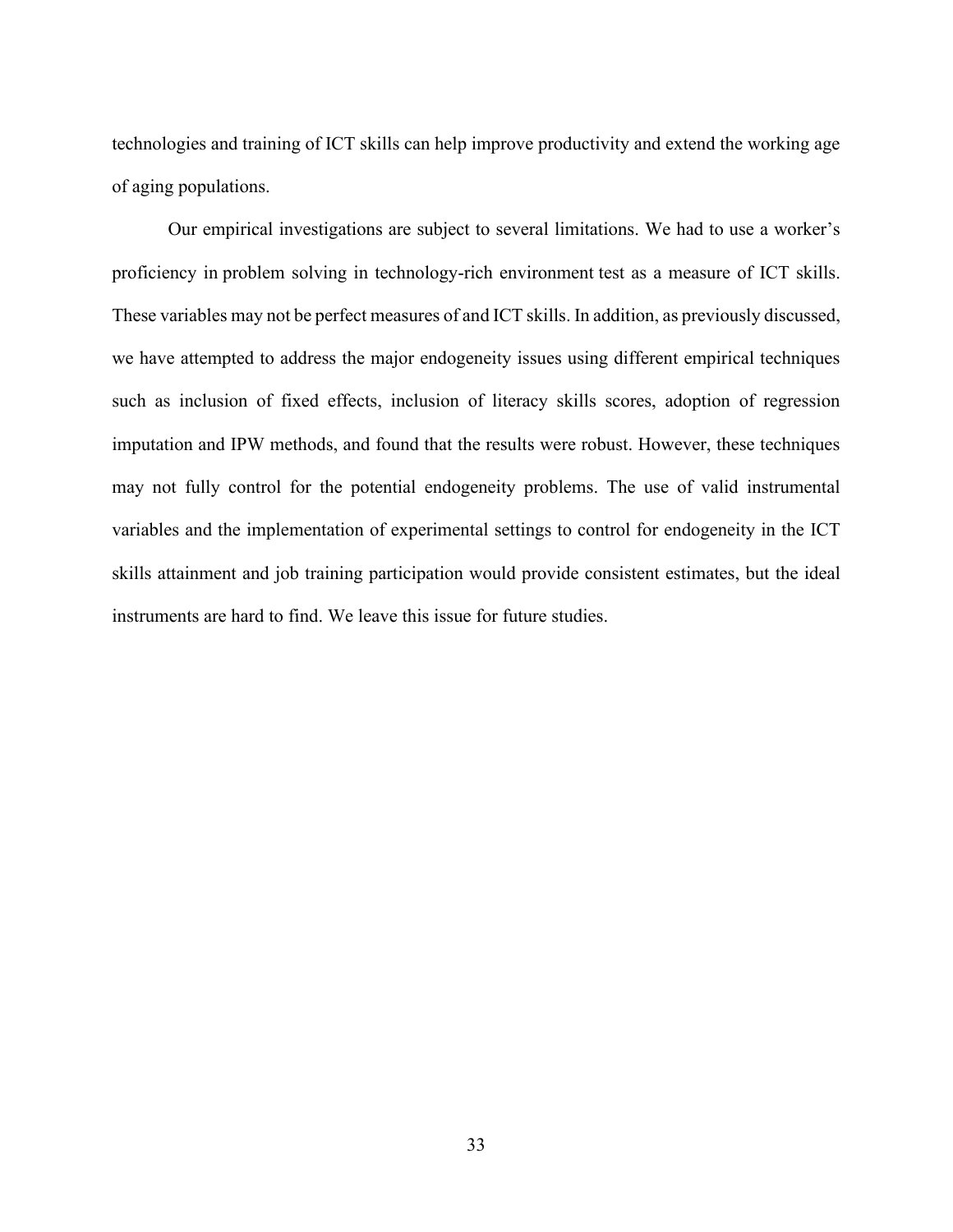#### **References**

Acemoglu, D. (2009). *Introduction to modern economic growth.* Princeton University.

- Almeida, R. K., & Faria, M. (2014). The wage returns to on-the-job training: Evidence from matched employer-employee data. *IZA Journal of Labor & Development*, *3*(1), 19.
- Asian Development Bank (2018). *Tapping technology to maximize the longevity dividend in Asia*. Manila: ADB.
- Bassanini, A., Booth, A., Brunello, G., De Paola, M., & Leuven, E. (2005). *Workplace training in Europe* (Working Paper No. 1640). The Institute for the Study of Labor (IZA).
- Belloni, M., & Villosio, C. (2015). Training and wages of older workers in Europe. *European Journal of Ageing*, *12*(1), 7–16.
- Berg, P. B., Hamman, M. K., Piszczek, M. M., & Ruhm, C. J. (2017). The relationship between employer-provided training and the retention of older workers: Evidence from Germany. *International Labor Review, 156*(3-4), 495–523.
- Borsch-Supan, A., & Weiss, M. (2016). Productivity and age: Evidence from work teams at the assembly line. *The Journal of the Economics of Ageing*, *7*, 30–42.
- Burtless, G., (2013). *The impact of population aging and delayed retirement on workforce productivity* (Working paper 2013–11). Center for Retirement Research.
- Busso, M., DiNardo, J., & McCrary, J. (2014). New evidence on the finite sample properties of propensity score reweighting and matching estimators. *Review of Economics and Statistics*, *96*(5), 885–897.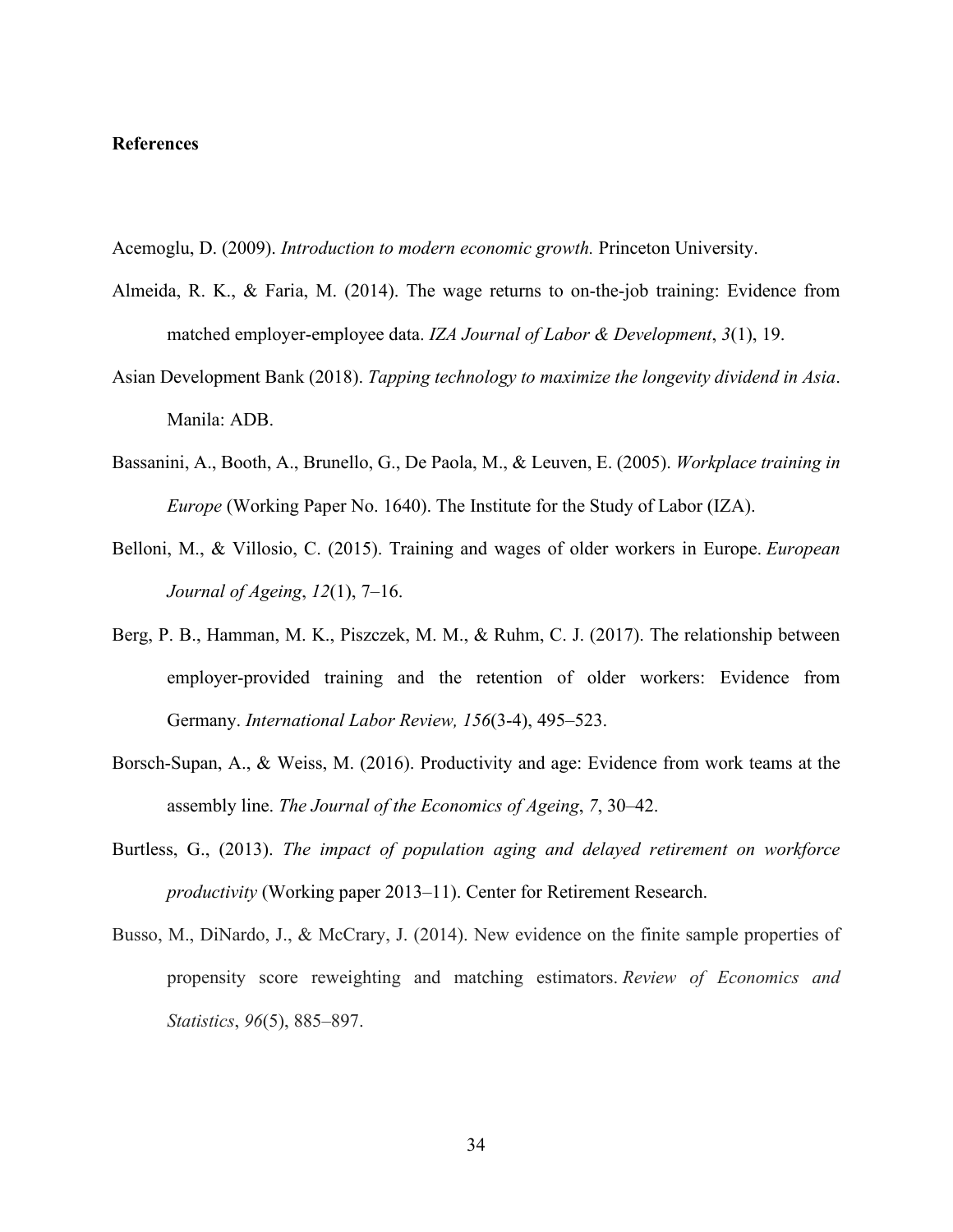- Cegolon, A. (2015). *Determinants and learning effects of adult education-training: A crossnational comparison using PIAAC data* (Working Paper No. 15-11). Department of Quantitative Social Science-UCL Institute of Education, University College London.
- Chomik, R., & Piggott, J. (2019). *Demographic and technological change: Two megatrends shaping the labour market in Asia* (Working Paper 2010/11). ARC Centre of Excellence in Population Ageing Research.
- Dostie, B., & Léger, P. T. (2014). Firm-sponsored classroom training: Is it worth it for older workers? *Canadian Public Policy, 40*(4), 377–390.
- Falck, O., Heimisch-Roecker, A., & Wiederhold, S. (2020). Returns to ICT skills. *Research Policy*, Article 104064.
- Faun, S., & Moreau, Y. (2018). *Managing tomorrow's digital skills-What conclusions can we draw from international comparative indicators?* Paris: UNESCO.
- Göbel, C., & Zwick, T. (2013). Are personnel measures effective in increasing productivity of old workers? *Labor Economics, 22*, 80–93.
- Goux, D., & Maurin, E. (2000). Returns to firm-provided training: Evidence from French worker– firm matched data. *Labor economics, 7*(1), 1–19.
- Heckman, J., Lochner, L., & Todd, P. (2003). *Fifty years of mincer earnings regressions* (NBER Working Paper No. 9732). National Bureau of Economic Research.
- Haelermans, C., & Borghans, L. (2012). Wage effects of on-the-job training: A meta‐ analysis. *British Journal of Industrial Relations*, *50*(3), 502–528.
- Ministry of Education (MoE) & Korea Education and Research Information Service (KERIS) (2014). *White paper on ICT in education Korea 2014*. Seoul, Korea: KERIS.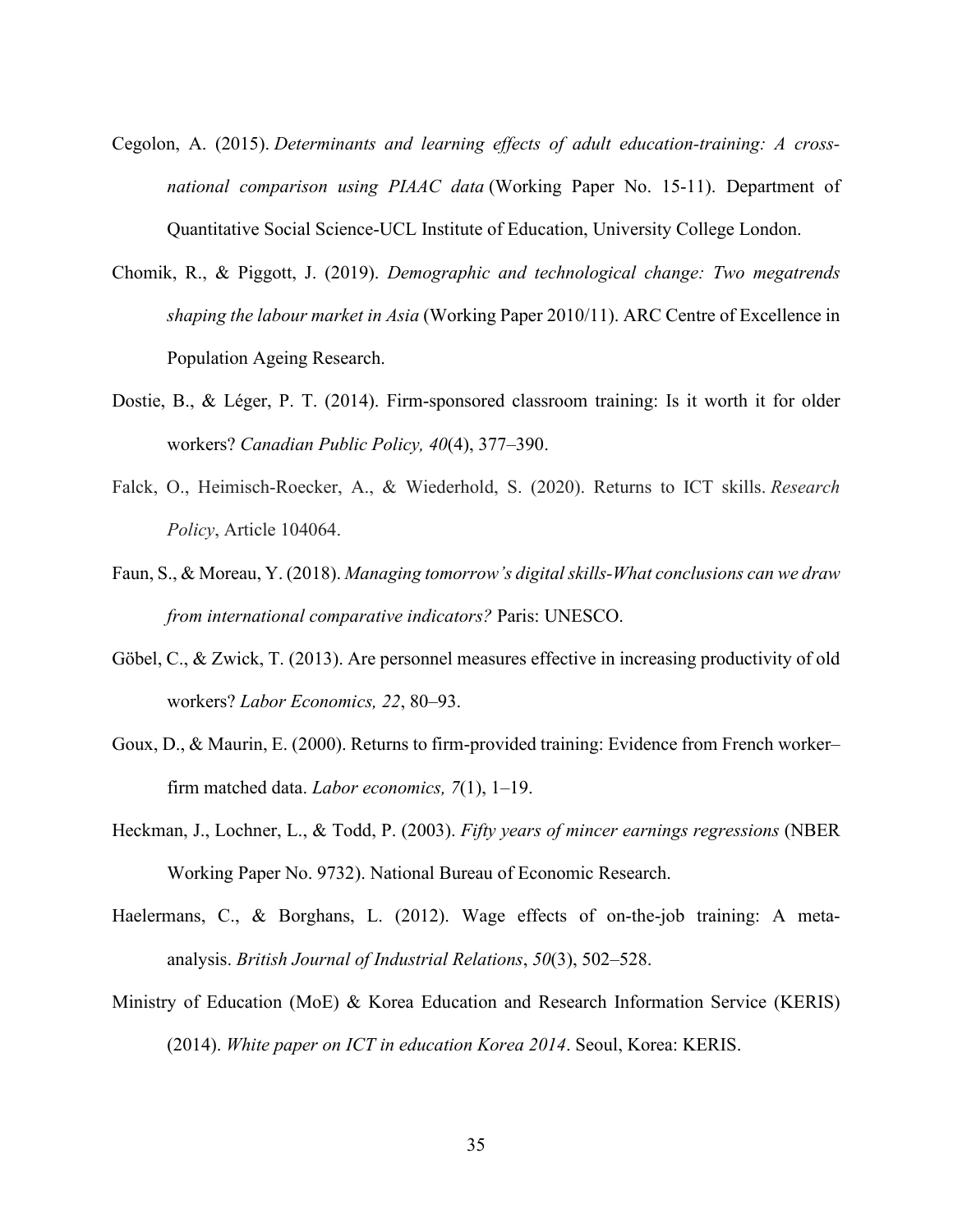- Korea Research Institute for Vocational Education and Training (KRIVET). (2012). *Programme for the international assessment of adult competencies, PIAAC 2013* [in Korean]. Seoul, Korea: KRIVET.
- Lang, J. (2012). The aims of lifelong learning: Age-related effects of training on wages and job security*.* SOEP papers on multidisciplinary panel data research. *DIW Berlin*, 478.
- Lee, J. W., Han, J. S., & Song, E. (2019). The effects and challenges of vocational training in Korea. *International Journal of Training Research*, 17(sup1), 96–111.
- Lee, J.W., Song, E., & Kwak, D. (2020). Aging labor, ICT capital, and productivity in Japan and Korea. *Journal of Japanese and International Economies*, 58.
- Little, R. & Rubin, D. (2002). *Statistical analysis with missing data*. J. Wiley and Sons.
- Meyer, J. (2011). Workforce age and technology adoption in small and medium-sized service firms. *Small Business Economics*, *37*(3), 305–324.
- Organization for Economic Co-operation and Development. (2013a). *OECD skills outlook 201*3. Paris: OECD.
- Organization for Economic Co-operation and Development. (2013b). *The survey of adults skills: Reader's companion*. Paris: OECD .
- Pfeifer, C., & Wagner, J. (2014). Is innovative firm behavior correlated with age and gender composition of the workforce? Evidence from a new type of data for German enterprises. *Journal for Labour Market Research*, *47*(3), 223–231.
- Picchio, M., & Van Ours, J. C. (2013). Retaining through training even for older workers. *Economics of Education Review, 32*, 29–48.
- Pischke, J. S. (2001). Continuous training in Germany. *Journal of population economics*, *14*(3), 523–548.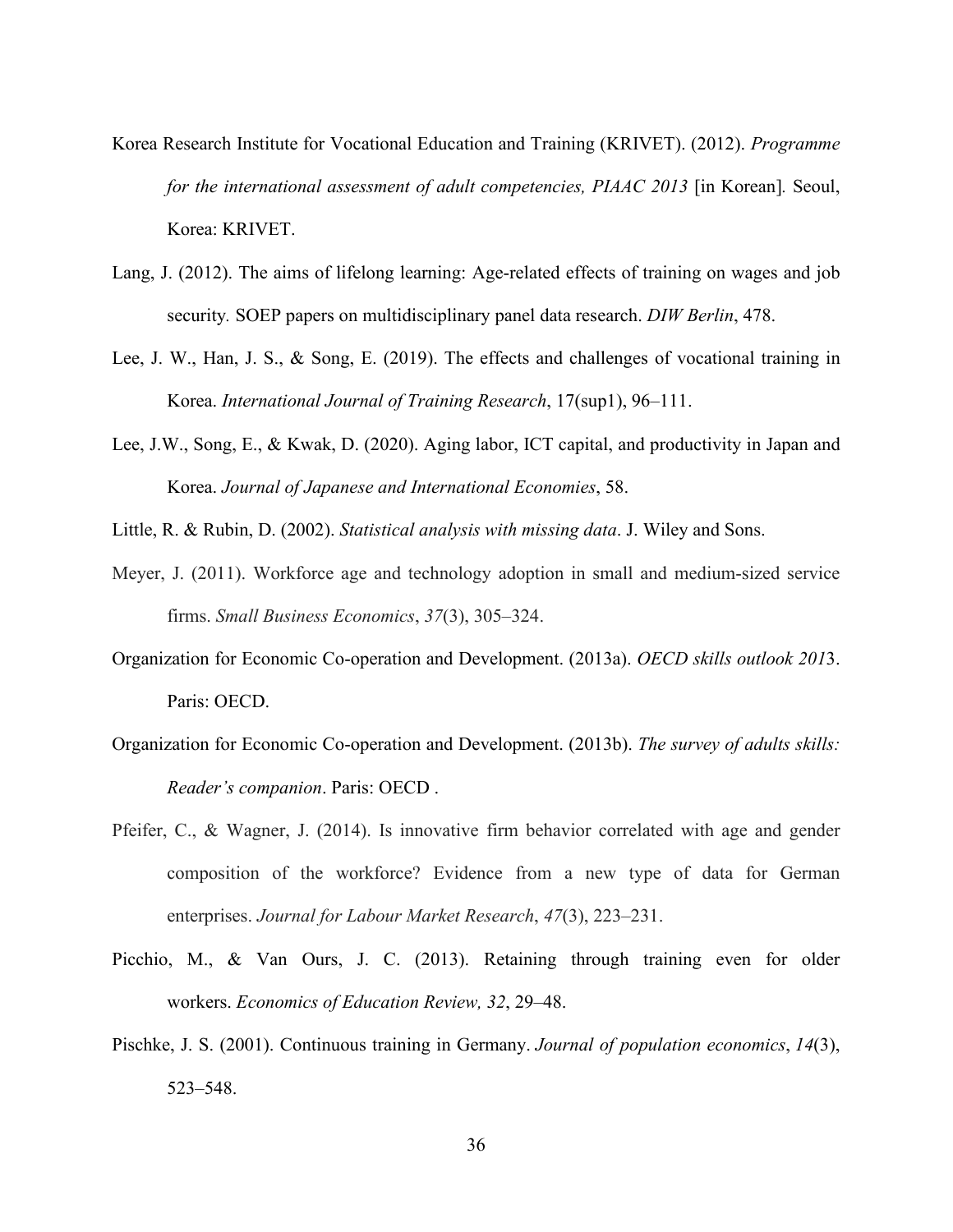Rubin, D. (1987). *Semiparametric theory and missing data*. J. Wiley and Sons.

- Schubert, T., & Andersson, M. (2015). Old is gold? The effects of employee age on innovation and the moderating effects of employment turnover. *Economics of Innovation and New Technology, 24*(1-2), 95–113.
- Truxillo, D. M., Cadiz, D. M., & Hammer, L. B. (2015). Supporting the aging workforce: A review and recommendations for workplace intervention research. *Annual Review of Organizational Psychology and Organizational Behavior*, *2*(1), 351–381.
- Yoo, G., & Kang, C. (2010). The impacts of vocational training on earnings in Korea: Evidence from the economically active population survey. *KDI Journal of Economic Policy, 32*(2), 29–53.
- United Nations. (2019, August 16). *World population prospects: The 2019 revision*. <https://population.un.org/wpp/>
- Vogel, E., Alexander L. & Borsch-Supan, A. (2017). Aging and pension reform: Extending the retirement age and human capital formation. *Journal of Pension Economics & Finance, 16*, 81–107.

Weinberg, B. (2004) *Experience and technology adoption* (IZA Discussion Paper No. 1051). World Bank. (2016). *World development report 2016: Digital dividends*. World Bank.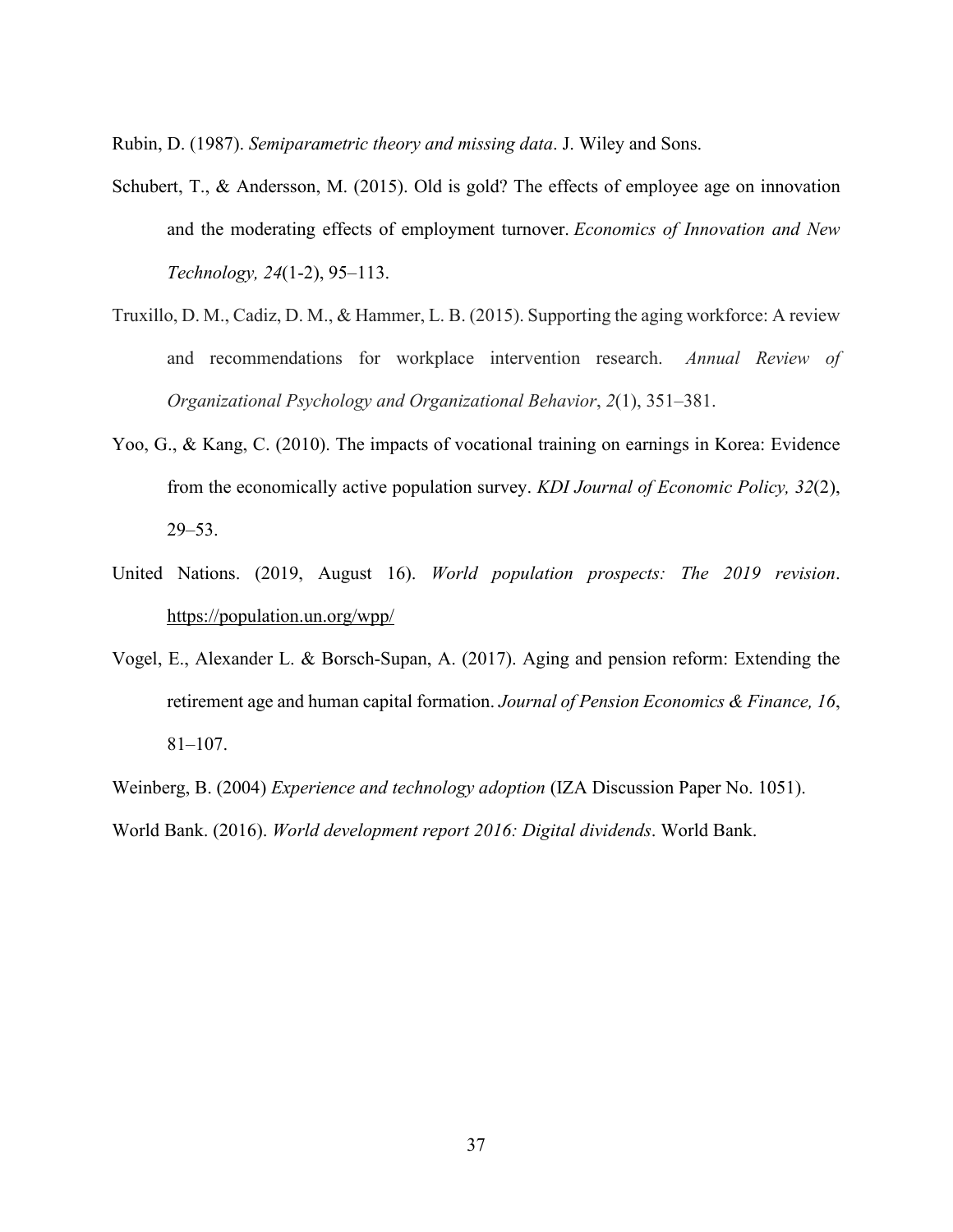|                                | (1)         | (2)         | (3)         | (4)          | (5)         |
|--------------------------------|-------------|-------------|-------------|--------------|-------------|
| Female                         | $-0.197***$ | $-0.197***$ | $-0.197***$ | $-0.192$ *** | $-0.192***$ |
|                                | (0.028)     | (0.027)     | (0.027)     | (0.028)      | (0.027)     |
| <b>HSD</b>                     | $-0.139**$  | $-0.128**$  | $-0.096$    | $-0.123**$   | $-0.092$    |
|                                | (0.064)     | (0.061)     | (0.061)     | (0.059)      | (0.059)     |
| <b>SMC</b>                     | $0.188***$  | $0.163***$  | $0.165***$  | $0.164***$   | $0.166***$  |
|                                | (0.031)     | (0.031)     | (0.031)     | (0.031)      | (0.031)     |
| <b>CLC</b>                     | $0.367***$  | $0.328***$  | $0.313***$  | $0.328***$   | $0.311***$  |
|                                |             |             |             |              |             |
|                                | (0.032)     | (0.032)     | (0.032)     | (0.032)      | (0.032)     |
| Labor market experience        | $0.024***$  | $0.023***$  | $0.022***$  | $0.023***$   | $0.022***$  |
|                                | (0.003)     | (0.003)     | (0.003)     | (0.003)      | (0.003)     |
| <b>AGE</b>                     | $0.046***$  | $0.047***$  | $0.043***$  | $0.050***$   | $0.050***$  |
|                                | (0.010)     | (0.010)     | (0.010)     | (0.017)      | (0.017)     |
| AGE^2/100                      | $-0.062***$ | $-0.062***$ | $-0.057***$ | $-0.068***$  | $-0.068***$ |
|                                | (0.012)     | (0.012)     | (0.012)     | (0.021)      | (0.021)     |
| 30–49 Age group                |             |             |             | $-0.033$     | $-0.045$    |
|                                |             |             |             | (0.062)      | (0.061)     |
| 50–65 Age group                |             |             |             | $-0.012$     | $-0.019$    |
|                                |             |             |             | (0.100)      | (0.098)     |
| <b>ICT Skills</b>              | $0.031*$    | $0.030*$    | $-0.052**$  | 0.043        | $-0.036$    |
|                                | (0.017)     | (0.017)     | (0.025)     | (0.029)      | (0.031)     |
| ICT Skills x 30–49 Age group   |             |             |             | $-0.011$     | $-0.014$    |
|                                |             |             |             | (0.033)      | (0.032)     |
| ICT Skills x 50–65 Age group   |             |             |             | $-0.032$     | $-0.036$    |
|                                |             |             |             | (0.049)      | (0.047)     |
| Job Training                   |             | $0.155***$  | $0.146***$  | 0.053        | 0.046       |
|                                |             | (0.025)     | (0.026)     | (0.043)      | (0.043)     |
| Job Training x 30–49 Age group |             |             |             | $0.113***$   | $0.110**$   |
|                                |             |             |             | (0.051)      | (0.051)     |
| Job Training x 50–65 Age group |             |             |             | $0.190**$    | $0.189**$   |
|                                |             |             |             | (0.083)      | (0.082)     |
| <b>LITERACY</b>                |             |             | $0.120***$  |              | $0.120***$  |
|                                |             |             | (0.026)     |              | (0.026)     |
| Constant                       | $8.220***$  | $8.121***$  | $8.181***$  | $8.132***$   | 8.132***    |
|                                | (0.189)     | (0.189)     | (0.191)     | (0.290)      | (0.290)     |
| Occupation and Industry Fixed  | Yes         | Yes         | Yes         | Yes          | Yes         |
| <b>Effects</b>                 |             |             |             |              |             |
| R-Square                       | 0.433       | 0.446       | 0.453       | 0.449        | 0.456       |
| Observations no.               | 1993        | 1993        | 1993        | 1993         | 1993        |

Notes: The dependent variable is the log of hourly earnings. The sample consists of full-time workers aged 16–65 who work at least 30 hours per week. Robust Standard errors are in parentheses. \* *p* < 0.1, \*\* *p*  $< 0.05,$  \*\*\*  $p < 0.01$ .

## **Appendix Table 1 Wage Equation with Aging and ICT Skills, using IPW**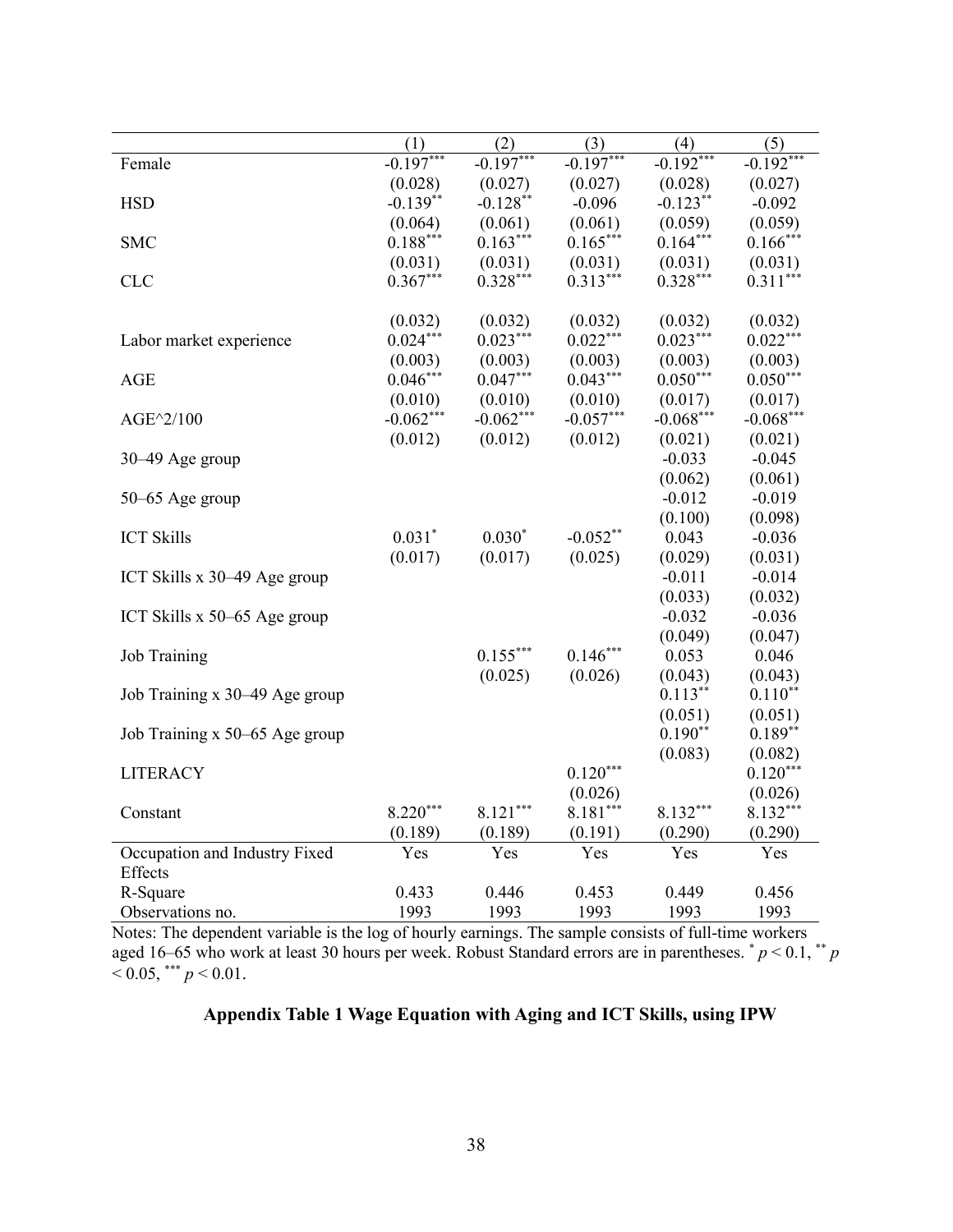| Female                                       | (1)<br>$-0.192***$    | (2)<br>$-0.204***$     |
|----------------------------------------------|-----------------------|------------------------|
|                                              |                       |                        |
| <b>HSD</b>                                   | (0.027)<br>$-0.103*$  | (0.027)<br>$-0.107*$   |
|                                              |                       |                        |
| <b>SMC</b>                                   | (0.057)<br>$0.178***$ | (0.058)<br>$0.164***$  |
|                                              |                       |                        |
| <b>CLC</b>                                   | (0.031)<br>$0.311***$ | (0.031)<br>$0.308***$  |
|                                              | (0.032)               |                        |
| Labor market experience                      | $0.023***$            | (0.032)<br>$0.022***$  |
|                                              | (0.003)               | (0.003)                |
| <b>AGE</b>                                   | $0.048***$            | $0.048***$             |
|                                              | (0.017)               |                        |
| AGE^2/100                                    | $-0.065***$           | (0.016)<br>$-0.065***$ |
|                                              | (0.021)               | (0.021)                |
| $30-49$ Age group                            | $-0.058$              | $-0.041$               |
|                                              | (0.061)               | (0.061)                |
| $50-65$ Age group                            | $-0.044$              | $-0.004$               |
|                                              | (0.099)               | (0.097)                |
| <b>ICT Skills</b>                            | $-0.039$              | $-0.042$               |
|                                              | (0.031)               | (0.031)                |
| ICT Skills $x$ 30–49 Age group               | $-0.041$              | $-0.006$               |
|                                              | (0.035)               | (0.034)                |
| ICT Skills $x 50-65$ Age group               | $-0.063$              | $-0.091$ <sup>*</sup>  |
|                                              | (0.051)               | (0.048)                |
| ICT Skills x 30–49 Age group x High Educ     | $0.086***$            |                        |
|                                              | (0.033)               |                        |
| ICT Skills $x$ 50–65 Age group $x$ High Educ | 0.118                 |                        |
|                                              | (0.076)               |                        |
| ICT Skills x 30–49 Age group x Skill Occ     |                       | $-0.023$               |
|                                              |                       | (0.032)                |
| ICT Skills x 50–65 Age group x Skill Occ     |                       | $0.202**$              |
|                                              |                       | (0.082)                |
| <b>Job Training</b>                          | 0.045                 | 0.047                  |
|                                              | (0.043)               | (0.043)                |
| Job Training x 30–49 Age group               | $0.110***$            | $0.104***$             |
|                                              | (0.051)               | (0.051)                |
| Job Training x 50–65 Age group               | $0.201***$            | $0.189**$              |
|                                              | (0.081)               | (0.080)                |
| <b>LITERACY</b>                              | $0.123***$            | $0.127***$             |
|                                              | (0.026)               | (0.026)                |
| Constant                                     | $8.158***$            | $8.185***$             |
|                                              | (0.291)               | (0.277)                |
| Occupation and Industry Fixed Effects        | Yes                   | Yes                    |
| R-Square                                     | 0.459                 | 0.462                  |